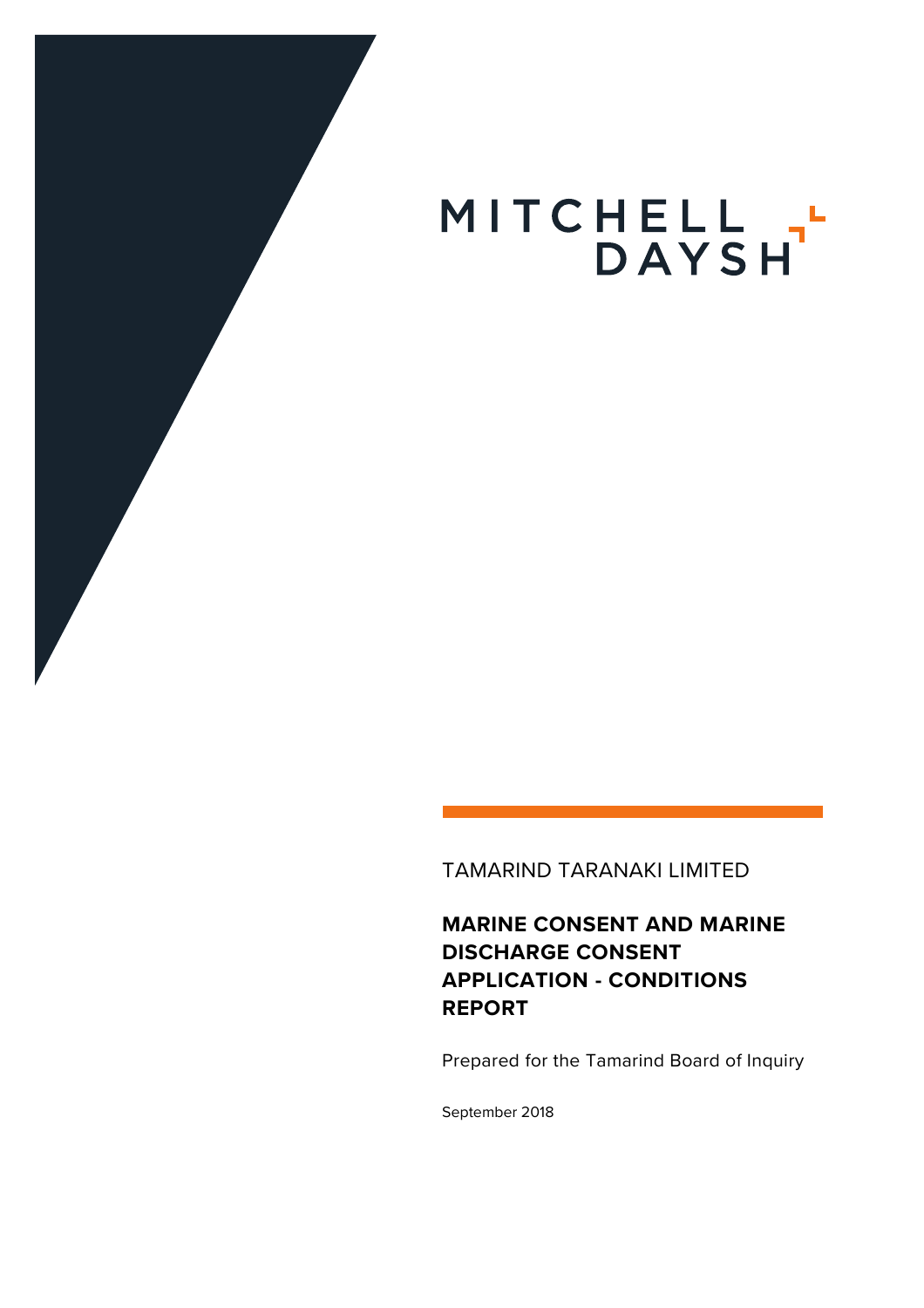# TABLE OF CONTENTS

**List of Abbreviations**

| 1.  |                                                                                                |                                                                                    |    |  |
|-----|------------------------------------------------------------------------------------------------|------------------------------------------------------------------------------------|----|--|
| 2.  |                                                                                                |                                                                                    |    |  |
| 3.  |                                                                                                |                                                                                    |    |  |
| 4.  | EEZ100016 - Tamarind applications for marine consent and marine discharge consent 3            |                                                                                    |    |  |
| 5.  | Statutory considerations and principles in relation to conditions __________________________ 4 |                                                                                    |    |  |
|     | 5.1                                                                                            | <b>Statutory Considerations</b>                                                    | 4  |  |
|     | 5.2                                                                                            | <b>Marine Consent</b>                                                              | 5  |  |
|     | 5.3                                                                                            | Marine Discharge Consent                                                           | 5  |  |
|     | 5.4                                                                                            | Sections 63 to 67 of the EEZ Act                                                   | 5  |  |
|     | 5.5                                                                                            | Principles relating to conditions                                                  | 6  |  |
|     | 5.6                                                                                            | Information Principles - Section 61                                                | 7  |  |
| 6.  |                                                                                                |                                                                                    |    |  |
|     | 6.1                                                                                            | Introduction and General Comments                                                  | 8  |  |
| 7.  |                                                                                                |                                                                                    | 12 |  |
|     | 7.1                                                                                            | Submitter: Te Kāhui o Taranaki                                                     | 12 |  |
|     | 7.2                                                                                            | Submitter: Te Korowai o Ngāruahine Trust                                           | 13 |  |
| 8.  |                                                                                                | Additional Conditions - Marine Consent and Marine Discharge Consent___________     | 15 |  |
|     | 8.1                                                                                            | <b>BOI Technical Advisors</b>                                                      | 15 |  |
| 9.  |                                                                                                |                                                                                    | 15 |  |
| 10. |                                                                                                |                                                                                    | 43 |  |
|     |                                                                                                | Appendix 1 – Supplementary Information Reviewed in Preparing the Conditions Report |    |  |
|     |                                                                                                |                                                                                    |    |  |

**Appendix 2 – Terms of Reference**

**Appendix 3 - Statutory Provisions**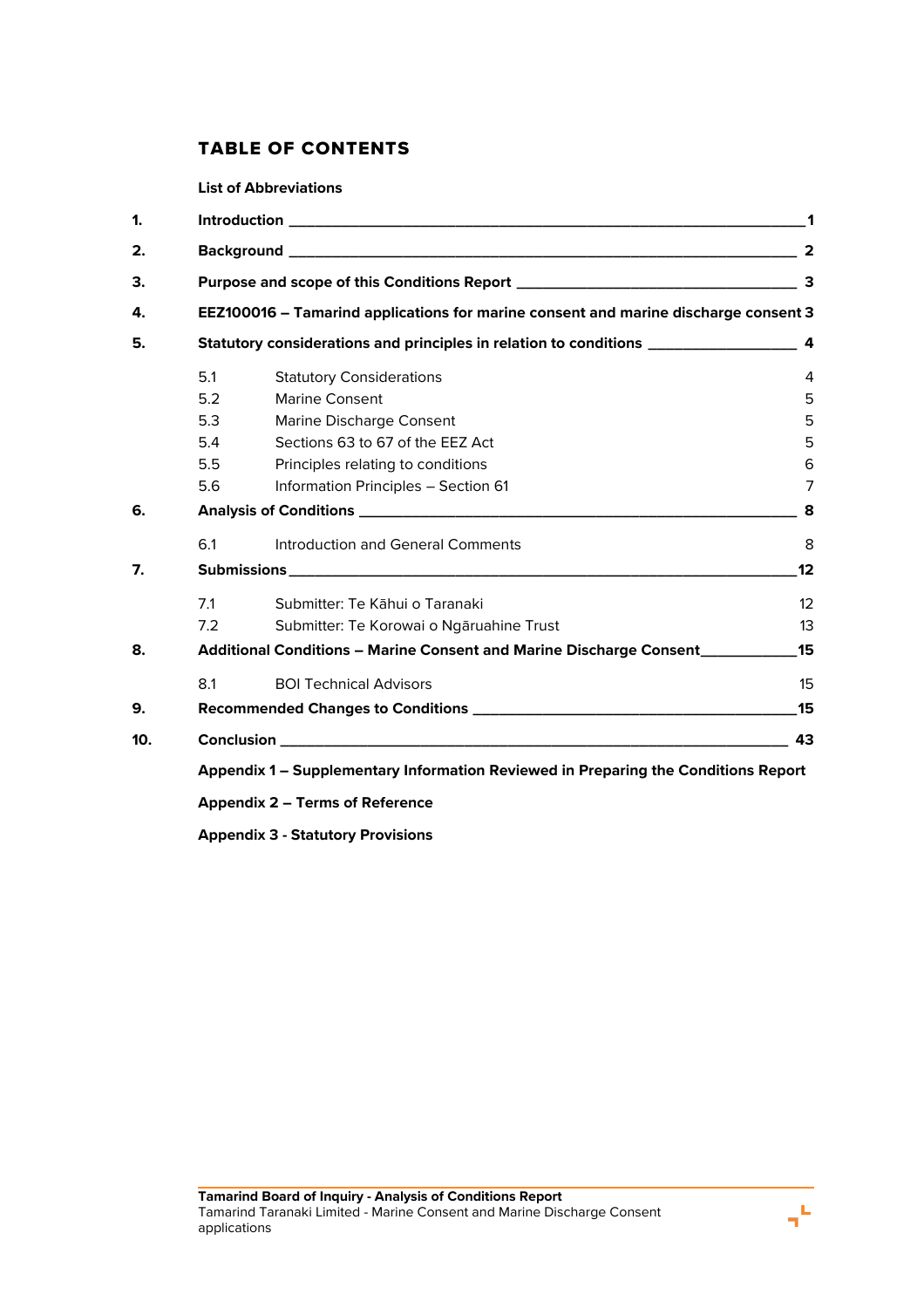# LIST OF ABBREVIATIONS

| <b>AOI</b>     | Area of Interest                                                                                                                                                                                                                                                  |
|----------------|-------------------------------------------------------------------------------------------------------------------------------------------------------------------------------------------------------------------------------------------------------------------|
| <b>BOI</b>     | Board of Inquiry                                                                                                                                                                                                                                                  |
| <b>BOP</b>     | Blow-out preventer                                                                                                                                                                                                                                                |
| <b>EEZ Act</b> | Exclusive Economic Zone and Continental Shelf (Environmental Effects) Act<br>2012                                                                                                                                                                                 |
| EEZ            | <b>Exclusive Economic Zone</b>                                                                                                                                                                                                                                    |
| EPA            | <b>Environmental Protection Authority</b>                                                                                                                                                                                                                         |
| ESRP           | Emergency Spill Response Plan                                                                                                                                                                                                                                     |
| <b>FIR</b>     | Tamarind, Tui Development Drilling Application (EEZ100016) Response to the<br>Board's Request for Further Information under section 54 EEZ Act and Other<br>Further Information - Notified Marine Consent and Marine Discharge<br>Consent Applications July 2018. |
| IA             | Impact Assessment                                                                                                                                                                                                                                                 |
| <b>KIR</b>     | Key Issues Report                                                                                                                                                                                                                                                 |
| <b>MMR</b>     | Marine management regimes                                                                                                                                                                                                                                         |
| OGS            | Oil and Gas Solutions Pty Ltd                                                                                                                                                                                                                                     |
| <b>RFI</b>     | EPA's s54 Request for Further information dated 10 July 2018                                                                                                                                                                                                      |
| RMA            | Resource Management Act 1991                                                                                                                                                                                                                                      |
| <b>SBM</b>     | Synthetic Based Drilling Fluids / Mud                                                                                                                                                                                                                             |
| Tamarind       | <b>Tamarind Taranaki Limited</b>                                                                                                                                                                                                                                  |
| TKT            | Te Kahui o Taranaki                                                                                                                                                                                                                                               |
| <b>TKONT</b>   | Te Korowai o Ngāruahine Trust                                                                                                                                                                                                                                     |

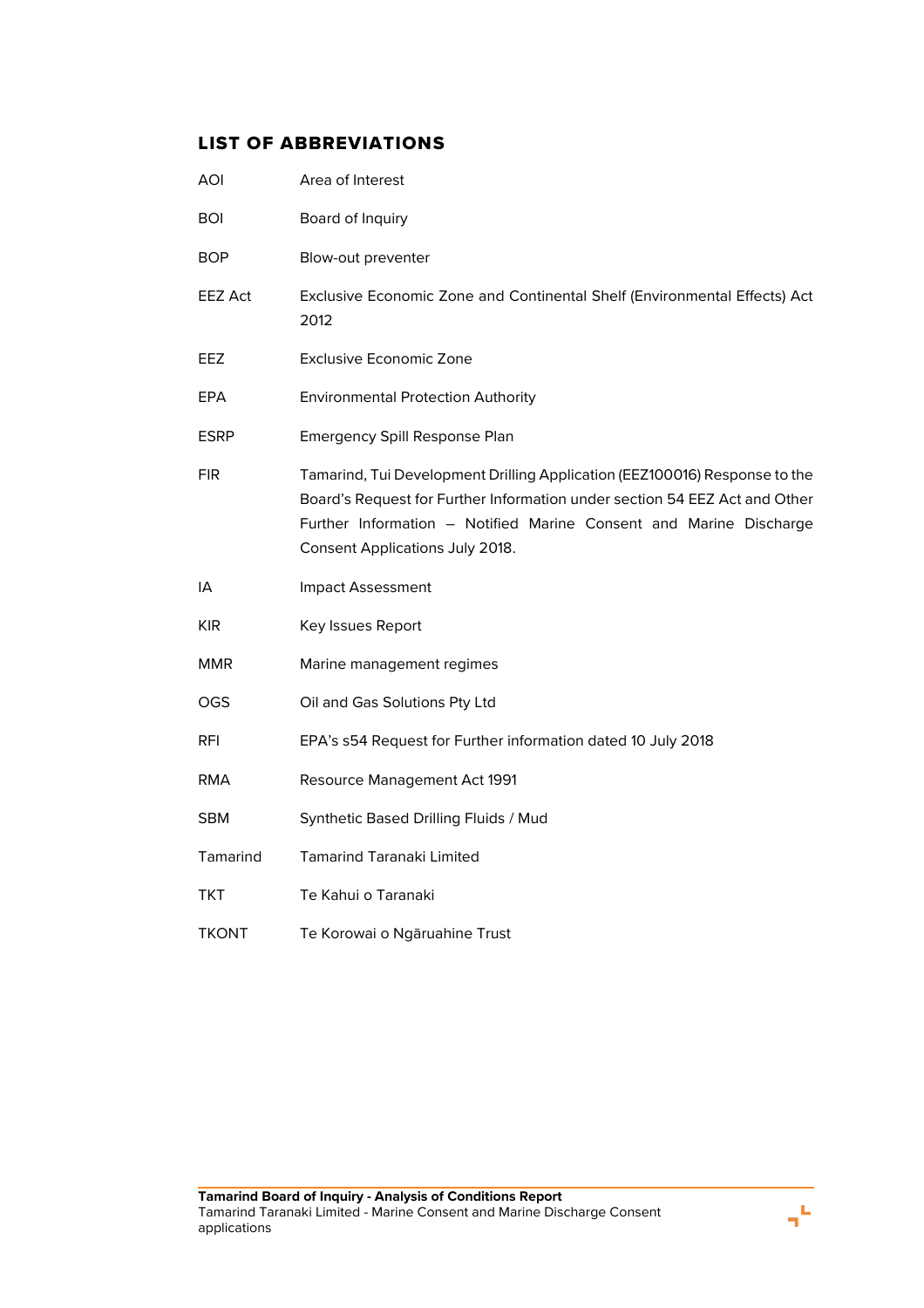# 1. INTRODUCTION

- 1. My name is Luke Faithfull. I am a Technical Advisor to the Board of Inquiry (**BOI**) and was engaged in September 2018 to prepare this Analysis of Conditions Report (**Conditions Report**).
- 2. I hold a Bachelors' degree in Geography and Environmental Science from the University of Auckland.
- 3. I have practiced in the field of resource management for the past 11 years and am currently employed as an Associate by Mitchell Daysh Limited, an environmental consultancy practice with offices in Auckland, Hamilton, Tauranga, Taupo, Napier, Wellington and Dunedin, established in October 2016. Previously, I was a Senior Consultant at Mitchell Partnerships Limited and a Senior Consents Officer at both the Greater Wellington and Bay of Plenty Regional Councils.
- 4. My primary areas of work are the preparation and assessment of resource consent applications under the Resource Management Act 1991 (**RMA**) and the preparation of marine consent applications under the Exclusive Economic Zone and Continental Shelf (Environmental Effects) Act 2012 (**EEZ Act**). This work includes providing strategic resource management advice, and the preparation of due diligence reports, environmental effects assessments, consent conditions, and planning evidence to a wide range of public and private sector clients.
- 5. I was previously engaged by the Environmental Protection Authority (**EPA**) to provide expert planning advice on Shell Taranaki Ltd.'s marine consent and marine discharge consent application under the EEZ Act in September 2017.
- 6. I was also previously engaged by Trans-Tasman Resources Limited as part of their planning team for their marine consent and marine discharge consent application to extract and process iron sand within the South Taranaki Bight. This role included coauthoring the Impact Assessment and the proposed marine consent and marine discharge consent conditions.
- 7. My qualifications as an expert witness are set out above. I confirm that I have read the Expert Witness Code of Conduct set out in the Environment Court's Practice Note 2014. I have complied with the Code of Conduct in preparing this report. Except where I state that I am relying on the report of another person, this report is within my area of expertise. I have not omitted to consider material facts known to me that might alter or detract from the opinions expressed in this report.
- 8. I have read Tamarind Taranaki Limited's (**Tamarind**) application forms, the Impact Assessment (**IA**) and appendices, and the supplementary information identified in **Appendix 1**.

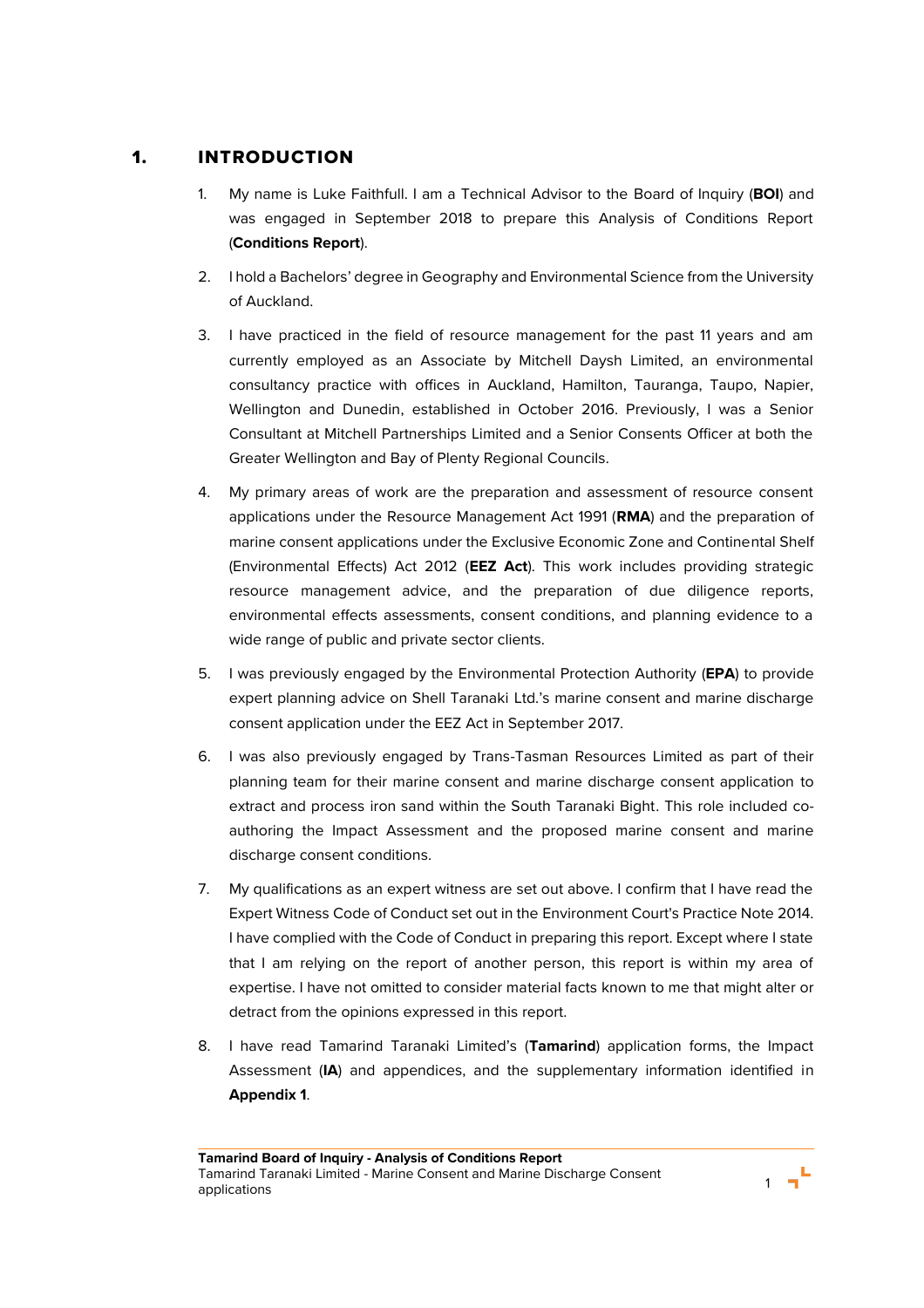# 2. BACKGROUND

- 9. In March 2017, Tamarind purchased all of the shares of the companies Shell Taranaki Limited, Tamarind New Zealand Pty Limited, Stewart Petroleum Company Limited and WM Petroleum Limited, to become the sole operator in the Tui field, which lies within Petroleum Mining Permit (**PMP**) 38158.
- 10. Activities associated with the extraction and production of oil and the operation of the Floating Production Storage and Offloading Umuroa (**FPSO Umuroa**) within the Tui Field are currently covered by Marine Discharge Consent EEZ300006 (granted 27 September 2017, and expires 24 November 2025). EEZ300006 replaced Deemed Marine Consent EEZ300009 which covered operations from 30 October 2014 until 27 September 2017.
- 11. Marine Discharge Consent EEZ300006 authorises a range of activities within the Tui Field associated with the FPSO Umuroa and the extraction, production and transport of crude oil.
- 12. On 8 March 2018, Tamarind lodged application EEZ100016. This application seeks consent to carry out restricted activities associated with the use of a semisubmersible drilling rig to carry out development drilling in the Tui Field and also seeks marine discharge consent to discharge harmful substances from the offshore processing drainage system of the chosen drilling rig (**the Project**). These activities require both a marine consent under sections 20(2), 20(4) of the EEZ Act, and a marine discharge consent under section 20B(1).
- 13. If consent is granted, the marine discharge consent will provide for discharges from the offshore processing drainage from the chosen drilling rig during the exploration campaign in the Tui Field however, the exploration campaign itself will be subject to a separate marine consent.
- 14. The activities that Tamarind has described in its IA, for which marine consent and marine discharge consent are sought, include:
	- a. Installation, operation and removal of a drill rig, including all placement of all equipment, well drilling and commissioning activities, and rig removal;
	- b. Logistic support activities;
	- c. Environmental monitoring activities; and
	- d. Unplanned discharge of harmful substances from the drill rig deck drains into the sea.
- 15. This application does not seek consent to authorise any restricted activities associated with decommissioning of a structure, pipeline or submarine cable as these activities are not provided for in the application.

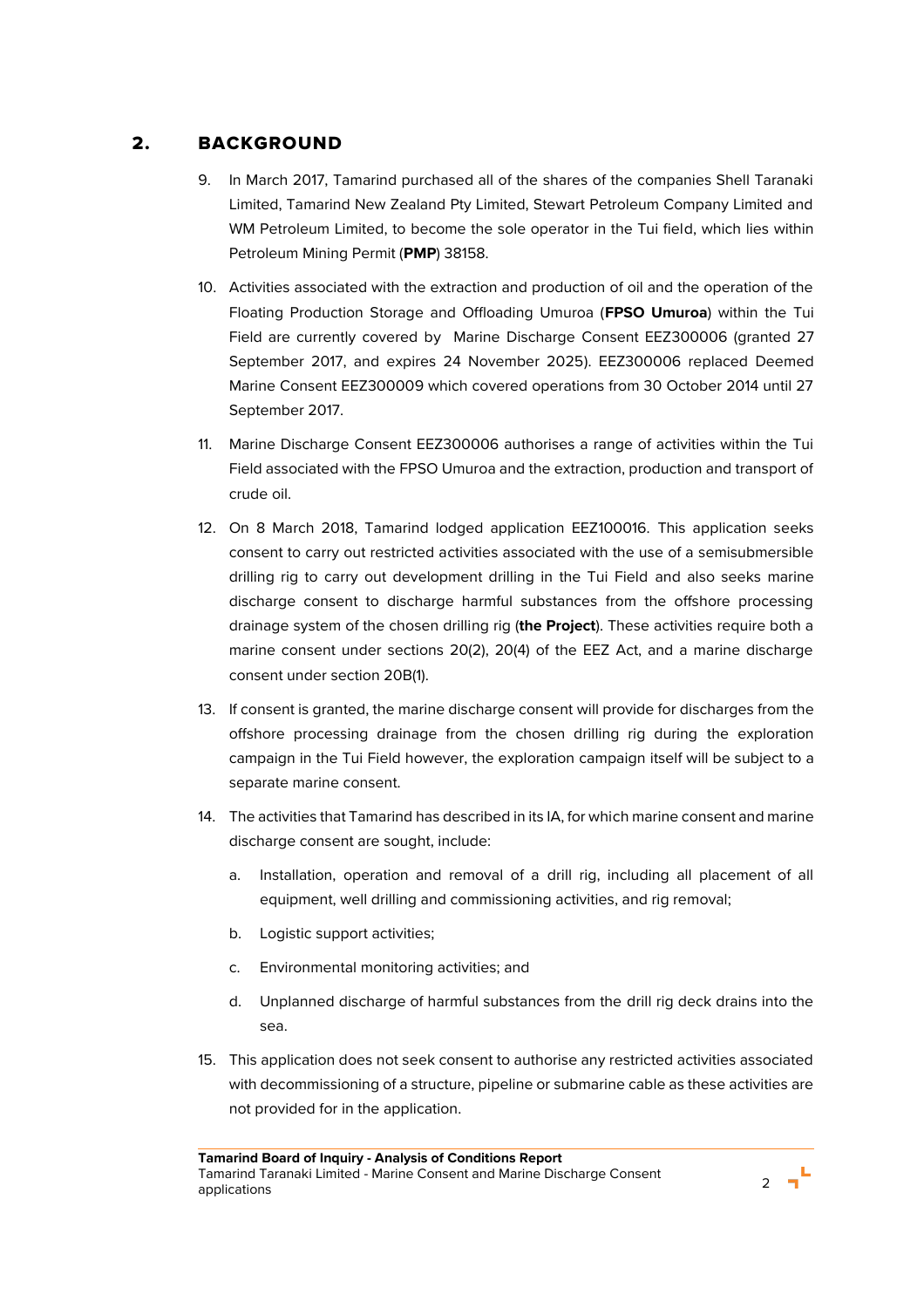16. Additionally, Tamarind's application does not seek to authorise the use and storage of hazardous substances onboard any drill rig as this activity will be addressed through a further non-notified consent process prior to the commencement of the drilling programme.

# 3. PURPOSE AND SCOPE OF THIS CONDITIONS REPORT

- 17. This Conditions Report has been requested by the BOI<sup>1</sup> and provides a review of Tamarind's proffered conditions and subsequent advice on:
	- a. Best-practice in relation to drafting of conditions;
	- b. The conditions proffered by Tamarind, including any new conditions and/or changes to the proffered conditions proposed by its experts in their statements of evidence;
	- c. The conditions requested by submitters; and
	- d. Recommended conditions that I consider should be imposed and/or changes to Tamarind's proffered conditions in the event the BOI decides to grant the marine consent and marine discharge consent application.
- 18. It is important to note that the preparation of this Conditions Report should not be interpreted by any party as the author recommending that Tamarind's application be granted. I have not been asked to consider such matters and have not done so.

# 4. EEZ100016 – TAMARIND APPLICATIONS FOR MARINE CONSENT AND MARINE DISCHARGE CONSENT

- 19. The EPA's Key Issues Report (**KIR**) provides a high-level description of the Tamarind proposal based on the description from Tamarind's IA and the findings of the Board's technical expert reports, and identifies the activities for which marine consent and marine discharge consent have been sought.
- 20. Further clarification of the activities for which consent has been sought is provided in the evidence of Mr Jason Peacock and Mr Iain McCallum on behalf of Tamarind, and in Tamarind's response to further information<sup>2</sup> (**FIR**) dated July 2018.

 $\overline{a}$ 



Refer to the Terms of Reference provided as Appendix 2 to this Report.

<sup>2</sup> Tamarind, Tui Development Drilling Application (EEZ100016) Response to the Board's Request for Further Information under section 54 EEZ Act and Other Further Information – Notified Marine Consent and Marine Discharge Consent Applications July 2018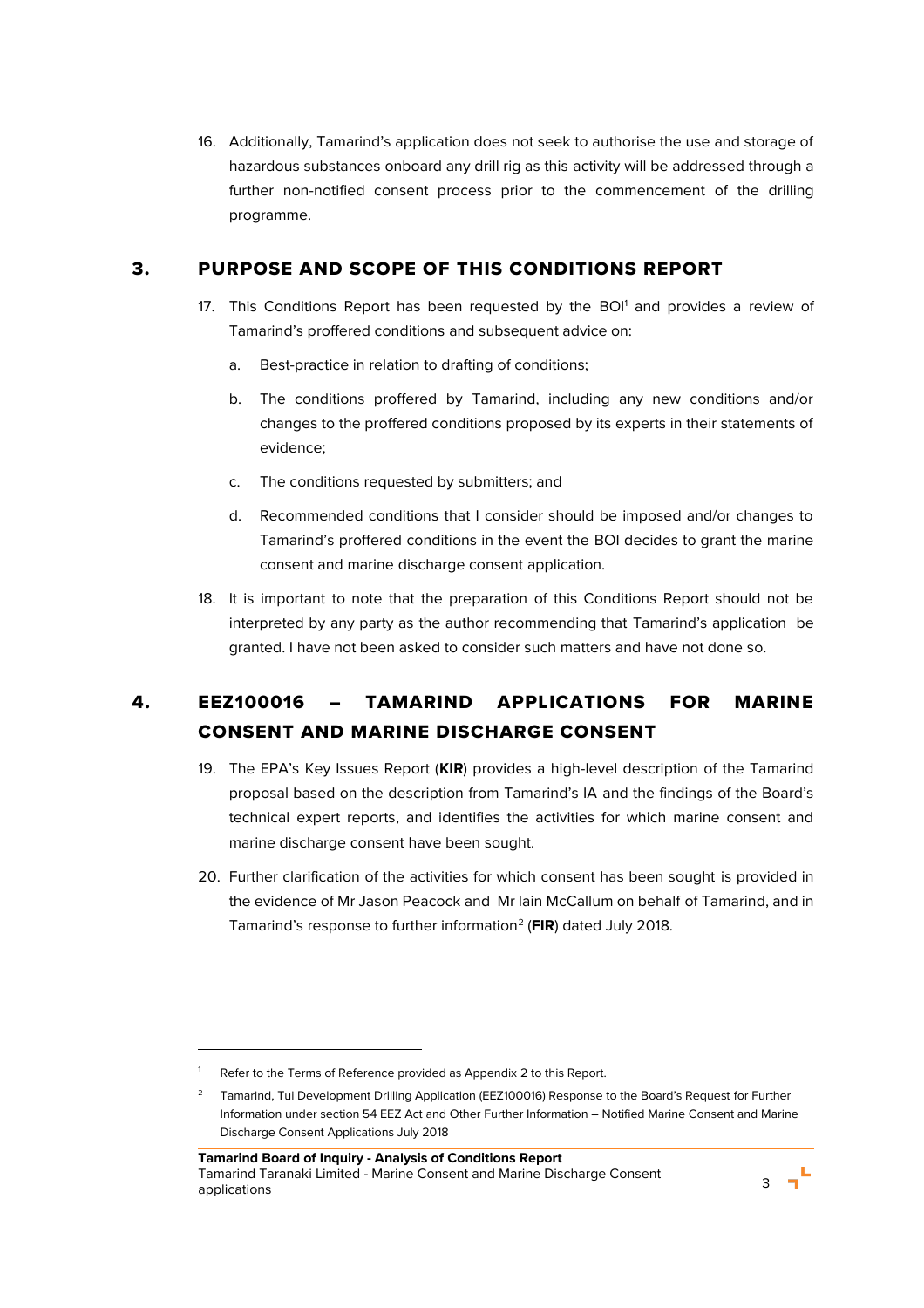- 21. I concur with Tamarind's list of activities for which consent has been sought and I have not repeated these activities, nor the description of the Tamarind proposal, here in order to avoid unnecessary repetition.
- 22. I also note that in response to the EPA's KIR and the s54 Request for Further information dated 10 July 2018 (**RFI**), Tamarind have further progressed the Project design and, as part of their FIR, and also within their corporate and technical evidence, they have now confirmed:
	- a. The type of drill rig to be used;
	- b. The nature of the harmful substances that have the potential to discharge from the drill rig's drainage system;
	- c. That only synthetic based drilling fluids / muds (**SBM**) will be used in the drilling activities;
	- d. The number of anchors to be used to secure the drill rig in place; and
	- e. The area of seabed disturbance per rig installation as well as the total area of disturbance.
- 23. This information has been assessed by the BOI's technical advisors who have each issued further reports (**Review Report**) on the updated information. These parties are:
	- a. Mr Ian Baxter of Seapen Marine Environmental Services (**Seapen**);
	- b. Mr Frank Broomhead of Oil and Gas Solutions Pty Ltd (**OGS**); and
	- c. Mr Justin Rogers, Ms Aurelien Hospital and Dr James Stronach of Coffey Tetra Tech (**Coffey**).
- 24. Where relevant, these matters have been discussed in further detail later in this report.

# 5. STATUTORY CONSIDERATIONS AND PRINCIPLES IN RELATION TO CONDITIONS

# **5.1 STATUTORY CONSIDERATIONS**

25. Section 4 of the EEZ Act defines marine consent and marine discharge consent as:

### *Marine consent means -*

- *a) A marine consent (including marine discharge consent or marine dumping consent) granted under section 62, or*
- *b) An emergency dumping consent*

*Marine discharge consent means a marine consent granted under section 62 for the discharge of harmful substances*

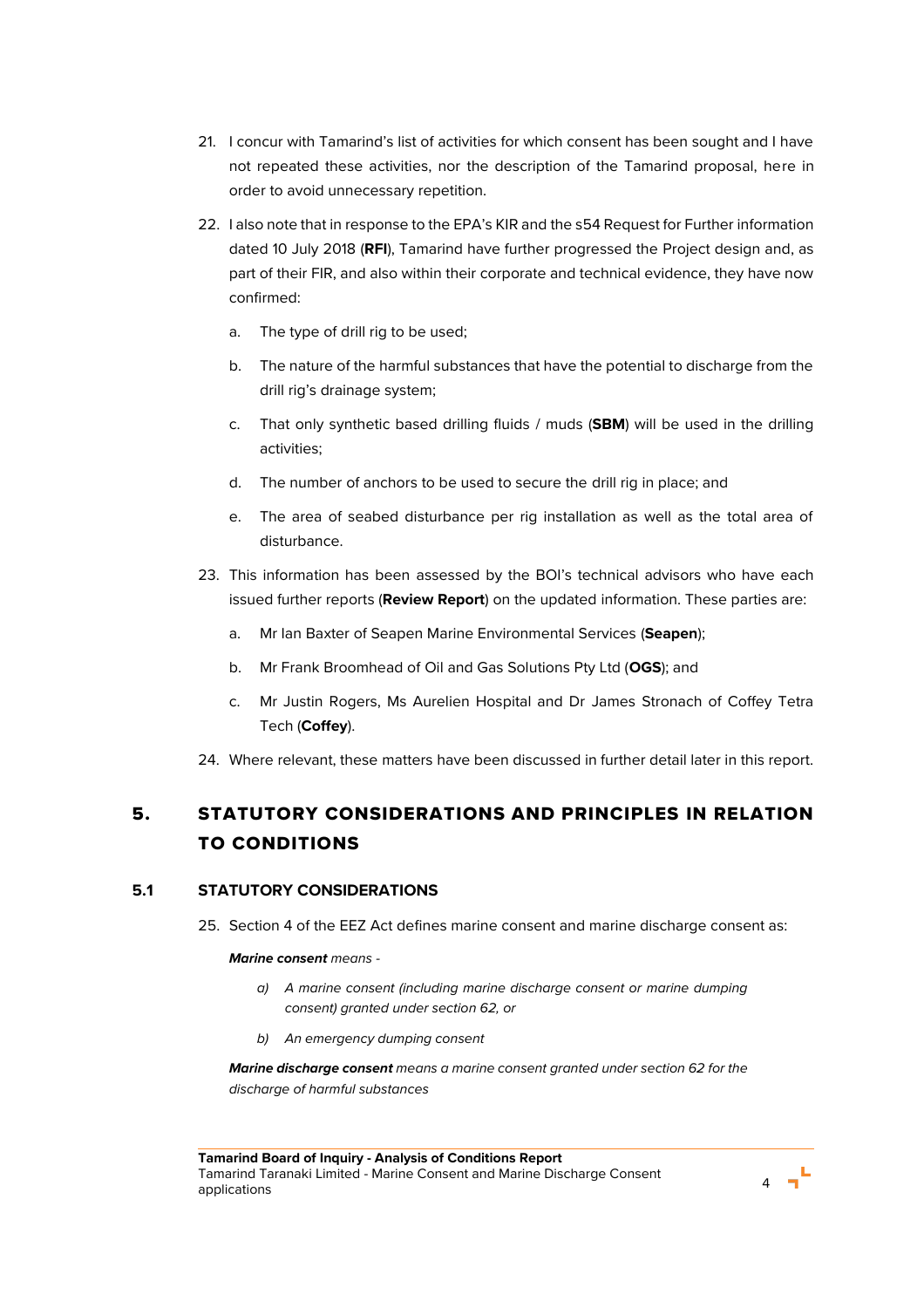26. Tamarind has applied for both a marine consent and marine discharge consent for the activities associated with the Project.

# **5.2 MARINE CONSENT**

- 27. If the marine consent is granted, section 62(3) of the EEZ Act states that the consent may be issued subject to conditions under section 63.
- 28. The ability to impose conditions on the marine consent is governed primarily by sections 63 – 67 of the EEZ Act. These sections of the EEZ Act are discussed in more detail below and are set out in full in Appendix 3.
- 29. As part of the consideration of Tamarind's application, section 59(2)(j) of the EEZ Act requires the BOI to take into account the extent to which imposing conditions under section 63 might avoid, remedy, or mitigate the adverse effects of the activity.
- 30. Further, under section 61(2), if the information available is uncertain or inadequate, the BOI must favour caution and environmental protection. Also, if the application is likely to be refused, the BOI must, under section 61(3), first consider whether taking an adaptive management approach would allow the activity to be undertaken. Marine consent conditions allow such an approval under section 64(3).

# **5.3 MARINE DISCHARGE CONSENT**

- 31. If the marine discharge consent is granted, section 62(3) of the EEZ Act is also relevant. states that the consent may be issued subject to conditions.
- 32. One key difference between marine consents and marine discharge consents is that the BOI may issue the marine discharge consents subject to conditions under section 63, with the exception of section 63(2)(b) which precludes the provision of conditions that together amount to, or contribute to, an adaptive management approach being imposed.
- 33. I do not consider that this issue arises here as Tamarind is not proposing an adaptive management approach as part of their proposed conditions, nor have I recommended an approach of this nature.

# **5.4 SECTIONS 63 TO 67 OF THE EEZ ACT**

- 34. Section 63(1) provides the BOI with a very wide scope to impose conditions on marine consents and marine discharge consents, including those specified in section 63(2). However, there are two restrictions specified in sections 63(3) and 63(4) that the BOI needs to be aware of which respectively prohibit:
	- a. the imposition of conditions which are inconsistent with the EEZ Act or any regulations (section 63(3)); or

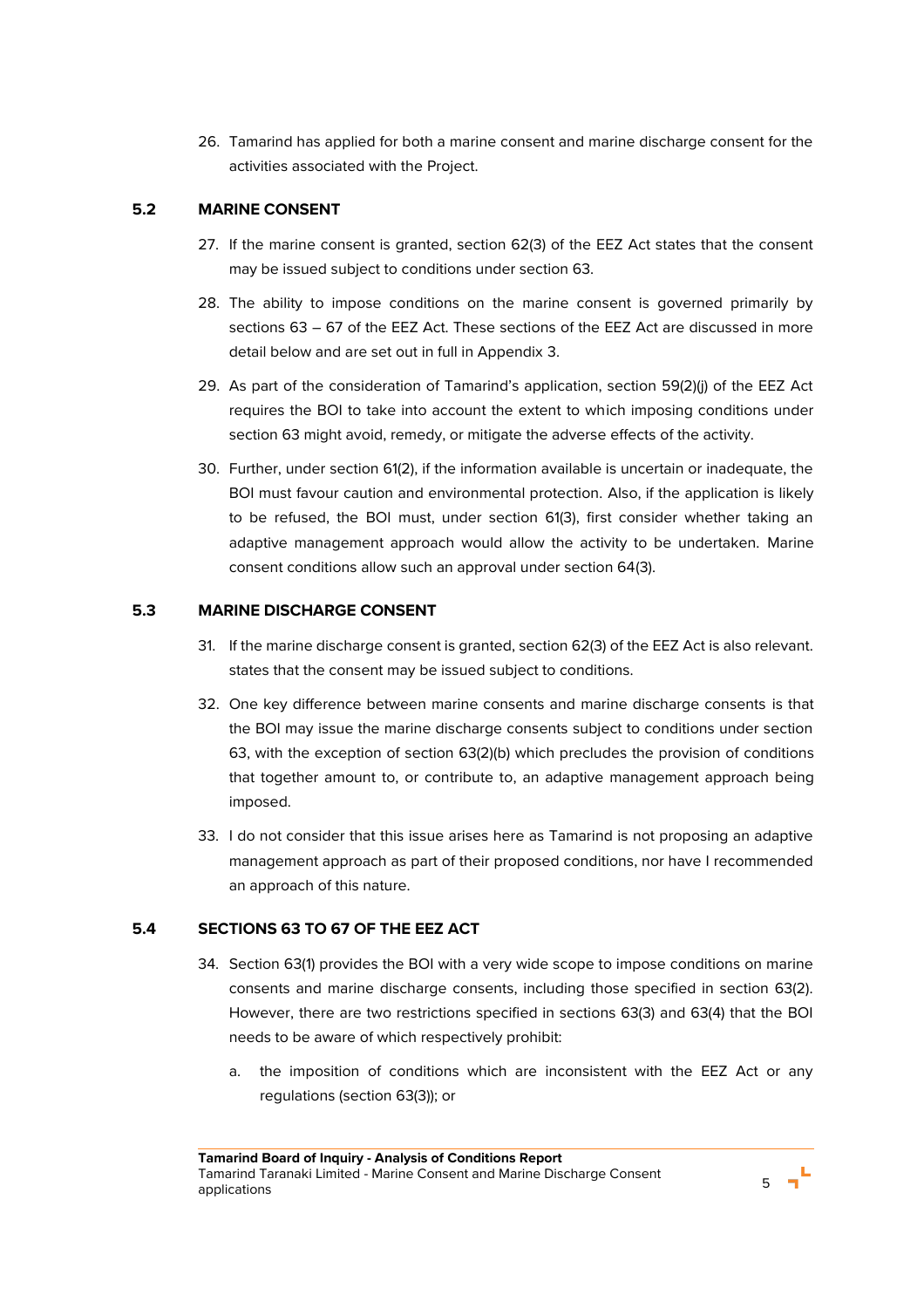- b. the imposition of a condition to deal with an effect if the condition would conflict with a measure required in relation to the activity by another Marine Management Regime (**MMR**), or the Health and Safety at Work Act 2015 (section 63(4)).
- 35. Section 63(4) does not prevent the BOI imposing conditions which duplicate requirements in relation to the activity by another MMR where such a condition relates to a matter (including environmental effects or effects on existing interests) that the BOI must take into account under section 59. However, I consider that the imposition of conditions which duplicate other MMR requirements should generally be avoided, provided the BOI is satisfied that the processes and approvals under those MMRs adequately deal with the relevant environmental effects or effects on existing interests. In such situations, requiring the EPA to provide additional regulatory oversight and administration is, in my opinion, unnecessary.
- 36. Regarding the Tamarind application, I consider that this includes matters related to unplanned spills or discharges, Emergency Spill Response Plans (**ESRP**), well closure / abandonment and health and safety matters.
- 37. Sections 63(2)(a)(i) and (ii) allow the BOI to impose a condition which requires the consent holder to provide a bond for the performance of any one or more conditions of the consent and to obtain and maintain public liability insurance of a specified value, respectively. Section 65 provides additional guidance on bond conditions.
- 38. Given the magnitude of any effects associated with the Project, and their temporary and short-term nature, I do not consider that the provision of a bond is necessary.
- 39. Sections 63(2)(a)(iii) and (v) allow the BOI to impose conditions that require a consent holder to undertake monitoring, and to provide information to the EPA for audit, respectively. Section 66 provides additional guidance on monitoring conditions.
- 40. Section 63(2)(a)(iv) allows the BOI to impose conditions that require the consent holder to appoint an observer to monitor the activity and the effects on the environment. Section 67 provides additional guidance on such conditions and requires that the observer's duties are specifically addressed. Any observer must be 'approved' by the EPA for that purpose and section 67 outlines the circumstances under which such approval is to be given by the EPA.
- 41. Sections 63 67 of the EEZ Act are stated in full in **Appendix 3** to this report.

## **5.5 PRINCIPLES RELATING TO CONDITIONS**

42. There are a number of important principles relevant to drafting conditions. While there is an absence of case law in relation to conditions imposed under the EEZ Act, there is extensive case law established under the RMA, both in respect of legal principles and best practice guidelines that provide helpful context.

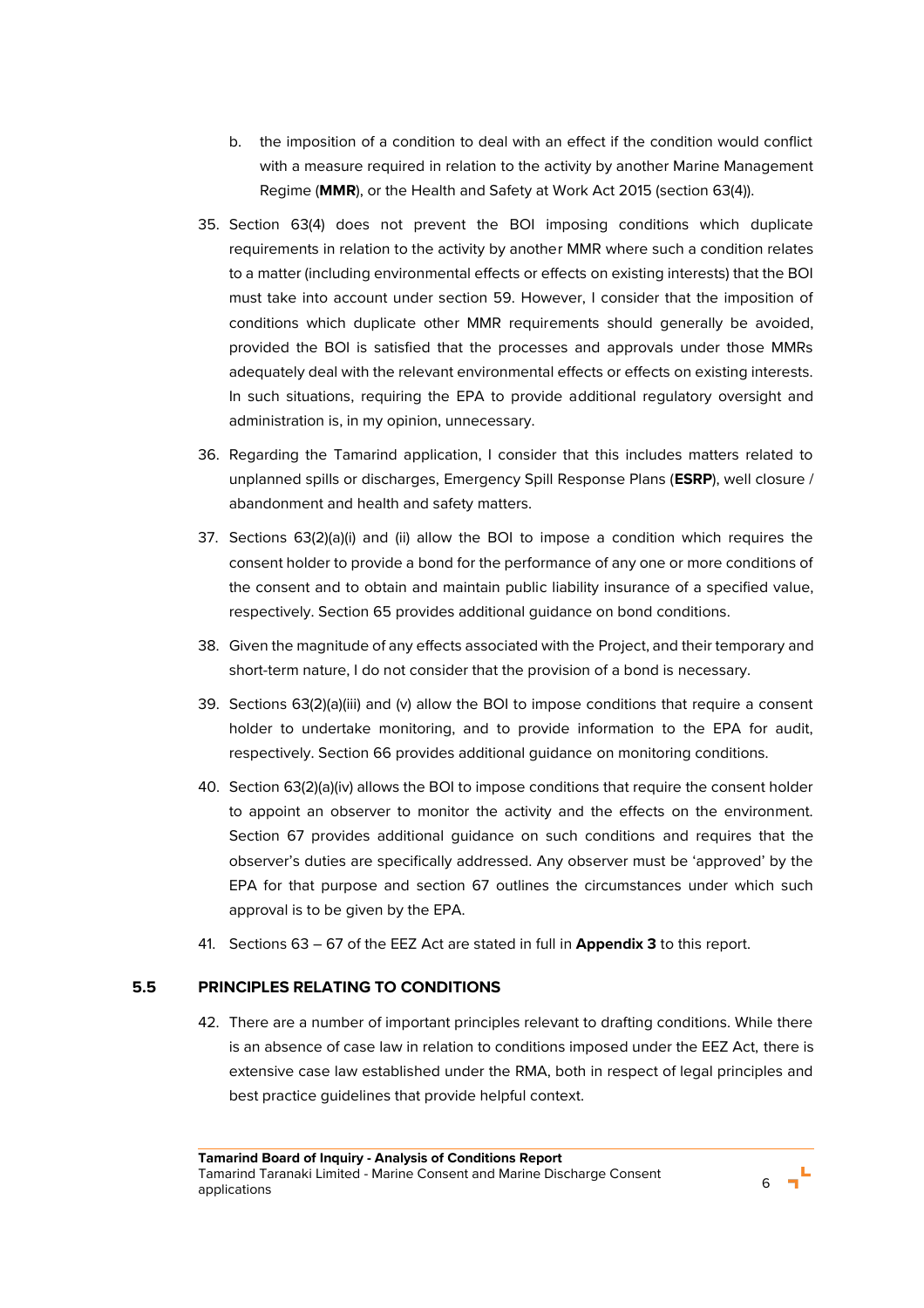- 43. In my opinion, a number of key principles apply here when developing consent conditions, including that conditions must:
	- a. Be within the EPA's powers under the EEZ Act;
	- b. Be for an EEZ Act purpose, particularly to promote sustainable management of the natural resources of the EEZ or protection of the environment from pollution (section 10 of the EEZ Act);
	- c. Be certain so the consent holder, the EPA, and any layperson viewing the consent can be clear about what is required by the conditions and the obligations the consent holder has. It is important conditions are drafted in plain English and can be readily interpreted and understood by EPA officers monitoring the consents, and the consent holder;
	- d. Fairly and reasonably relate to the subject matter of the consent;
	- e. Be fair, reasonable, and practical;
	- f. Be exclusively between the consent holder and the EPA, in that they are capable of compliance by the consent holder without relying on actions of third parties; and
	- g. Not result in a future reservation of power to the EPA to later approve conditions (secondary approval). Any condition which requires something (e.g. a management plan) to be submitted to the EPA for certification should not result in the EPA fulfilling the role of an arbitrator on any matter.
- 44. It is also common practice to place advice notes on consents to provide a useful notice to consent holders of other standards and/or requirements relating to the activity. Advice notes must be clearly labelled as advice notes to ensure they are not misinterpreted as consent conditions and should therefore not be worded as though they are conditions – that is, they should not use words to the effect that a consent holder "shall" or "must" do something.

# **5.6 INFORMATION PRINCIPLES – SECTION 61**

- 45. Sections 61 of the EEZ Act address the information principles for both marine consents and marine discharge consents.
- 46. The above sections of the EEZ Act require that the BOI base its decisions on the *'best available information'* (section 61(1)(b)) and *'take into account any uncertainty or inadequacy in the information available'* (section 61(1)(c)).
- 47. Table 2.5 (section 61 analysis) of the IA provides Tamarind's analysis of the applications against the 'information principles'. A general summary for both the marine consent and marine discharge consent activities is that Tamarind consider that they had provided the EPA with the *'best available information'* at the time of lodging the application.

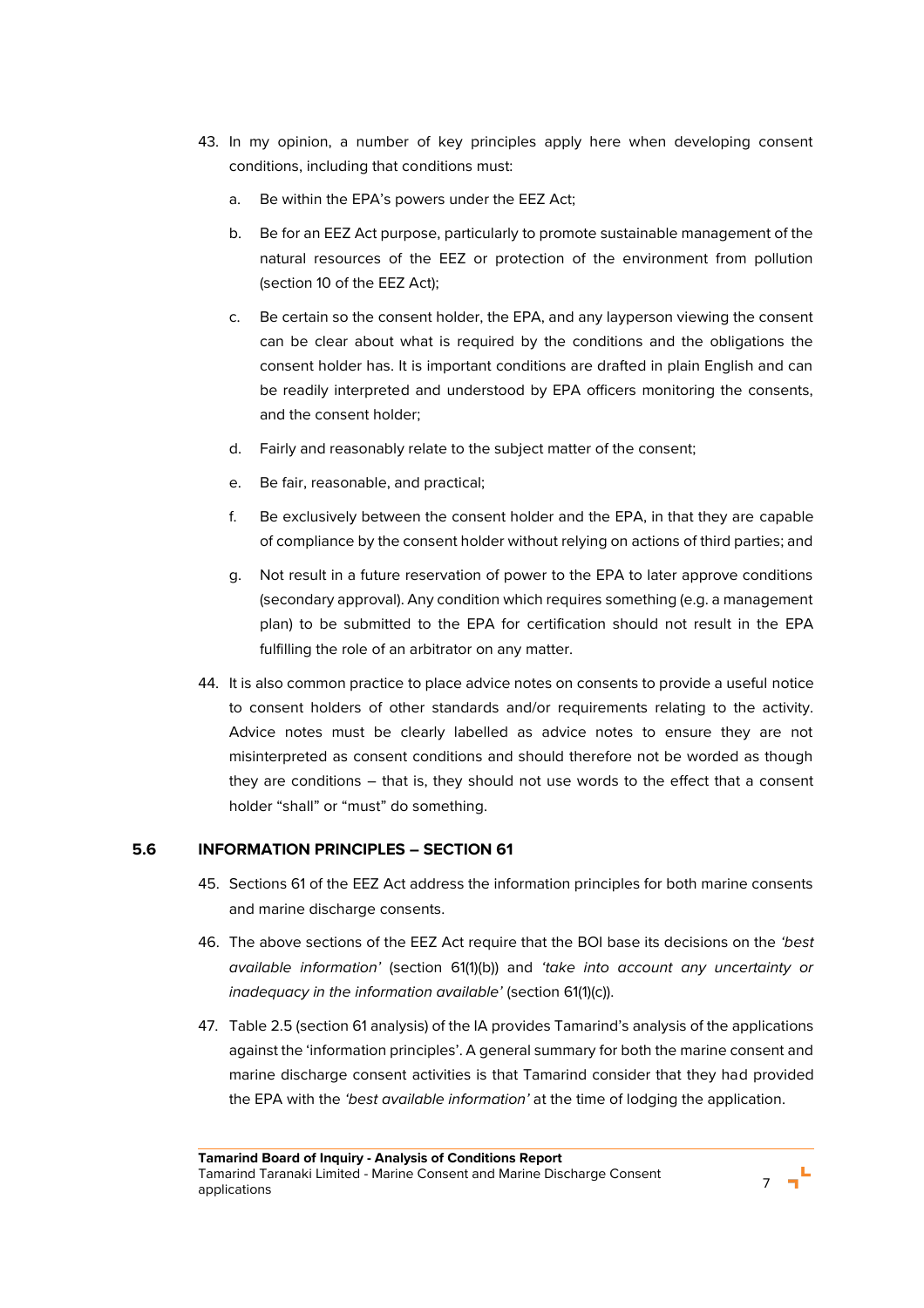- 48. Noting the above, Tamarind acknowledged that the full details of the deck drainage design and the harmful substances that may be discharged were not known at the time of lodgement. However, this information has since been provided as part of Tamarind's FIR and in Tamarind's suite of evidence.
- 49. Provision of this information has enabled me to understand the scale and scope of the activities and in turn the nature and extent of the adverse effects associated with the Project and any commentary on the activity for which consents have been sought are have been made in light of Tamarind's updated information on the drill rig drainage system and the hazardous substances that may be discharged from the drill rig.

# 6. ANALYSIS OF CONDITIONS

## **6.1 INTRODUCTION AND GENERAL COMMENTS**

- 50. Tamarind is seeking consent to discharge trace (residual) amounts of harmful substances that may be entrained within discharges from Tamarind's drill rig deck drains from occasional drips and other minor spills.
- 51. Tamarind are also seeking consent for activities associated with the installation and removal of their drill rig, including seabed disturbance.
- 52. The IA included a set of proffered conditions. At the time of lodgement, Tamarind considers its proffered conditions adequately deal with the uncertainties of the application and, if complied with, the adverse effects on the environment, including effects on existing interests and cumulative effects, will be *minor* or *negligible* (refer to Section 12 of the IA).
- 53. I provide an assessment and commentary on Tamarind's proffered conditions in Section 9 of this report, however in the following paragraphs I discuss the six key issues, as identified in the KIR (and the RFI) as follows:
	- a. Uncertainty regarding drill rig specifications;
	- b. The unknown effects of discharges;
	- c. The effects of installation and removal of a drill rig;
	- d. Effects on existing interests; and
	- e. The unplanned events associated with the proposed activities; and
	- f. The cumulative effects of the proposal.

# **6.1.1 Drill Rig Specifications**

54. Tamarind have confirmed (Section 3.1.2 of the FIR) that it is to use the *Hai Yang Shi You 982 Rig (HYSY982 Rig)* or a suitably comparable alternative rig. This has been also confirmed in the evidence of Mr McCallum (paragraph 3.11).

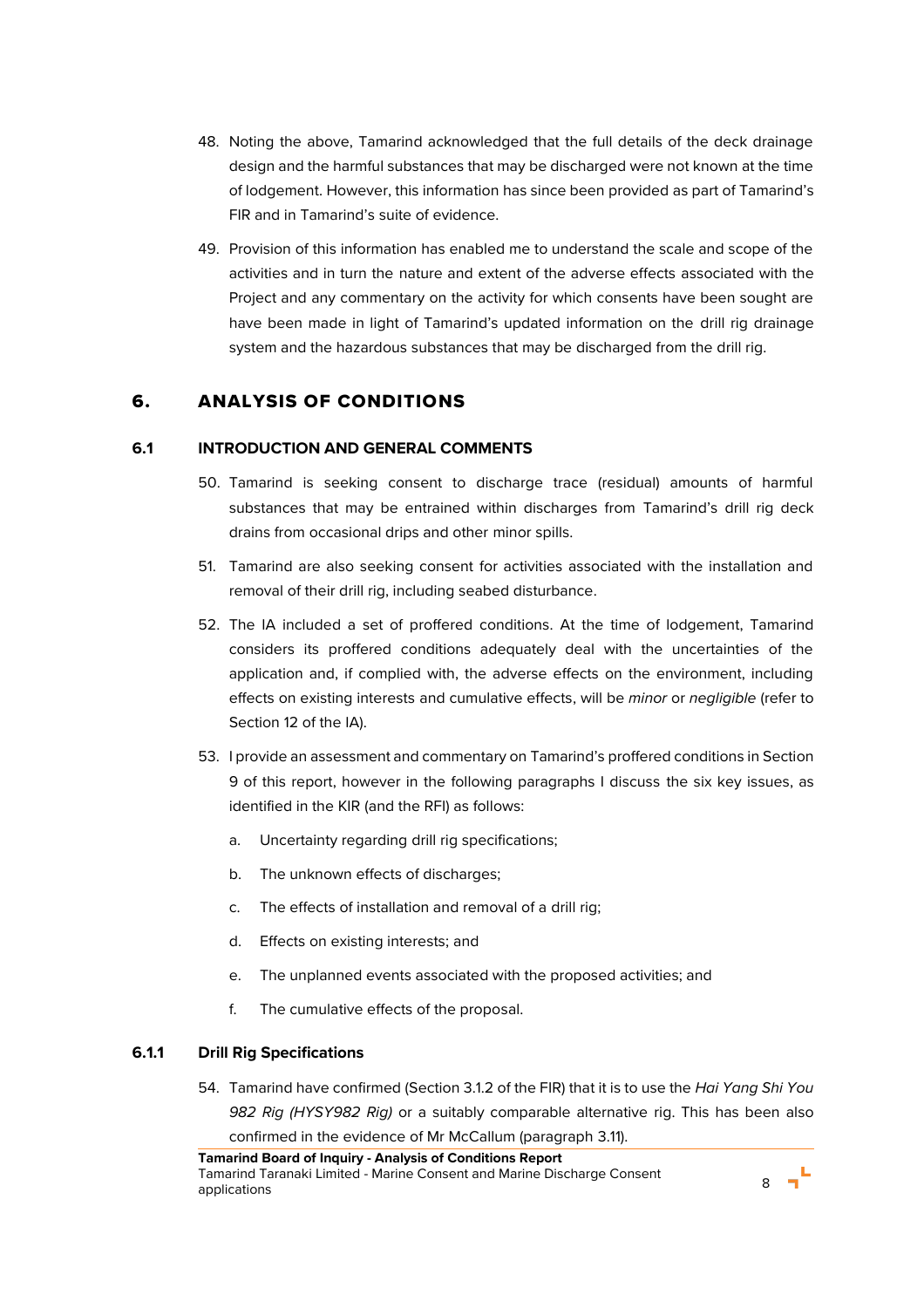- 55. Section 3.3 of the FIR, and paragraphs 2.12 2.15 and Section 3 of Mr McCallum's evidence, provide further details of the drill rig and drainage system.
- 56. Tamarind has also confirmed that the drill rig's drainage system will consist of three separate drainage collection systems (as shown in Annexure A of the RFI, and described in paragraph 3.1 – 3.23, and Appendix 2 of Mr McCallum's evidence) being:
	- a. Non Hazardous Drain System general rig drainage outside of hazardous substance storage and use areas;
	- b. Hazardous Drain System drainage system specifically designed to handle hazardous substances and solids; and
	- c. Enclosed Drain System closed loop drilling fluids system.

## **6.1.2 Effects of Discharges**

 $\overline{a}$ 

- 57. With regard to the effects of the discharge, Tamarind have now confirmed (Section 5 of the RFI and paragraph 3.18 – 3.23 of Mr McCallum's evidence) that only SBM is to be used in the drilling operations and all cuttings will be captured within the Enclosed Drain System and returned to the surface. Tamarind has also confirmed that there will be no discharges occurring from this part of the drilling process, solids / cuttings will be disposed of to land (at an authorised facility), and the SBM fluids will be recycled within the enclosed system.
- 58. Tamarind has also now confirmed (Paragraph 3.24 3.25 of Mr McCallum's evidence and Section 6 of the FIR, specifically Table 6.1) the specific hazardous / harmful substances that are to be used on the drill rig and therefore, have the potential to discharge in trace amounts through the drill rig drainage system.
- 59. Tamarind's technical evidence (including Dr Alison Lane and Dr Sharon De Luca) has considered the effects of the discharges. The evidence<sup>3</sup> of Dr Lane has drawn the overall conclusion '*that the risk of any impact on marine environmental receptors or existing users would be negligible'.*
- <span id="page-11-0"></span>60. In his further review of Tamarind's FIR, and corporate and technical evidence, undertaken on behalf of the EPA, Mr Ian Baxter $4$  confirmed that the additional information provided '*has strengthened Tamarind's position that the risk of significant adverse impacts on the marine environment have been reduced to as low as reasonably practicable.'* Additionally, Mr Baxter confirmed that there are no further areas, with regard to the marine environment, that further information is required.



<sup>3</sup> Statement of Evidence of Alison Lane for Tamarind Taranaki, paragraph 12.1

<sup>4</sup> Seapen Marine Environmental Services. EEZ100016: Tamarind Taranaki Limited marine consent and marine discharge consent applications – Tui Field Review of further information, applicant evidence and submissions pertaining to the marine environment 31 August 2018, paragraph 23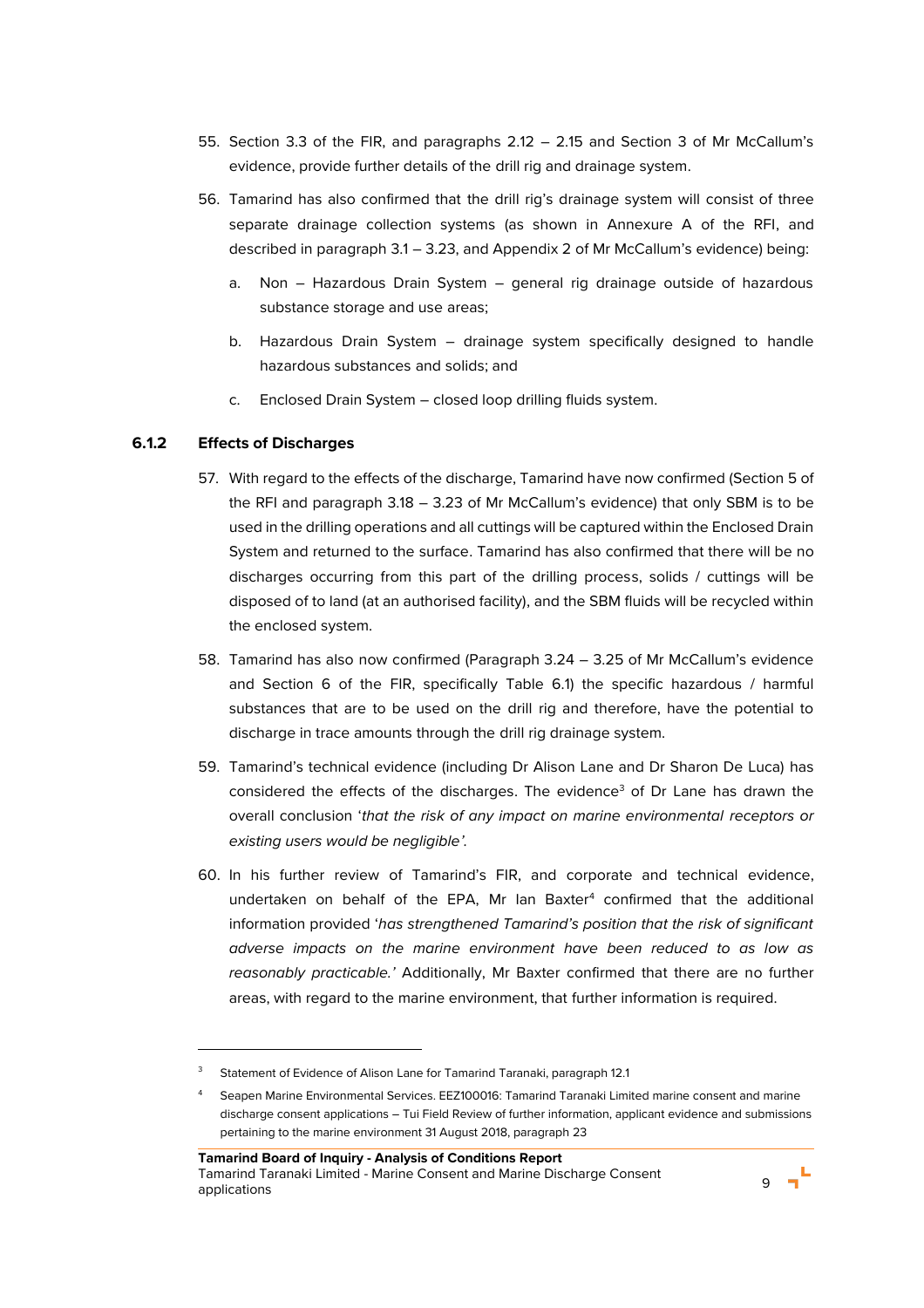## **6.1.3 Installation and removal of the drill rig**

- 61. Tamarind has provided additional information on the methodology for the installation and removal of the drill rig in Section 3 of the FIR and paragraphs 2.18 – 2.78 of Mr McCallum's evidence. The key points of clarification are:
	- a. A maximum of 12 anchors (8 rig anchors and 4 blow-out preventer (**BOP**) anchors) per rig placement are required – paragraph 2.16 of Mr McCallum's evidence and Section 3.1.2 of the RFI;
	- b. A total of four drill rig placements will occur as part of the Project with a maximum area of disturbance from each drill rig anchor spread placement being approximately 13,000 $m^2$  and a total of 52,000 $m^2$  which equates to a total area of disturbance of 0.01% the Tui Field (approximately 467km<sup>2</sup>) (Section 3.1.3 and Figure 3.2 of the RFI);
	- c. No contingency drill rig placements in adverse weather conditions will be necessary (Section 3.2 of the RFI);
	- d. Once the rig is in place, Tamarind will notify Maritime New Zealand and Land Information New Zealand which will trigger the issuing of a *Notice to Mariners*  outlining the drill rig location, including the anchor placement (Section 3.1.1 of the RFI);
	- e. Prior to removal of the drill rig, there will be the 'pre-lay' of four rig anchors in the new well location to allow anchoring to occur as soon as the drill rig arrives (paragraph 2.73 – 74 of Mr McCallum's evidence);
	- f. Overall, there could be a total of 12 rig anchors and 8 BOP anchors on the seabed at any one time (Section 3.1.2 of the RFI); and
	- g. The maximum duration of operations is nine months (paragraph 2.78 of Mr McCallum's evidence).
- 62. With regard to b) and c) above, I note that the identification of four drill rig placements and no contingency placements are inconsistent with the paragraphs 2.9 and 2.79 of Mr McCallum's evidence respectively. I recommend that the BOI seeks clarification on these matters as part of the hearing process.

# **6.1.4 Effects on Existing Interests**

- 63. Based on the confirmation of the drill rig and hazardous substances that may be discharged from the drill rig, the potential effects on the existing interests are now better understood. The primary existing interests, as identified in the IA, that have the potential to be affected by the proposal are:
	- a. Commercial Fisheries;
	- b. Other vessels within the Area of Interest (**AOI**); and

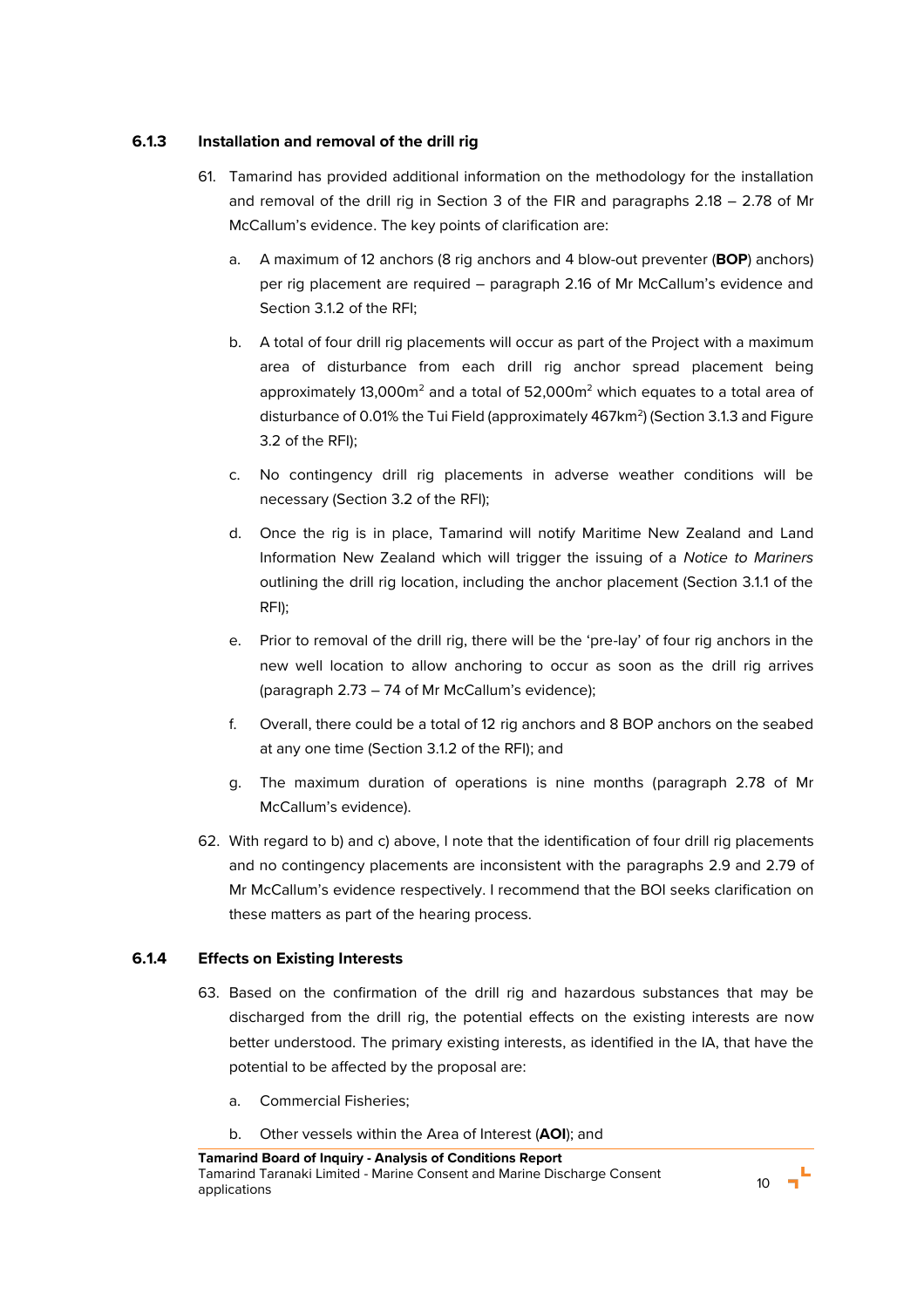- c. Cultural interests.
- 64. In terms of the effects on commercial fisheries, Mr Baxter states $^5$  that his position on the  $\,$ fisheries is addressed in his conclusions on the other potential impacts on the marine environment. In that regard, Mr Baxter's overall position is that which is identified in paragraph [60](#page-11-0) of this report.
- 65. Tamarind, specifically paragraph 8.3 and 8.4 of the corporate evidence of Mr Jason Peacock, provides an update on the progress made with regard to cultural matters, including the proposed conditions, which were contained within the submissions from iwi / hapū. These matters have been further discussed in Section 7 of this report.

## **6.1.5 Cumulative Effects**

- 66. The matter of cumulative effects has been addressed in Tamarind's technical evidence, particularly that of Dr Lane (Section 8), Dr De Luca (paragraph 5.9 – 5.12 (seabed disturbance), Dr Simon Childerhouse (paragraph 5.42 – 5.44 & 7.2 (marine mammals), Ms Nicola Gibbs (paragraph 4.31 – 4.32 (fisheries)), Dr MacDiarmid (paragraph 6.9 and 8.3 (marine fauna), and Dr Thompson (paragraph 4.16 (seabirds)). All parties have concluded that any cumulative effects of the proposal are *negligible to minor*.
- 67. In response to Tamarind's position, Mr Baxter has confirmed throughout the Seapen Review Report that he concurs with the cumulative effects' conclusions of Tamarind's technical experts.

## **6.1.6 Unplanned events**

l

- 68. Tamarind has provided further information on unplanned events through both the RFI and its evidence. This information has been reviewed by Coffey and OGS in their Review Reports provided in addition to their primary reviews of the IA.
- 69. While there are some minor matters than Tamarind may need to respond to as part of the hearing (referenced in Section 4 of both the Coffey and OGS Review Report), the position of Coffey and OGS is that there is sufficient information now provided by Tamarind on unplanned events.
- 70. Further, I consider that these unplanned events are outside of the scope of the consented activities and therefore, other than notification to the EPA and the appropriate parties of unplanned spill events, no specific conditions are necessary for these events as they are control by other marine regulations.



<sup>5</sup> Seapen Marine Environmental Services EEZ100016: Tamarind Taranaki Limited marine consent and marine discharge consent applications – Tui Field Review of further information, applicant evidence and submissions pertaining to the marine environment 31 August 2018, paragraph 16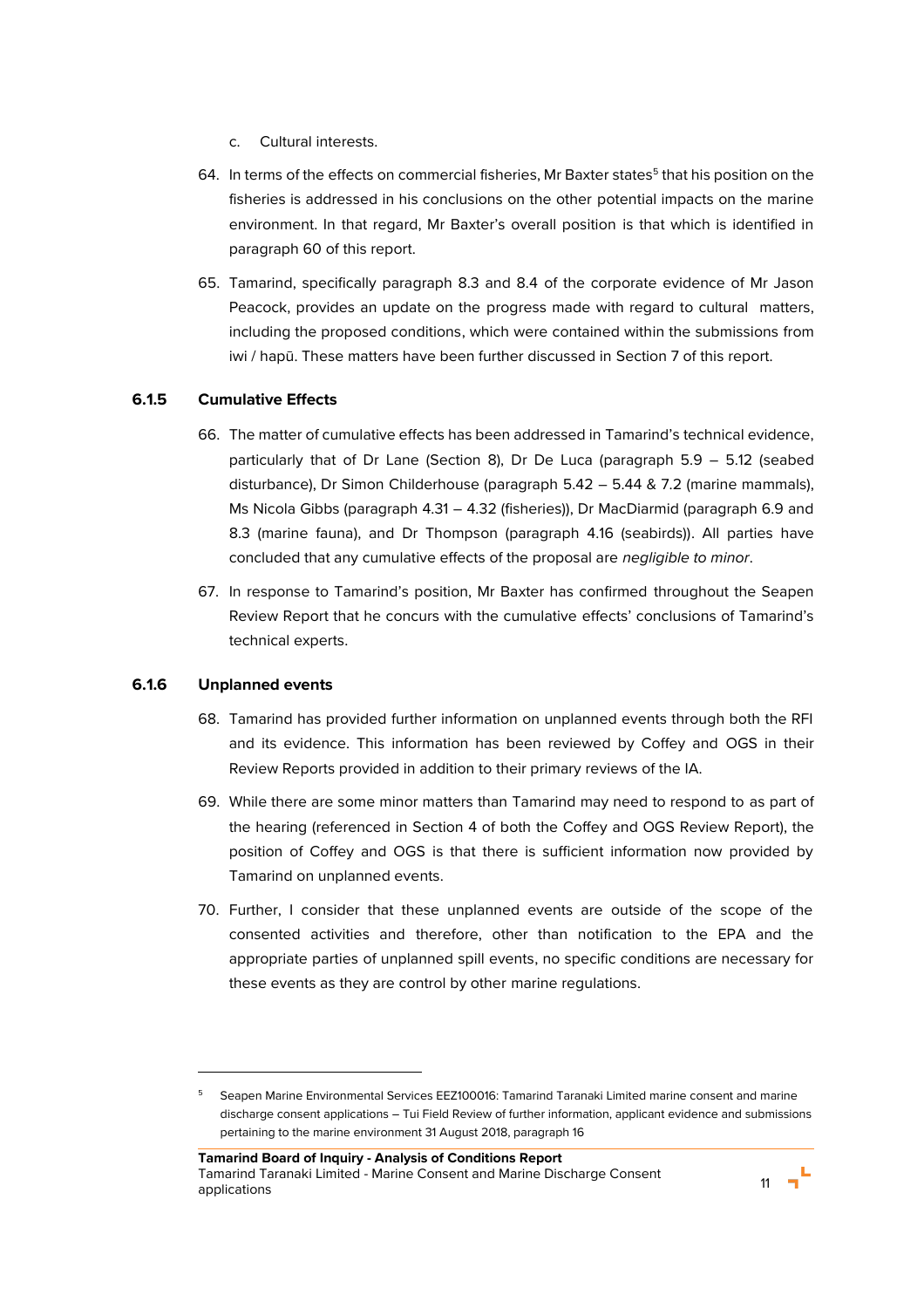## **6.1.7 Summary**

71. Acknowledging the further information provided by Tamarind and the conclusions of Tamarind's and the BOI's technical advisors, the BOI will need to be satisfied that there has been sufficient information provided by Tamarind, either under the IA, the RFI and evidence or further provided as part of the hearing process, to allow the granting of the consents.

# 7. SUBMISSIONS

- 72. A total of 124 submissions were received by the EPA during the notification period.
- 73. Of those received, two of the submissions include references to 'conditions', both of which requested that specific conditions be imposed should consent be granted. These have been discussed below.

# **7.1 SUBMITTER: TE KĀHUI O TARANAKI**

- 74. The submission of Te Kāhui o Taranaki (**TKT**) identified (paragraph 15) that specific measures were required to ensure that the effects of the Project on cultural values were appropriately mitigated:
	- *a) Tamarind makes a commitment to working with the Taranaki Iwi to develop environmental indicators using both the Te Ao Māori perspective and western science, and integrating these environmental indicators into existing operational documents for the Tui Field;*
	- *b) Tamarind makes a commitment to cultural training, facilitated by the Trust, for all senior management staff and staff involved with operations in the Tui Field on the importance of the Te Ao Māori perspective and operating in accordance with the environmental indicators discussed above;*
	- *c) Tamarind makes a commitment to holding an annual meeting with Taranaki Iwi to outline the general scope of activities to be undertaken under this Marine Consent and Marine Discharge Consent;*
	- *d) During this annual meeting, Tamarind makes a commitment to provide funding of an agreed amount to Taranaki Iwi for the training specified in (a) and (b) above, and environmental resourcing; and*
	- *e) In future applications, Tamarind commits to holding scoping exercises with Taranaki Iwi to understand the Te Ao Māori perspective, our cultural values and work together to assess the potential significance of the interaction between the proposed activities and these values. The outcomes of this exercise, including any mitigation measures and agreed consent conditions, can be incorporated into future impact assessments. This exercise will also offer capacity building*  whilst Tamarind and advisors and specialists will benefit from local cultural *specialists, the local cultural specialists will gain expertise from their exposure to impact assessment methodologies.*

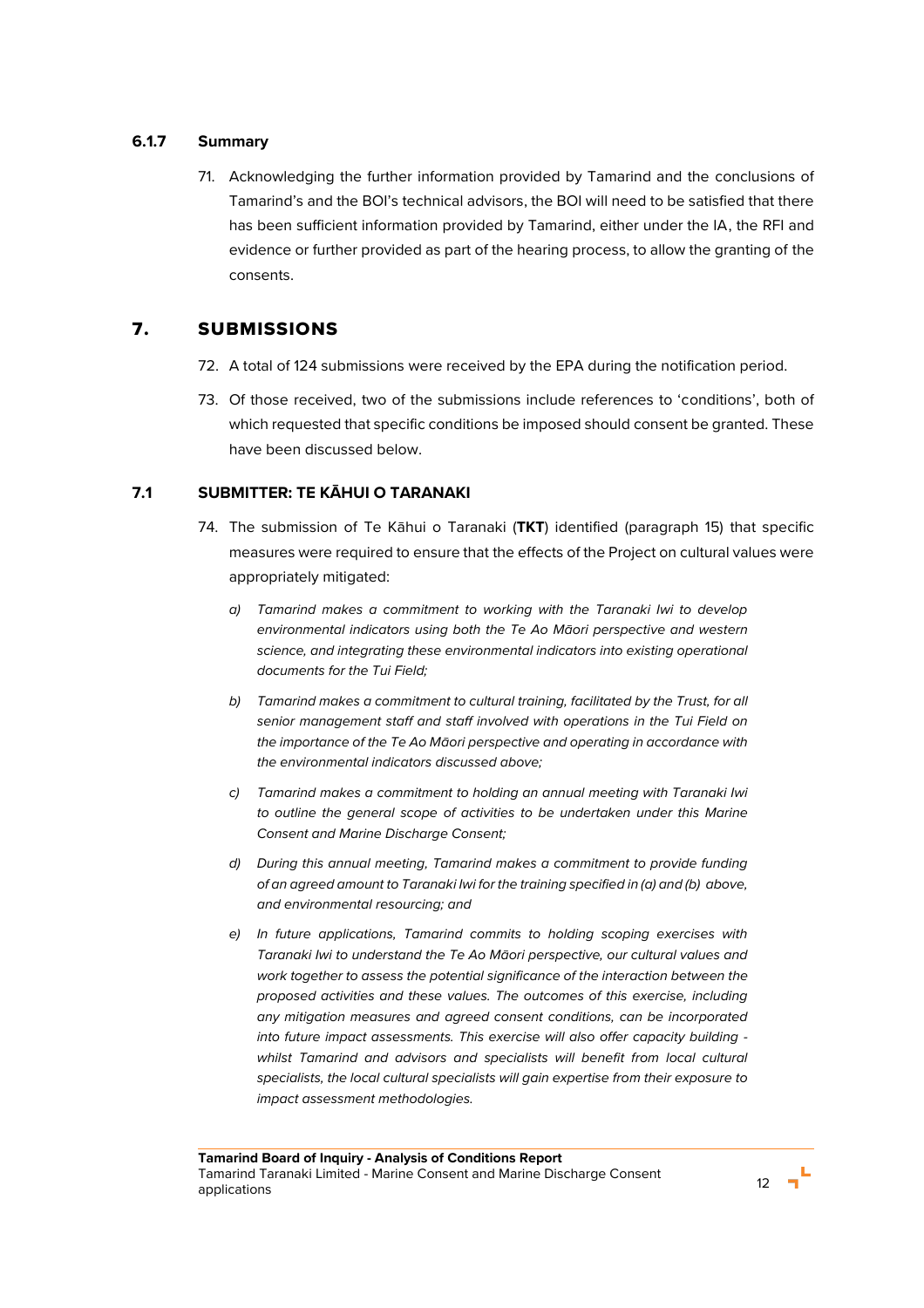- 75. Further, paragraph 18 of the TKT submission requests that the following conditions be included in the marine consent if granted:
	- *a) Tamarind makes a commitment to plug and abandon any wells drilled or reentered under this Marine Consent; and*
	- *b) Tamarind makes a commitment to removing all structures that are placed or deposited on the seabed under this Marine Consent.*
- 76. Paragraph 8.3 of Mr Peacock's evidence on behalf of Tamarind responds to the matters contained within the TKT submission. Of note Tamarind confirms its commitment to:
	- a. Working with TKT to '*develop and integrate environmental indicators…*'
	- b. Provide for cultural training and awareness for Tamarind Staff;
	- c. Hold annual meetings with TKT;
	- d. Provide funding to TKT to facilitate the processes above;
	- e. Returning unused or faulty cement to shore for disposal to land;
	- f. Removal of any structures on the seabed at the completion of works;
	- g. Close any abandoned wells in accordance with industry best practice and standards; and
	- h. Working with TKT for any future projects.
- <span id="page-15-0"></span>77. While noting that it is not my role to speak on behalf of mana whenua, it is my opinion that Tamarind's responses will go some way to addressing matters raised in TKT's submission and in turn providing for the potential adverse effects on cultural values to be provided for. Therefore, where relevant, I have provided for the above matters within the conditions in Section 9 below.
- 78. Notwithstanding my recommendations, the BOI should further explore the adequacy of Tamarind's response and the appropriateness of any cultural conditions proposed with TKT directly as part of the hearing process.

## **7.2 SUBMITTER: TE KOROWAI O NGĀRUAHINE TRUST**

- 79. The submission of Te Korowai o Ngāruahine Trust (**TKONT**) requests (paragraph 35) that the following conditions be included in the marine consent if granted:
	- *a) Tamarind Taranaki develop an Engagement Agreement with Ngāruahine iwi and hapū who identify as having an interest in this application, for the reasons stated in this submission.*
	- *b) The applicant's spill management plan shall be revised with the involvement of iwi and hapū, and engagement protocols that include TKONT are devised accordingly (noting that spill modelling clearly shows that Ngāruahine are likely to be most adversely affected).*

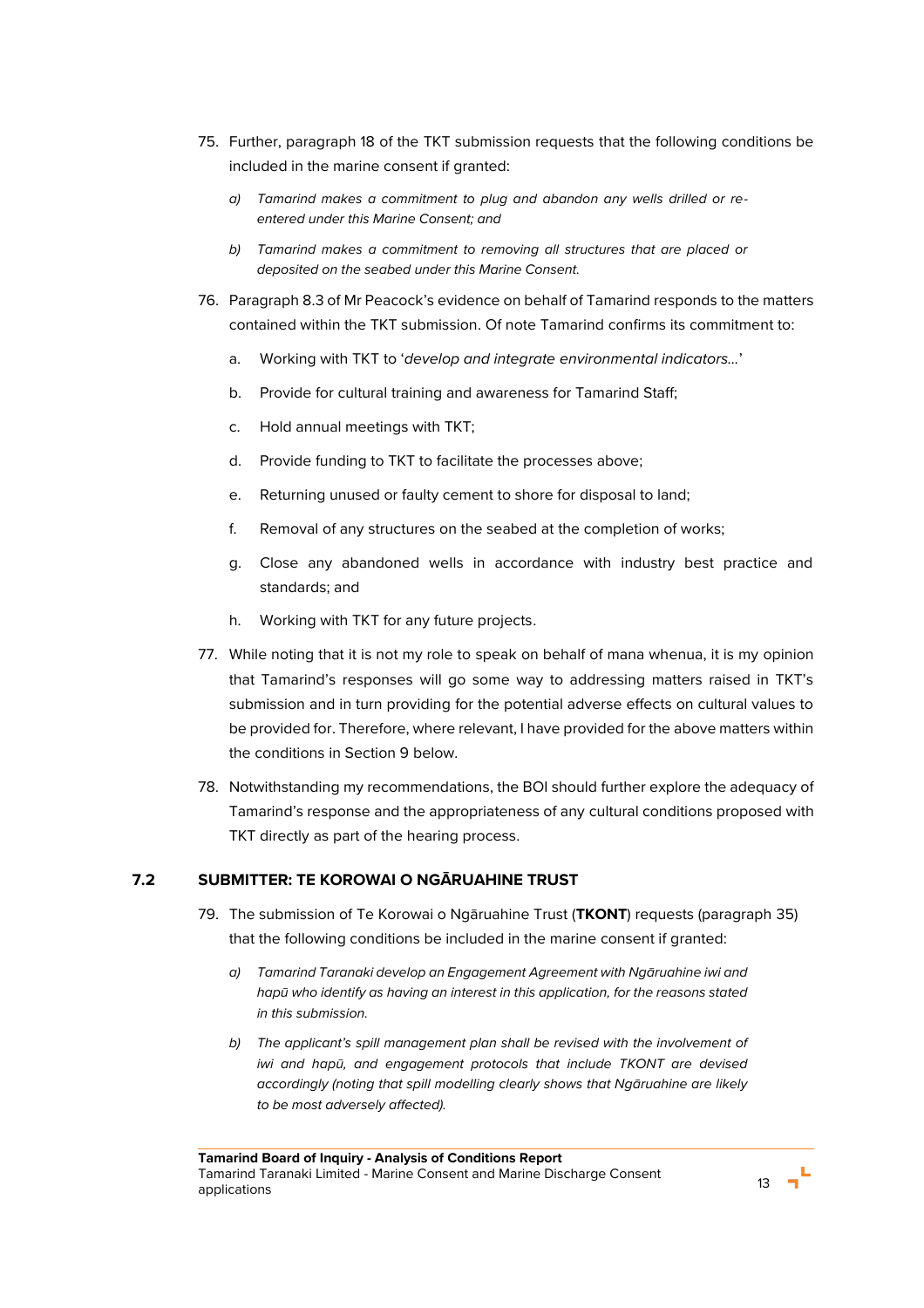- *c) All structures that are placed on the sea bed are removed at the cessation of their use.*
- *d) Wells are plugged and abandoned at the end of the consent period, and in consultation with iwi and hapū.*
- *e) The applicant shall develop and implement a noise monitoring programme to understand the effect of marine species and seek to deploy mitigation methods on the operation that reduce noise. TKONT are kept fully informed about this work, noting the close proximity to the activities to our rohe.*
- *f) The consent holder agree to fund, over the course of the consent period, marine mammal and fish population surveys to robustly assess the direct, indirect and cumulative impacts of the programme on potentially affected marine species.*
- *g) The consent holder shall develop and introduce a comprehensive 5 year postactivity monitoring programme.*
- *h) The applicant, as a voluntary condition, agrees to invest in environmental action within Taranaki that can support the restoration and improvement to the waiora of the marine and coastal environment.*
- *i) The applicant makes a commitment to all of its senior management team and all staff involved in Tui operations undertaking cultural training to develop an understanding of a Te Āo Māori viewpoint as it relates to the marine and coastal environment and be able to demonstrate to iwi how this is embedded into operations*
- 80. Paragraph 8.4 of the evidence of Mr Peacock on behalf of Tamarind responds to the matters contained within the TKONT submission. Tamarind confirms its commitment to:
	- a. Working with TKONT to develop an Engagement Plan but Tamarind consider this is outside of conditions;
	- b. Updating the Spill Management Plan and communication protocol to include TKONT;
	- c. Removal of any structures on the seabed at the completion of works;
	- d. Investigate the practicable options for empirical noise monitoring;
	- e. Reporting marine mammal sightings and interactions to the relevant government agencies;
	- f. Ongoing environmental monitoring in the Tui Field; and
	- g. Consider supporting any regional environmental programmes suggested by TKONT.
- 81. Noting my position in paragraph [77](#page-15-0) above, where relevant, I have provided for the above matters within the conditions in Section 9 below.

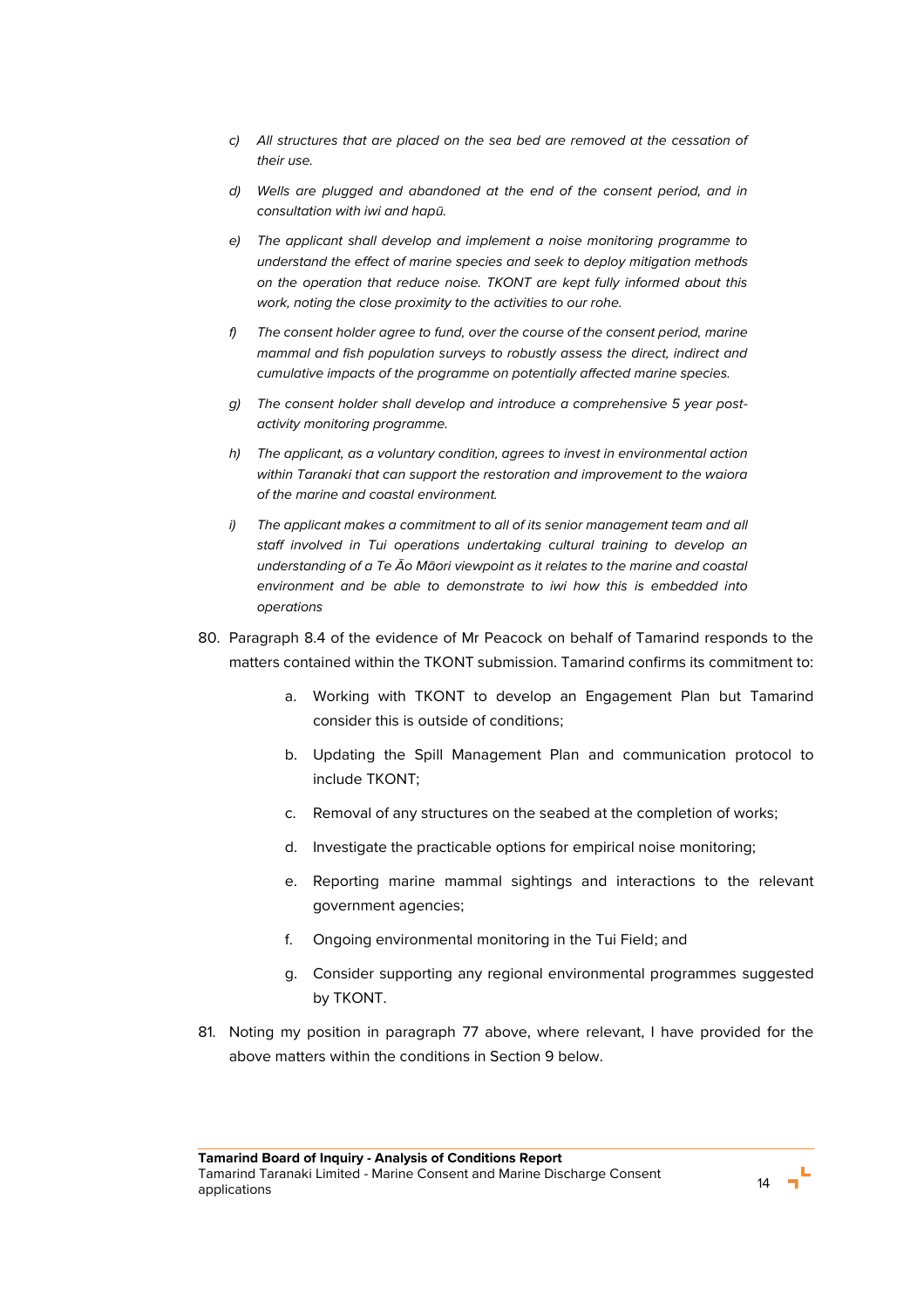82. As with TKT, I recommend that the BOI further explore the adequacy of Tamarind's response and the appropriateness of any mana whenua focused conditions however, I do note that TKONT has stated that they will not be attending the hearing.

# 8. ADDITIONAL CONDITIONS – MARINE CONSENT AND MARINE DISCHARGE CONSENT

## **8.1 BOI TECHNICAL ADVISORS**

l

- 83. In the Seapen Review Report<sup>6</sup>, Mr Baxter identifies that additional mitigation measures should be adopted to ensure that the effects of the Project are appropriately provided for in regard to effects on:
	- a. Marine mammals (paragraph 15(I) and (m); and
	- b. Seabirds (paragraph 18(b)).
- 84. I note that these additional mitigation measures are based on those provided in Tamarind's technical evidence from its respective seabird (Dr Thompson) and marine mammal (Dr Childerhouse) advisors. As there is agreement between the experts, I support the inclusion of the mitigation measures as consent conditions and have included them in the amended conditions in Section 9 below.

# 9. RECOMMENDED CHANGES TO CONDITIONS

- 85. Section 6 of this report provides a high level discussion on the key issues identified within the KIR and Tamarind's response to these matters. I concluded, based on the statements provided in the BOI technical advisors reports, that Tamarind's response adequately address the uncertainties identified in the KIR. Based on the additional information provided by Tamarind, I have recommended that some additional conditions be included.
- 86. In addition to the KIR matters discussed, I consider that a number of minor changes should be made to Tamarind's proffered conditions to ensure consistency with the EPA's preferred drafting style. These change do not change the intent of the condition.
- 87. My analysis of Tamarind's proffered conditions, including my recommended changes and addition conditions, are presented in Table 1 and 2 below.
- 88. The first column of the tables presents Tamarind's condition number and the second column presents Tamarind's proposed wording together with any changes that I am



<sup>6</sup> EEZ100016: Tamarind Taranaki Limited marine consent and marine discharge consent applications – Tui Field, Review of further information, applicant evidence and submissions pertaining to the marine environment, 31 August 2018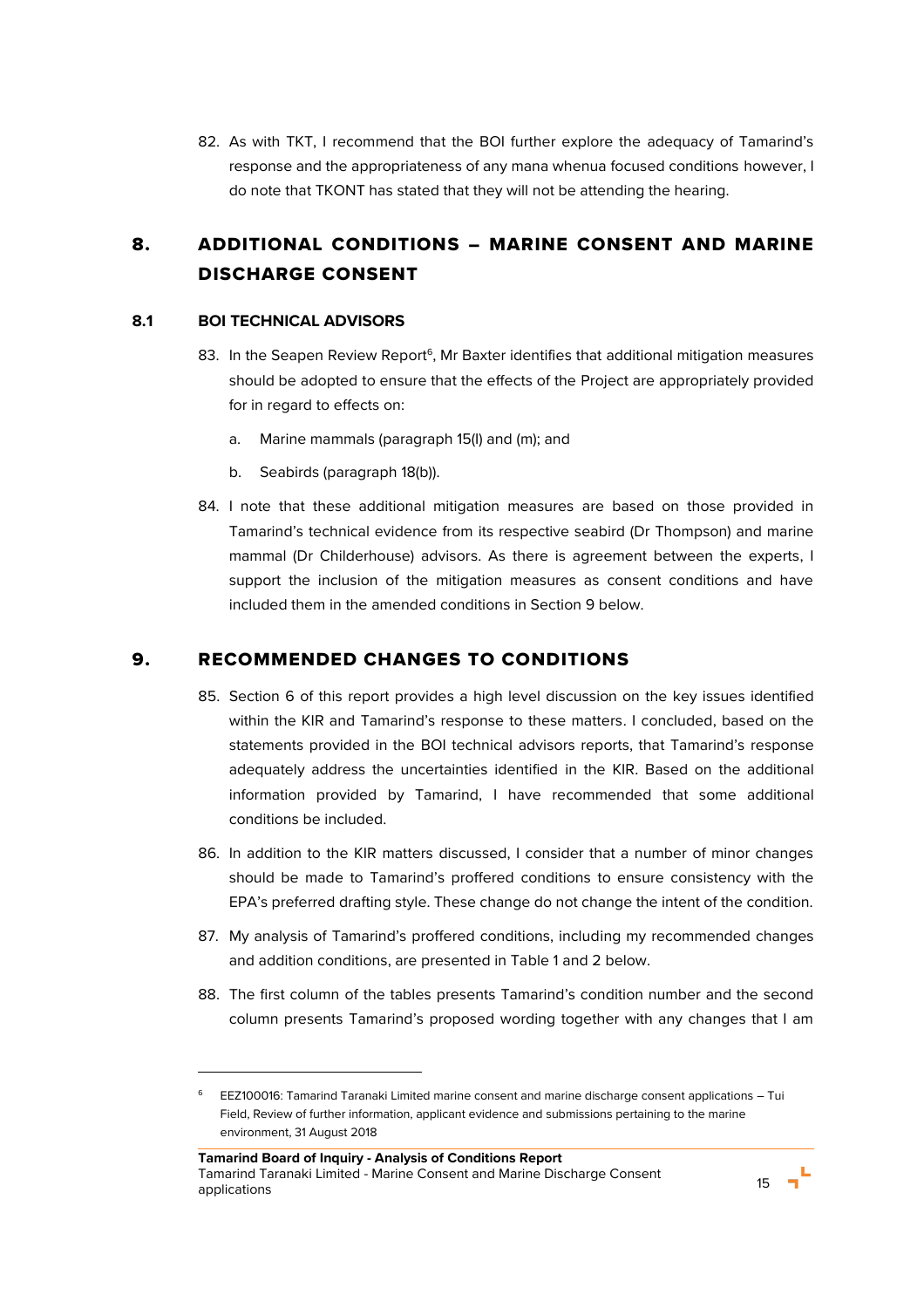recommending. Deletions are shown as strikethroughs and underlines show recommended additions. In the third column I provide comments regarding the condition and my recommended amendments.

89. Where I consider additional conditions should be included, I have inserted them where I think they best fit within Tamarind's numbering and have given the new conditions suffixes (e.g. 2A) rather than attempting to renumber the entire set of conditions.

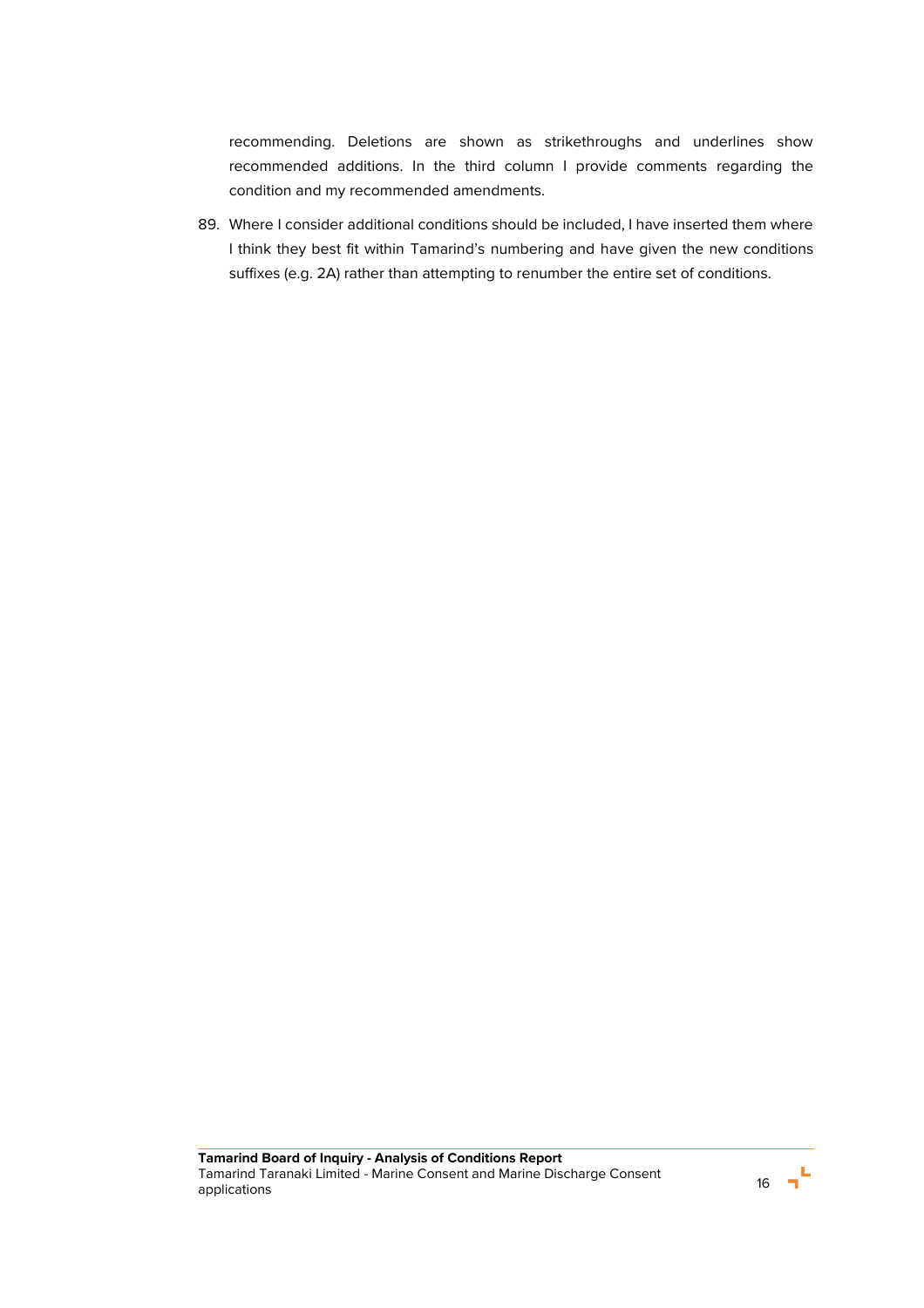## **Table 1 – Marine Consents Conditions**

| <b>DRAFT EEZ100016 Conditions - marine consent</b> |                                                                                                |                                                                            |  |
|----------------------------------------------------|------------------------------------------------------------------------------------------------|----------------------------------------------------------------------------|--|
| <b>Condition</b>                                   | <b>Tamarind Proffered Condition and Recommended Amendments</b>                                 | <b>Comments</b>                                                            |  |
| <b>Number</b>                                      |                                                                                                |                                                                            |  |
|                                                    | The consent holder shall ensure that the activities authorised by this marine consent are      | Changes reflect EPA preferred drafting - no change in intent of Tamarind's |  |
|                                                    | undertaken in general accordance with the application for marine consent and the IA dated      | condition.                                                                 |  |
|                                                    | xxxxx, and further information dated xxxxxx as provided by Tamarind Taranaki Limited,          | Deletion of the reference to 'certified management plan ' as there are no  |  |
|                                                    | except as modified by the conditions below.                                                    | management plans provided for as part of the Marine Consent, nor is the    |  |
|                                                    | Subject to compliance with these consent conditions, the activities authorised by this Marine  | monitoring programme (proposed in Condition 10) to be certified.           |  |
|                                                    | Consent shall be undertaken in general accordance with:                                        |                                                                            |  |
|                                                    | The application document entitled "Tui Field Drilling Activities - Impact Assessment<br>a)     |                                                                            |  |
|                                                    | to Support Notified Marine Consent and Marine Discharge Consent Applications"                  |                                                                            |  |
|                                                    | (dated March 2018) prepared by ERM New Zealand Limited and supporting                          |                                                                            |  |
|                                                    | documents submitted as part of the application lodged on 8 March 2018; and                     |                                                                            |  |
|                                                    | The response to further information document entitled "Tamarind, Tui Development"<br>b)        |                                                                            |  |
|                                                    | Drilling Applications (EEZ100016), Response to the Board's Request for Further                 |                                                                            |  |
|                                                    | Information under section 54 EEZ Act and Other Further information - Notified                  |                                                                            |  |
|                                                    | Marine Consent and Marine Discharge Consent Applications" (dated July 2018)                    |                                                                            |  |
|                                                    | prepared by ERM New Zealand Limited.                                                           |                                                                            |  |
|                                                    | All activities shall also be undertaken in accordance with the latest cortified management and |                                                                            |  |
|                                                    | monitoring plan(s) required by these conditions. Where information contained in the            |                                                                            |  |

**Tamarind Board of Inquiry - Analysis of Conditions Report**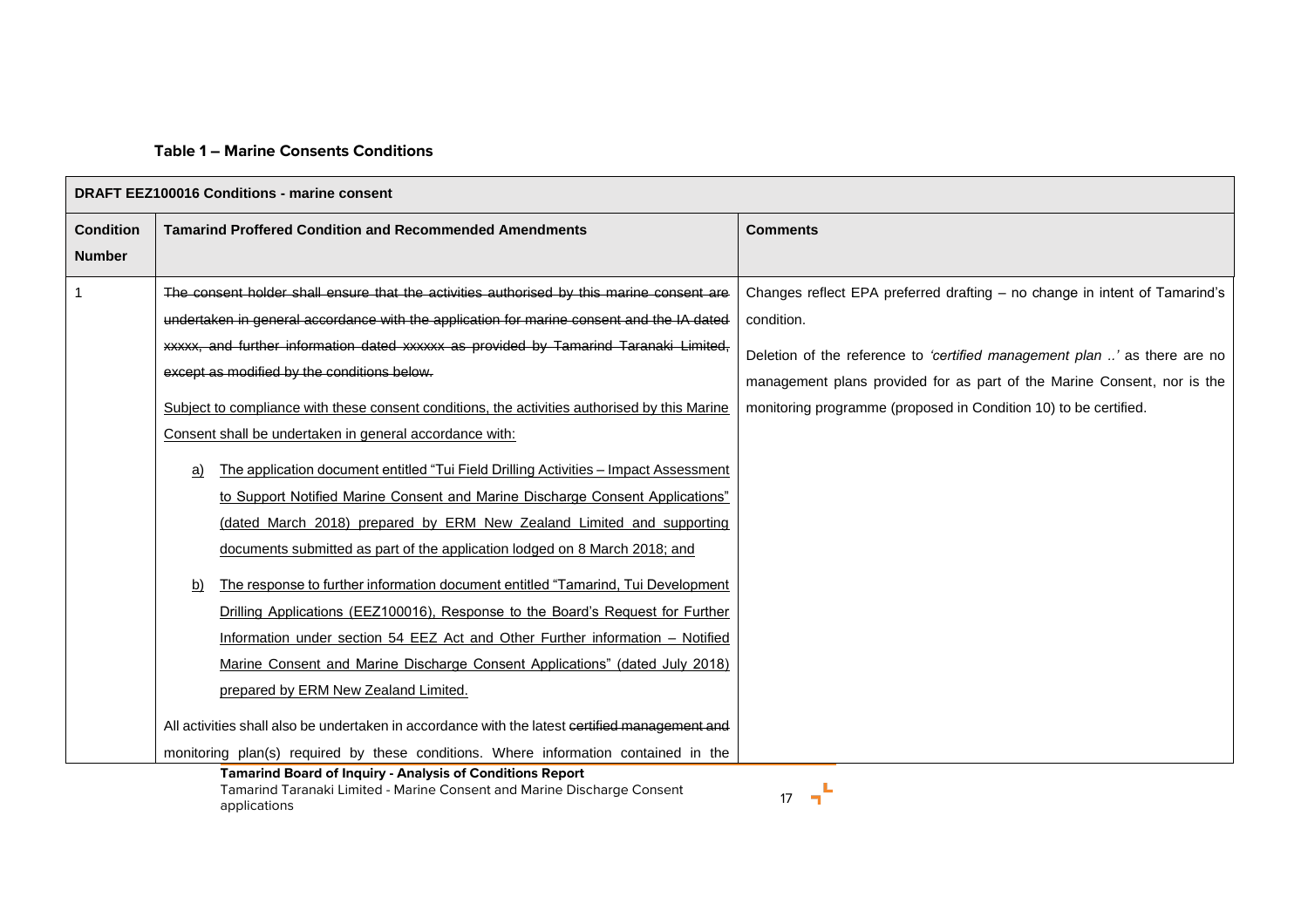|   | application documents is contrary to the conditions of this Memarine Ceonsent the conditions<br>shall prevail.                                                                                                                                                                                                                                                                                                                |                                                                                                                                                                                                                                                                                                                                 |
|---|-------------------------------------------------------------------------------------------------------------------------------------------------------------------------------------------------------------------------------------------------------------------------------------------------------------------------------------------------------------------------------------------------------------------------------|---------------------------------------------------------------------------------------------------------------------------------------------------------------------------------------------------------------------------------------------------------------------------------------------------------------------------------|
| 2 | This Mmarine Ceonsent shall expires on 31 November 2024                                                                                                                                                                                                                                                                                                                                                                       | Changes reflect EPA preferred drafting - no change in intent of Tamarind's<br>condition.                                                                                                                                                                                                                                        |
|   |                                                                                                                                                                                                                                                                                                                                                                                                                               | Note: the BOI will need to update the expiry date to reflect the 5 year term<br>requested by Tamarind.                                                                                                                                                                                                                          |
| 3 | This marine consent shall lapse 5 years after the date of commencement unless it has been<br>given effect to prior to that date.                                                                                                                                                                                                                                                                                              | Tamarind has requested a 5 year term of consent.<br>This duration is consistent with the lapse duration specified in section 85(1) of<br>the EEZ Act. Therefore, there is no need to specify a lapse period of 5 years<br>as the consent would expire on this date and no longer be active. The condition<br>should be deleted. |
|   | The Ceonsent Hholder shall ensure that a copy of this Mmarine Ceonsent, and any variations<br>to it, are available for inspection at the Ceonsent Hholder's head office in New Zealand, and<br>on any drill rig undertaking activities authorised by this marine consent.                                                                                                                                                     |                                                                                                                                                                                                                                                                                                                                 |
|   | The consent holder shall ensure that personnel directly involved in the exercise of this marine<br>consent are informed of their obligations and responsibilities in exercising this marine<br>consent.<br>The Consent Holder shall ensure all personnel, including any contractors, involved in<br>undertaking any of the activities authorised by this Marine Consent fully understand and<br>comply with these conditions. | Changes reflect EPA preferred drafting - no change in intent of Tamarind's<br>condition.<br>Second part of the condition is provided to enable the EPA to monitor how<br>Condition 5 has been complied with.                                                                                                                    |

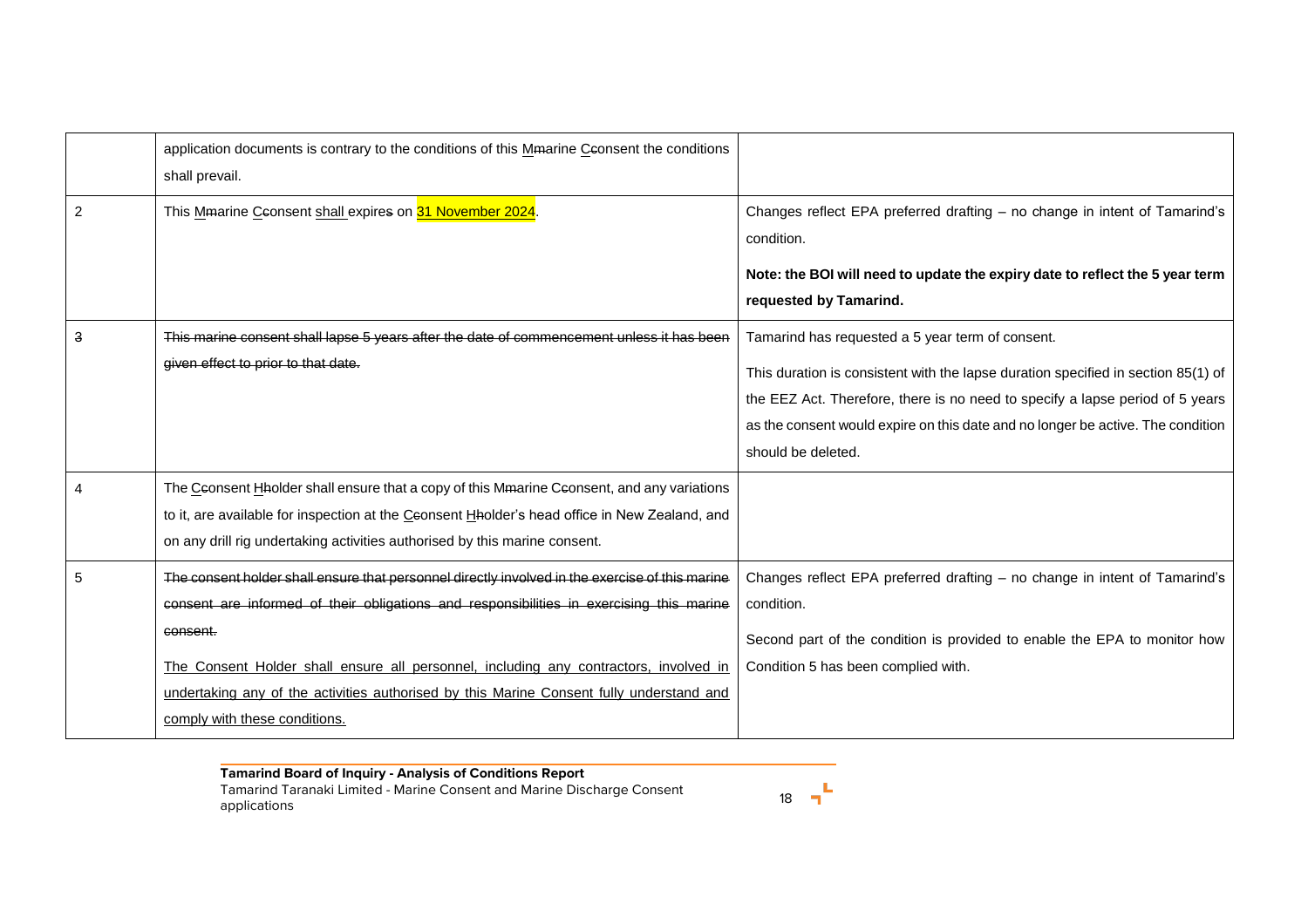|              | The Consent Holder shall keep a record to show that the personnel, including contractors,       |                                                                            |
|--------------|-------------------------------------------------------------------------------------------------|----------------------------------------------------------------------------|
|              | have been informed of their obligations under this consent. The Consent Holder shall provide    |                                                                            |
|              | a copy of this record to the EPA upon request.                                                  |                                                                            |
| 6            | The consent holder shall, within 20 working days of the date of commencement of                 | Changes reflect EPA preferred drafting - no change in intent of Tamarind's |
|              | this marine consent, provide the EPA with the name and contact details of the                   | condition.                                                                 |
|              | delegated experienced person(s) responsible for collating and reporting information             |                                                                            |
|              | on compliance management in relation to this marine consent.                                    |                                                                            |
|              | The consent holder shall advise the EPA of any changes to the name and contact                  |                                                                            |
|              | details of this person(s) within 5 working days of any changes being made.                      |                                                                            |
|              | The Consent Holder shall, at least 20 working days prior to first commencing the activities     |                                                                            |
|              | authorised by this Marine Consent, or any other timeframe agreed to by the EPA, provide to      |                                                                            |
|              | the EPA, in writing, the name and contact details of the person who has delegated               |                                                                            |
|              | responsibility for compliance management, collating information, and reporting in               |                                                                            |
|              | accordance with the requirements of this consent. In the event that the responsible person      |                                                                            |
|              | changes, the Consent Holder shall advise the EPA, in writing, of the name and contact details   |                                                                            |
|              | of the new person within five (5) working days of the change.                                   |                                                                            |
| $\mathbf{z}$ | The Consent Holder shall notify the EPA in writing within 24 hours of any Tier 2 or 3 spill, as | Condition deleted as the requirement to notify the EPA has been added to   |
|              | defined in the New Zealand Oil Spill Response Strategy 2015 - 2019 or subsequent editions.      | Condition 21 below.                                                        |
| 8            | At least annually the Ceonsent Hholder shall extend an invitation to Te Kahui o<br>a)           | The addition of Te Korowai o Ngāruahine to the condition is based on the   |
|              | Taranaki, Te Korowai o Ngaruahine and Ngati Tara and their successors, to meet                  | recognition of the iwi as having an interest in the AOI.                   |

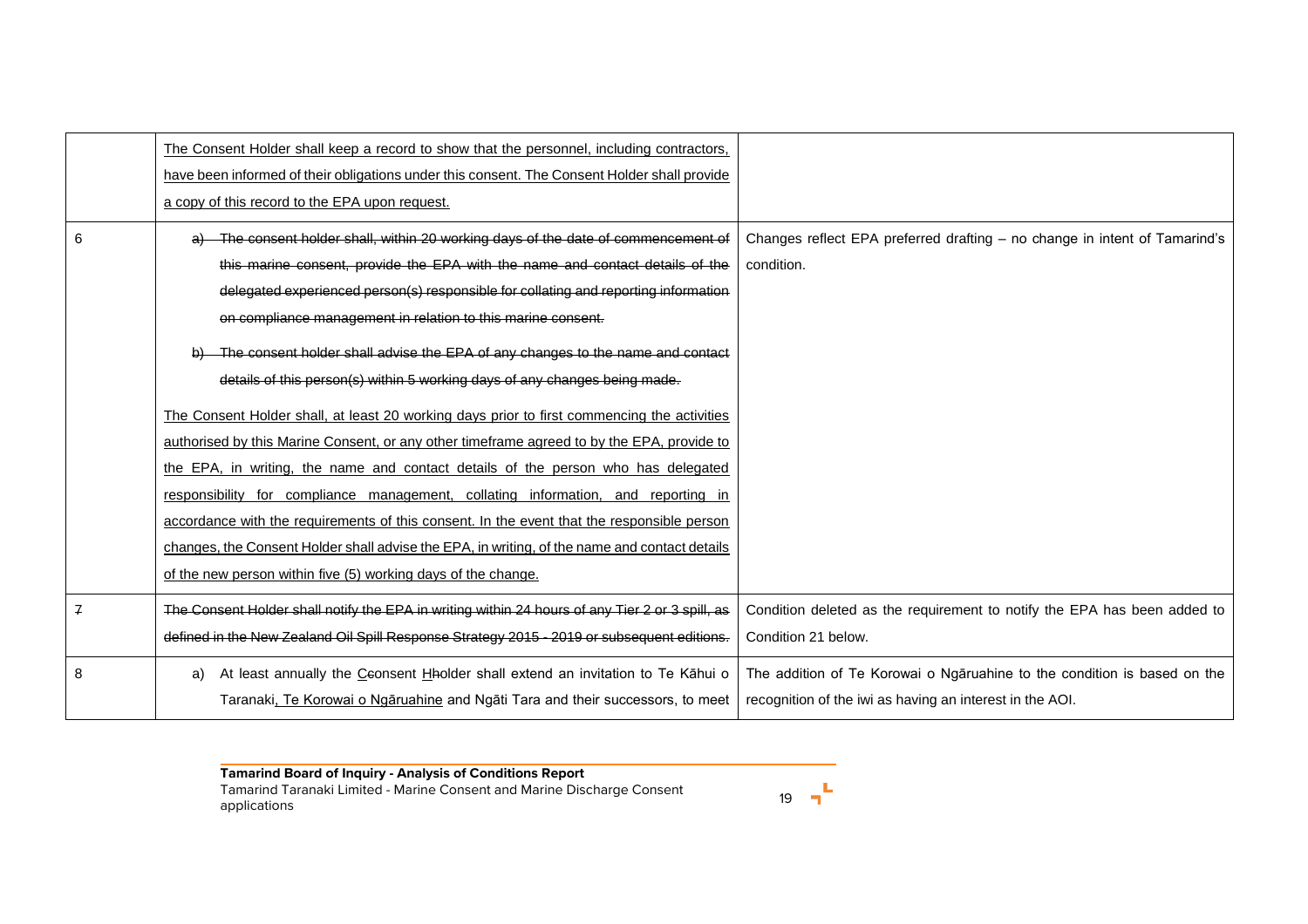|    | b)<br>C)<br>d) | to discuss the planned works including the installation, operation, and removal of<br>any drilling-rig authorised by this Mmarine Ceonsent.<br>The Ceonsent Hholder shall extend an invitation to meet Te Kāhui o Taranaki Trust,<br>Te Korowai o Ngaruahine and Ngati Tara and their successors no less than three<br>months prior to the commencement of the pre - installation / installation of a drilling<br>rig authorised by this Mmarine Ceonsent.<br>Where any meeting in accordance with Condition 8 a) takes place, the Consent<br>Holder shall meet all fair and reasonable costs associated with parties fulfilling their<br>roles in the meeting(s).<br>The Consent Holder shall also take minutes of each meeting and distribute these<br>minutes to the meeting attendees within 10 working days of the meeting. These<br>minutes shall be provided to the EPA upon request. | The inclusion is also consistent with the matters of confirmation by Tamarind<br>in paragraph 8.4.2 of Mr Peacock's evidence.<br>The inclusion of the 'meet all fair and reasonable costs ' to c) has been added<br>to record the commitment in paragraph 8.3.3 of Mr Peacock's evidence in<br>response to the submission from TKT.<br>Note: The proposed cultural conditions and any amendments I have<br>made are based on my understanding of cultural matters from the<br>submissions and the response from Tamarind through the evidence of<br>Mr Peacock. I recommend that the BOI discusses the proposed cultural<br>conditions with iwi / hapū parties to determine if they are sufficient to<br>ensure that any effects of the proposal are avoided, remedied or<br>mitigated. |
|----|----------------|----------------------------------------------------------------------------------------------------------------------------------------------------------------------------------------------------------------------------------------------------------------------------------------------------------------------------------------------------------------------------------------------------------------------------------------------------------------------------------------------------------------------------------------------------------------------------------------------------------------------------------------------------------------------------------------------------------------------------------------------------------------------------------------------------------------------------------------------------------------------------------------------|-----------------------------------------------------------------------------------------------------------------------------------------------------------------------------------------------------------------------------------------------------------------------------------------------------------------------------------------------------------------------------------------------------------------------------------------------------------------------------------------------------------------------------------------------------------------------------------------------------------------------------------------------------------------------------------------------------------------------------------------------------------------------------------------|
| 9  |                | <b>Intentionally Blank</b>                                                                                                                                                                                                                                                                                                                                                                                                                                                                                                                                                                                                                                                                                                                                                                                                                                                                   | No Condition 9 was provided in Tamarind's proposed marine conditions.                                                                                                                                                                                                                                                                                                                                                                                                                                                                                                                                                                                                                                                                                                                   |
| 10 | a)<br>b)       | The Ceonsent Hholder shall, prior to the commencement of the first drilling rig<br>installation works, consult with Te Kāhui o Taranaki Trust, Te Korowai o Ngāruahine<br>and Ngāti Tara and their successors to develop a monitoring programme for the<br>installation, operation and removal of the drilling rig, which incorporates Te Ao Māori<br>where possible and provides opportunities for iwi and/or hapu representatives to<br>assist in the implementation of that programme.<br>The Ceonsent Hholder shall provide a report to the EPA of the steps undertaken to<br>comply with condition 10 a) by 30 June on the year following the consultation.                                                                                                                                                                                                                             | The Advice Note has been deleted as I have recommended the monitoring<br>programme condition (condition 8) of the Marine Discharge Consent be<br>deleted as it simply duplicates the requirements of this condition.<br>As the requirement for what the monitoring programme is to provide for is quite<br>broad, additional requirements of the monitoring programmes that the BOI may<br>wish to explore with iwi / hapū are:                                                                                                                                                                                                                                                                                                                                                         |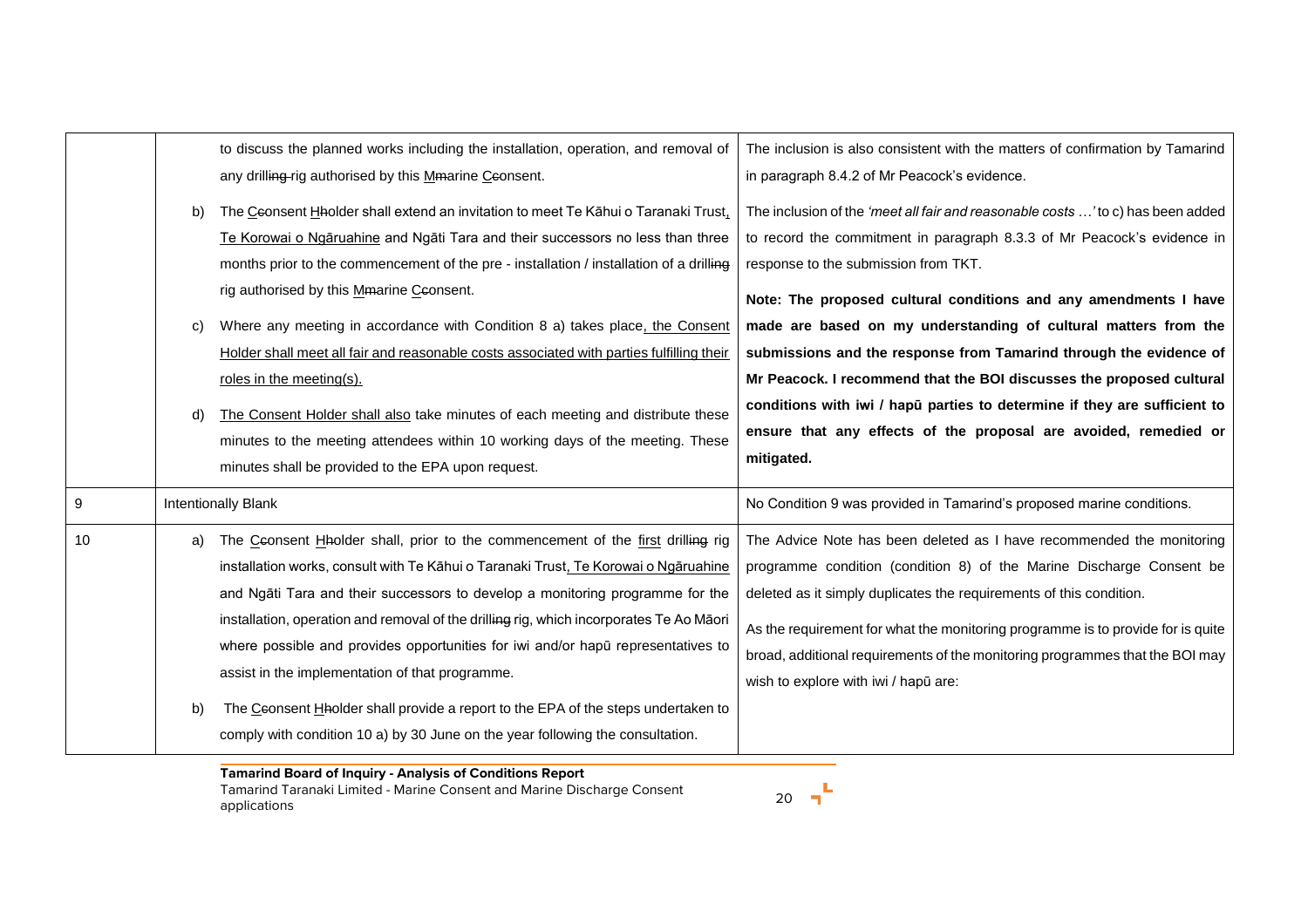|     | Advice note - The monitoring programme required by this Condition, and Condition xxx<br>of the marine discharge consent xxxxxx, can be fulfilled through the provision of a single<br>monitoring programme.                                                                                                                                                                                                                                                                                                                             | Identification of the key matters that the monitoring programme is to<br>address, primarily matters related to taha wairua;<br>2.<br>Identification of the roles of the tangata whenua parties in the<br>monitoring programme;<br>The methodology, locations and frequency of the monitoring; and<br>3.<br>Reporting requirements to both the iwi and the EPA.<br>4.<br>I recommend that the BOI explore this further with TKT at the hearing. |
|-----|-----------------------------------------------------------------------------------------------------------------------------------------------------------------------------------------------------------------------------------------------------------------------------------------------------------------------------------------------------------------------------------------------------------------------------------------------------------------------------------------------------------------------------------------|------------------------------------------------------------------------------------------------------------------------------------------------------------------------------------------------------------------------------------------------------------------------------------------------------------------------------------------------------------------------------------------------------------------------------------------------|
| 10A | Prior to the commencement of the activities authorised by this Marine Consent, the Consent<br>Holder shall provide Te Kāhui o Taranaki Trust an opportunity to provide cultural training and<br>awareness training to the parties who will be undertaking physical works within the Area of<br>Interest.                                                                                                                                                                                                                                | The give effect to the commitment made by Tamarind in paragraph 8.3.2 and<br>8.4.9 of the evidence of Mr Peacock.<br>The BOI should confirm with TKT as to the appropriateness of this condition<br>and if the offer should be extended to any other iwi / hapū.                                                                                                                                                                               |
| 11  | The Ceonsent Hholder shall notify the EPA of:<br>a)<br>the intended date of the commencement of the drilling rig installation<br>i.<br>works;<br>ii.<br>the date that the drilling rig is anchored its final location each time it is<br>installed, including latitude and longitude of the location of the drilling rig;<br>iii.<br>the date when the drilling unit rig is released from the Ceonsent Hholder's<br>last well and is on tight tow at a distance of one (1) nautical mile from the<br>last well (the "completion date"). | The change to ii) is to clarify that notice should be provided to the EPA for each<br>instance of installation.<br>The deletion in iii) is due to the HYSY 982 being fully self-propelled.<br>Advice Note 1 has been included to record Tamarind's commitment in the FIR<br>(Section 3.1.1) that notification will be provided to the relevant parties to trigger<br>the issuing of a Notice to Mariners by LINZ.                              |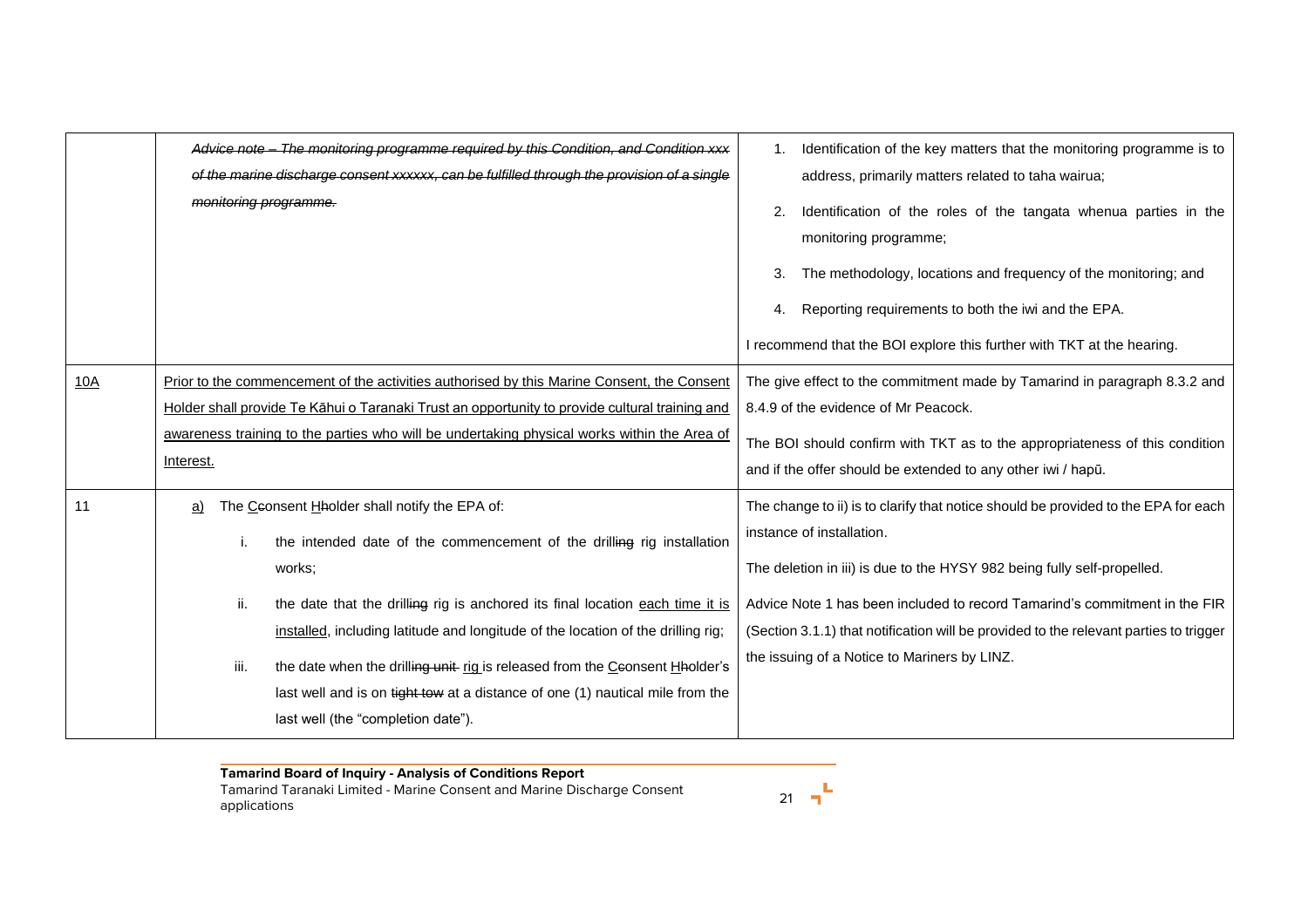|     | Notification in accordance with Condition 11(a)(i) shall be provided at least 24 hours<br>b)                                                         | Advice Note 2 has been included on request of the EPA's Compliance Team        |
|-----|------------------------------------------------------------------------------------------------------------------------------------------------------|--------------------------------------------------------------------------------|
|     | prior to the intended date.                                                                                                                          | as there has been communication issues in the past when undertaking            |
|     | Notification in accordance with Condition 11(a)(ii) and (iii) shall be provided within<br>five working days of completion of the specified activity. | inspections of the installations.                                              |
|     | <b>Advice Note 1:</b> Following the completion of anchoring of the drill rig in its final location as                                                |                                                                                |
|     | outlined in b) above, the Consent Holder will notify Maritime New Zealand and Land                                                                   |                                                                                |
|     | Information New Zealand of the final latitude and longitude of the drill rig to allow Land                                                           |                                                                                |
|     | Information New Zealand to issue the required 'Notice to Mariners'.                                                                                  |                                                                                |
|     | Advice Note 2: Where the EPA undertakes drill rig inspections, the Consent Holder will                                                               |                                                                                |
|     | facilitate communication between EPA inspector and crew and, where necessary, will                                                                   |                                                                                |
|     | provide an interpreter to assist this process.                                                                                                       |                                                                                |
| 11A | This Marine Consent authorises a maximum of four (4) drill rig placements. For the purpose                                                           | New condition included to limit the maximum number of drill rig placements     |
|     | of this Marine Consent, each drill rig placement shall consist of no more than:                                                                      | authorised and to restrict the number of anchor placements. The number of rig  |
|     | Eight (8) drill rig anchors;<br>a)                                                                                                                   | placements and anchors required has been taken from the evidence of Mr         |
|     |                                                                                                                                                      | McCallum (paragraph 2.9 and 2.16 respectively). Appendix 1 should be           |
|     | Four (4) blow out preventer anchors,<br>b)                                                                                                           | Appendix 4 of Mr McCallum's evidence.                                          |
|     | on the seabed at any one time as shown in Appendix 1 of this Marine Consent.                                                                         | NOTE: I recommend that the BOI confirms the number of rig placements with      |
|     |                                                                                                                                                      | Tamarind as part of the hearing as there is some inconsistencies between the   |
|     |                                                                                                                                                      | numbers identified in Mr McCallum's evidence and the FIR.                      |
|     |                                                                                                                                                      | While the evidence of Mr McCallum (paragraph 2.27 and Appendix 4) specifies    |
|     |                                                                                                                                                      | a maximum area of bed disturbance, it is not considered appropriate to provide |

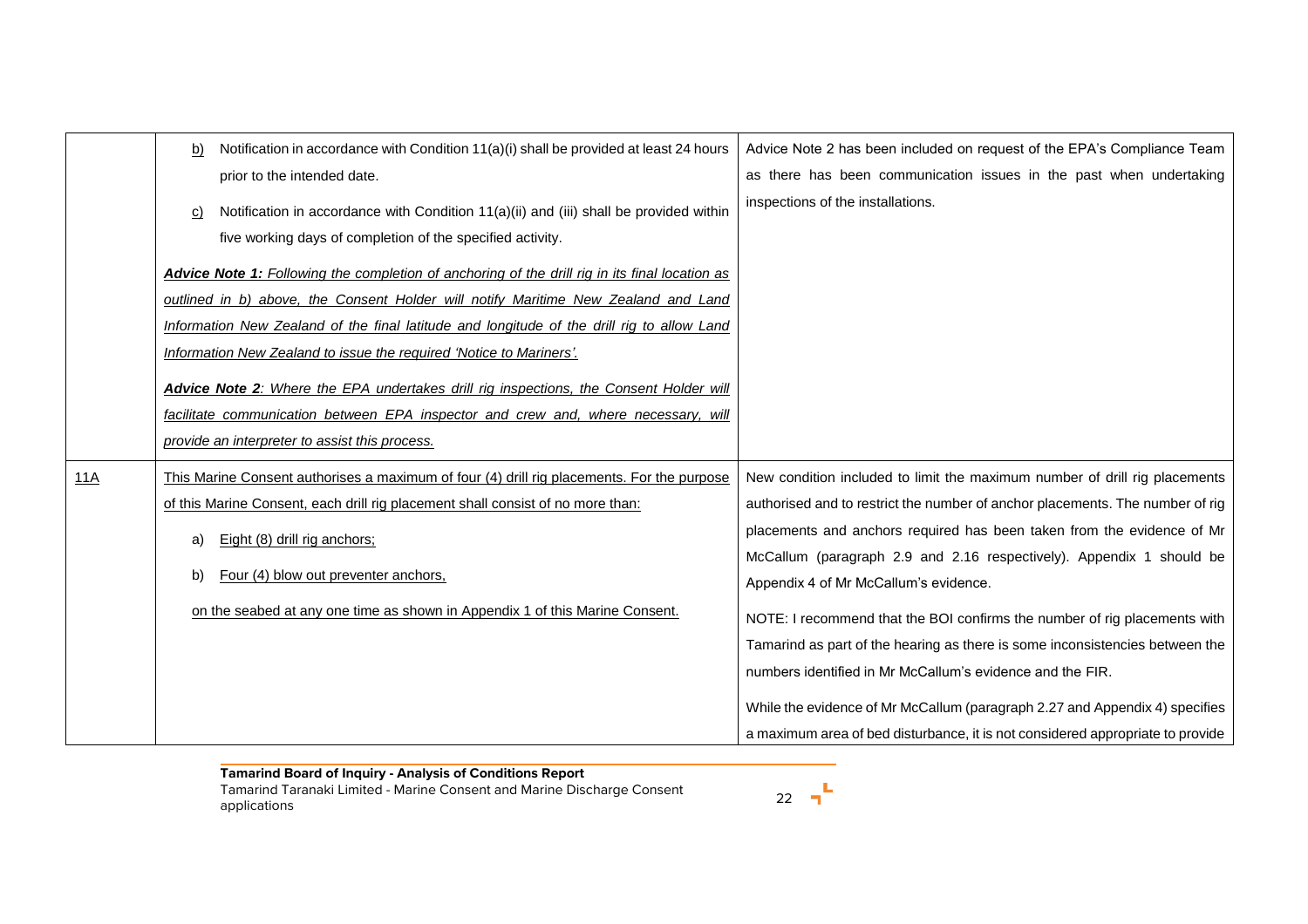|     |                                                                                                                                                                                                                                                                                                                                                                                                                                                                                    | this as a condition as there would be significant difficulties in trying to record<br>the area of disturbance with any accuracy. I consider that providing for a<br>condition restricting the number of rig placements and anchors for each site<br>will be sufficient to minimise any adverse effects.                |
|-----|------------------------------------------------------------------------------------------------------------------------------------------------------------------------------------------------------------------------------------------------------------------------------------------------------------------------------------------------------------------------------------------------------------------------------------------------------------------------------------|------------------------------------------------------------------------------------------------------------------------------------------------------------------------------------------------------------------------------------------------------------------------------------------------------------------------|
| 11B | Where cement is used for any works authorised by this Marine Consent, the Consent Holder<br>shall ensure that, to the greatest extent practicable, any faulty or unused cement product is<br>collected on the drill rig and disposed of at an authorised land based facility.<br>In the event that cement is encountered within an existing well, and drilled during the                                                                                                           | New condition included to record Tamarind's commitment to appropriately<br>dispose of cement products in paragraph 8.3.5 of Mr Peacock's evidence.<br>The second part of the condition is to ensure that any existing cement material<br>is disposed of in an appropriate manner and not deposited on the sea floor as |
|     | construction of new wells, the Consent Holder shall, to the greatest extent practicable,<br>capture this cement, separate it from the drilling fluids and dispose of it to an authorised land<br>based facility.<br>The Consent Holder shall keep records of the volume, nature, location and dates of all<br>cement product disposed of to land and deposited on the seabed. These records shall be<br>made available to the EPA upon request.                                    | outlined in Mr McCallum's evidence (paragraph 3.28).<br>The words 'to the greatest extent practicable' have been included to<br>acknowledge that there will be some cement discharged and deposited on the<br>seabed as identified in paragraphs 3.29 and 3.30 of Mr McCallum's evidence.                              |
| 11C | The Consent Holder shall ensure that only synthetic based drilling fluids are used in the<br>drilling activities authorised by this Marine Consent.<br>All cuttings from the drilling process shall be returned to the surface and disposed of to an<br>authorised land based facility.<br>The Consent Holder shall keep records of the volume, location and dates of all drilling<br>cuttings disposed of to land. These records shall be made available to the EPA upon request. | New condition to address Tamarind's used of SBM fluids in the drilling process<br>and the disposal of drilling cuttings to land as outlined in the evidence of Mr<br>McCallum (paragraphs 2.51 - 2.59).                                                                                                                |

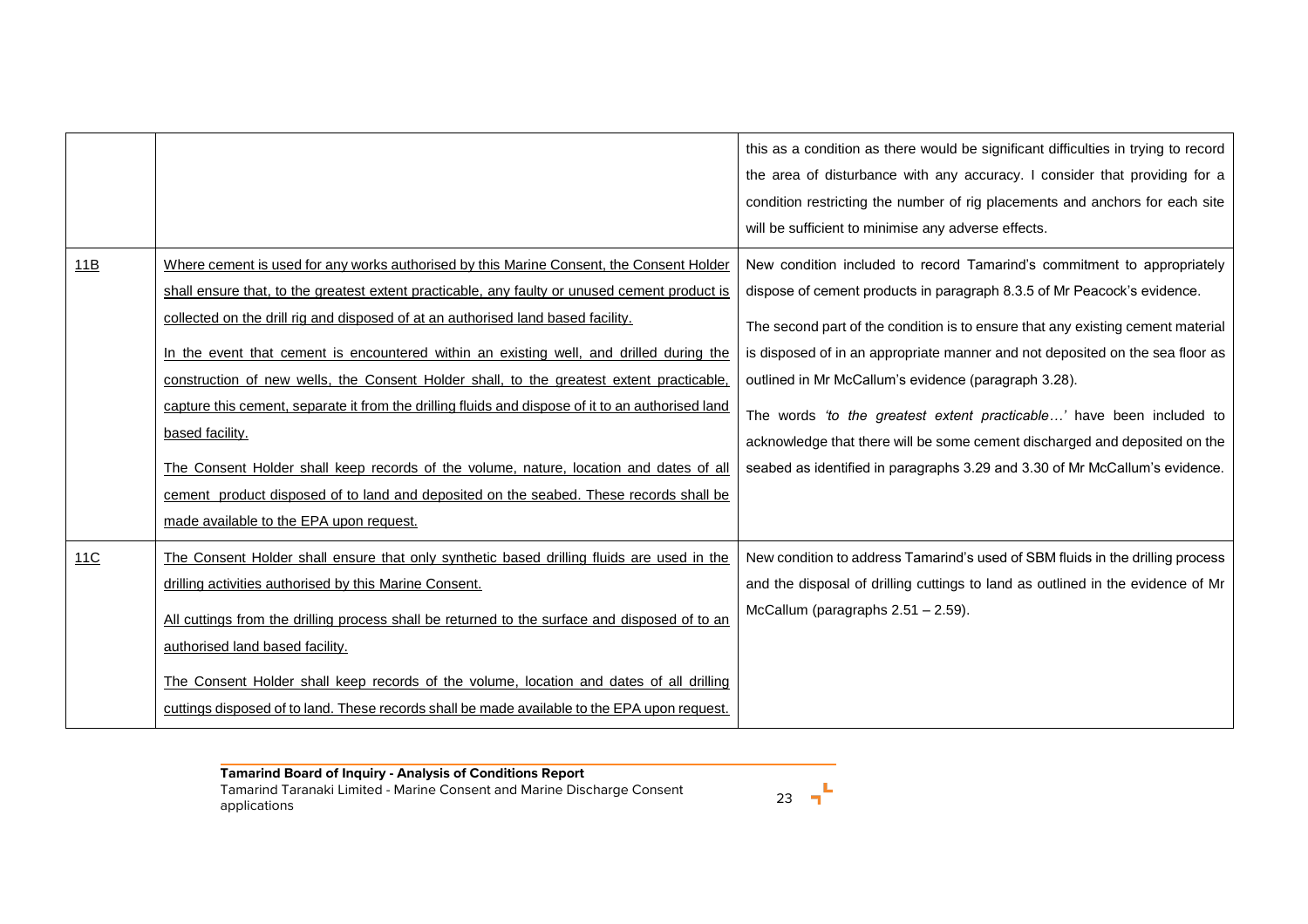| 11D | Following the cessation of the drilling works authorised by this Marine Consent, the Consent<br>Holder shall provide the EPA with documentation demonstrating that no structures, objects<br>or items remain on the seabed.                                                                                  | New condition requiring that no structures authorised by this consent will<br>remain on the seabed following the completion of the works as stated in<br>paragraph 8.3.6 of Mr Peacock's evidence.                        |
|-----|--------------------------------------------------------------------------------------------------------------------------------------------------------------------------------------------------------------------------------------------------------------------------------------------------------------|---------------------------------------------------------------------------------------------------------------------------------------------------------------------------------------------------------------------------|
| 12  | The Ceonsent Hholder shall maintain a log of all marine mammal (except for fur<br>a)<br>seals) sightings from any drill rig and support vessels associated with the drilling<br>operations within the Tui Field authorised by this Mmarine Ceonsent, including the<br>following information where available: | Addition of vii) based on the recommendation from Dr Childerhouse<br>(paragraph 8.2.1) on behalf of Tamarind and further supported by Mr Baxter<br>(paragraph 15(I)(i) of the Seapen Review Report) on behalf of the EPA. |
|     | the date and location of all marine mammal sightings from the consented<br>i.<br>operations                                                                                                                                                                                                                  |                                                                                                                                                                                                                           |
|     | the species of marine mammal(s) (where known) and the number of<br>ii.<br>individuals (including the presence of juveniles) associated with each<br>sighting                                                                                                                                                 |                                                                                                                                                                                                                           |
|     | iii.<br>the behaviour of marine mammal(s) sighted including their direction of<br>travel                                                                                                                                                                                                                     |                                                                                                                                                                                                                           |
|     | iv.<br>any marine mammal injuries or mortalities observed                                                                                                                                                                                                                                                    |                                                                                                                                                                                                                           |
|     | the approximate size in metres of each marine mammal<br>v.                                                                                                                                                                                                                                                   |                                                                                                                                                                                                                           |
|     | any physical interaction (including but not limited to vessel strike or<br>vi.<br>entanglement) between any marine mammals and any equipment,<br>vessels, or other inanimate objects.                                                                                                                        |                                                                                                                                                                                                                           |
|     | the collection and provision of photos shall be provided where practically<br>vii.<br>possible and that these photos shall be submitted to the Department of<br><b>Tamarind Board of Inquiry - Analysis of Conditions Report</b>                                                                             |                                                                                                                                                                                                                           |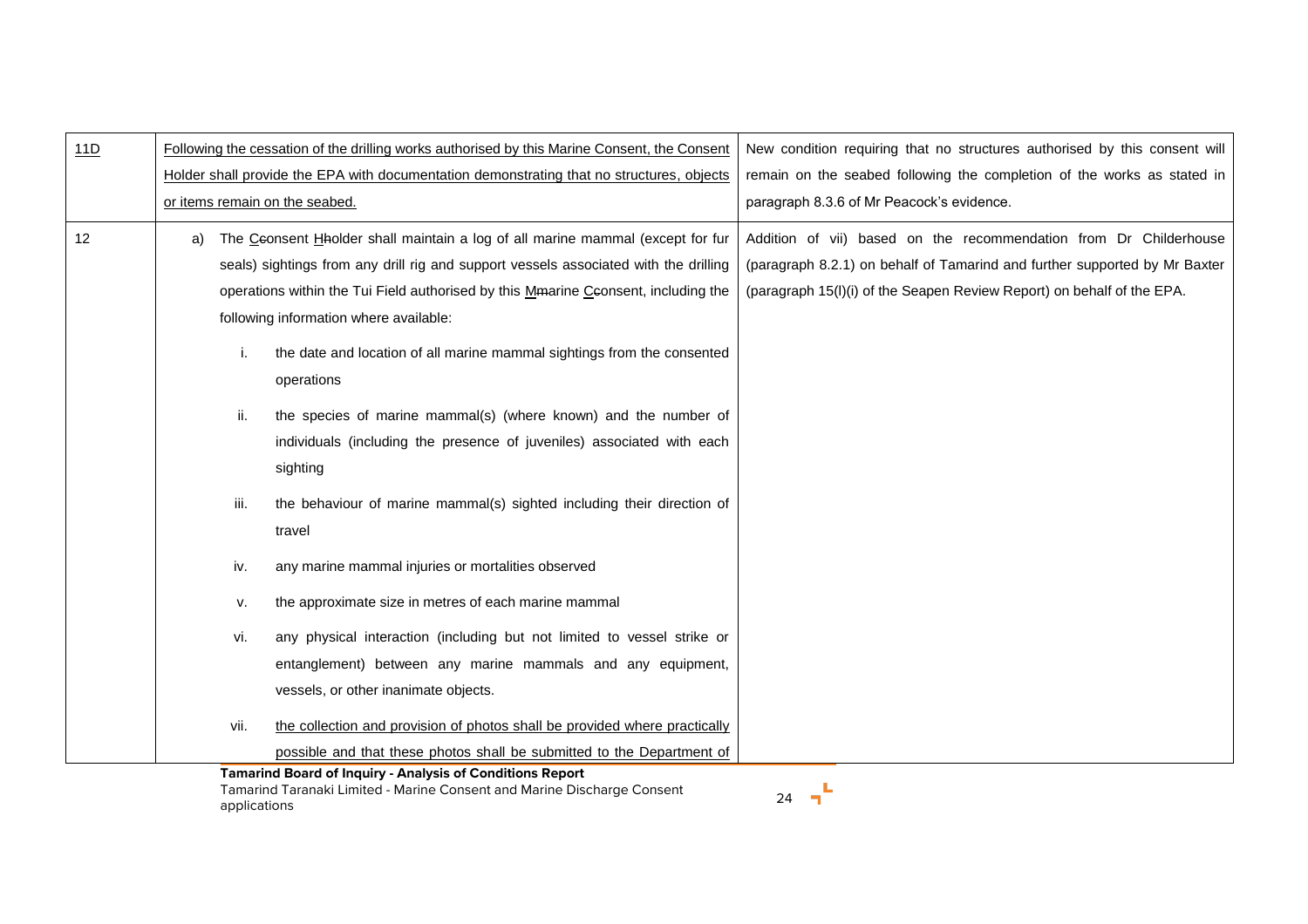|     | Conservation and the EPA along with the data from marine mammal<br>sighting.<br>A digital copy of the log referred to in clause a) of this condition shall be available<br>b)<br>on request and provided to the Department of Conservation and the EPA by 1<br>December every year or on an alternative date as otherwise agreed by the<br>Department of Conservation and the EPA.                                                                  |                                                                                                                                                                                                                                          |
|-----|-----------------------------------------------------------------------------------------------------------------------------------------------------------------------------------------------------------------------------------------------------------------------------------------------------------------------------------------------------------------------------------------------------------------------------------------------------|------------------------------------------------------------------------------------------------------------------------------------------------------------------------------------------------------------------------------------------|
| 13  | The Ceonsent Hholder shall make available to the offshore personnel undertaking the drilling<br>activities authorised by this Mmarine Ceonsent, a New Zealand marine mammal species<br>identification guide to assist in the accurate identification of species. A copy of the guide shall<br>be made available on each vessel used as part of activities authorised by this Marine<br>Consent.                                                     | Addition to Condition 13 is based on the recommendation from Dr<br>Childerhouse (paragraph 8.2.2) on behalf of Tamarind and further supported<br>by Mr Baxter (paragraph 15(I)(ii) of the Seapen Review Report) on behalf of<br>the EPA. |
| 13A | All personnel undertaking airborne, seagoing and watch-keeping duties are informed of their<br>obligations under the Marine Mammals Protection Act 1978 and Marine Mammals Protection<br>Regulations 1992 or any subsequent Regulations.                                                                                                                                                                                                            | New Condition based on the recommendation from Dr Childerhouse<br>(paragraph 8.2.4) on behalf of Tamarind and further supported by Mr Baxter<br>(paragraph 15(I)(iv) of the Seapen Review Report) on behalf of the EPA.                  |
| 14  | The Ceonsent Hholder shall ensure that all nocturnal (night-time) lighting utilised on the drill<br>rig and associated support vessels is minimised to the greatest practicable extent while still<br>meeting operational and safety requirements and any nocturnal lighting shall be directed or<br>shielded so that light spill outwards and upwards from the drill rig, and support vessels, is<br>minimised to the greatest extent practicable. | Addition to Condition 14 is based on the recommendation from Dr Thompson<br>(paragraph 7.2) on behalf of Tamarind and further supported by Mr Baxter<br>(paragraph 18(b) of the Seapen Review Report) on behalf of the EPA.              |
| 15  | The Ceonsent Hholder shall maintain a log of any seabird collisions with any drilling<br>a)<br>rig or any support vessels undertaking the drilling activities authorised by this                                                                                                                                                                                                                                                                    |                                                                                                                                                                                                                                          |

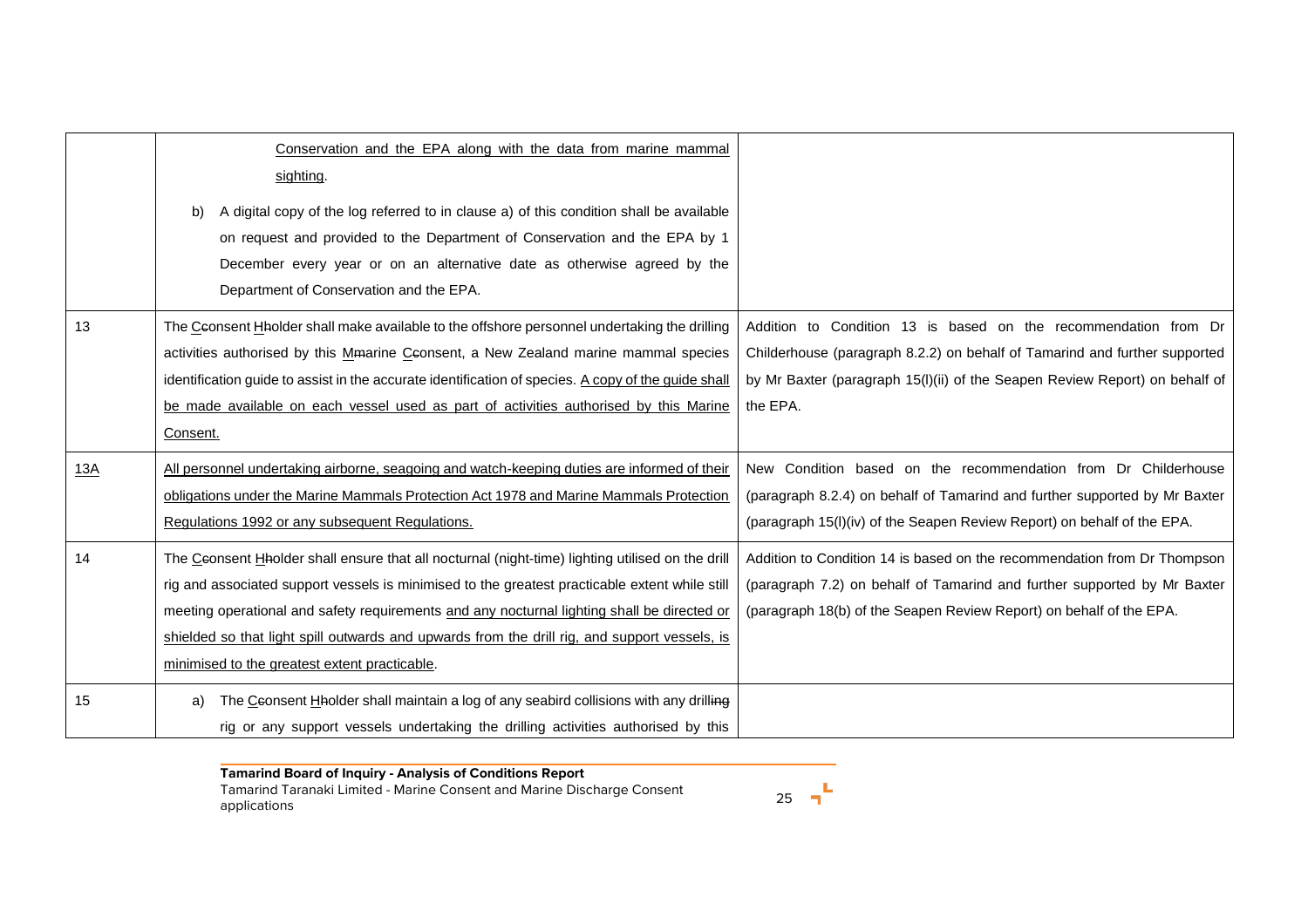|    | Mmarine Ceonsent within the Tui Field including the following information where<br>available:    |                                                                                     |
|----|--------------------------------------------------------------------------------------------------|-------------------------------------------------------------------------------------|
|    | i. date and time of collision                                                                    |                                                                                     |
|    | ii. weather conditions                                                                           |                                                                                     |
|    | species (where known)<br>iii.                                                                    |                                                                                     |
|    | condition of the bird (dead, released alive and unharmed, or injured)<br>iv.                     |                                                                                     |
|    | photographs (where practicable).<br>ν.                                                           |                                                                                     |
|    | A digital copy of the log referred to in clause a) of this condition shall be provided to<br>b)  |                                                                                     |
|    | the Department of Conservation and the EPA by 1 December every year or on an                     |                                                                                     |
|    | alternative date as otherwise agreed by the Department of Conservation and the                   |                                                                                     |
|    | EPA.                                                                                             |                                                                                     |
|    | Advice Note - Records of any seabird collisions may be included as part of a log of seabird      |                                                                                     |
|    | collisions recorded as part of another marine consent held by the Ceonsent Hholder.              |                                                                                     |
| 16 | The Ceonsent Hholder shall make available to the offshore personnel undertaking the drilling     |                                                                                     |
|    | activities authorised by this Mmarine Ceonsent, a New Zealand seabird species identification     |                                                                                     |
|    | guide to assist in the accurate identification of species.                                       |                                                                                     |
| 17 | While undertaking the drilling activities authorised by this Mmarine Ceonsent, the Ceonsent      | This condition has been amended to reflect the updated drilling methodology         |
|    | Haolder shall maintain a log, to be kept on the relevant drilling rig and provided on inspection | of only using SBM (deletion of condition d)) and disposing of all drill cuttings to |
|    | or request by the EPA, of the following:                                                         | land (deletion of condition e) and amendment to condition c)).                      |

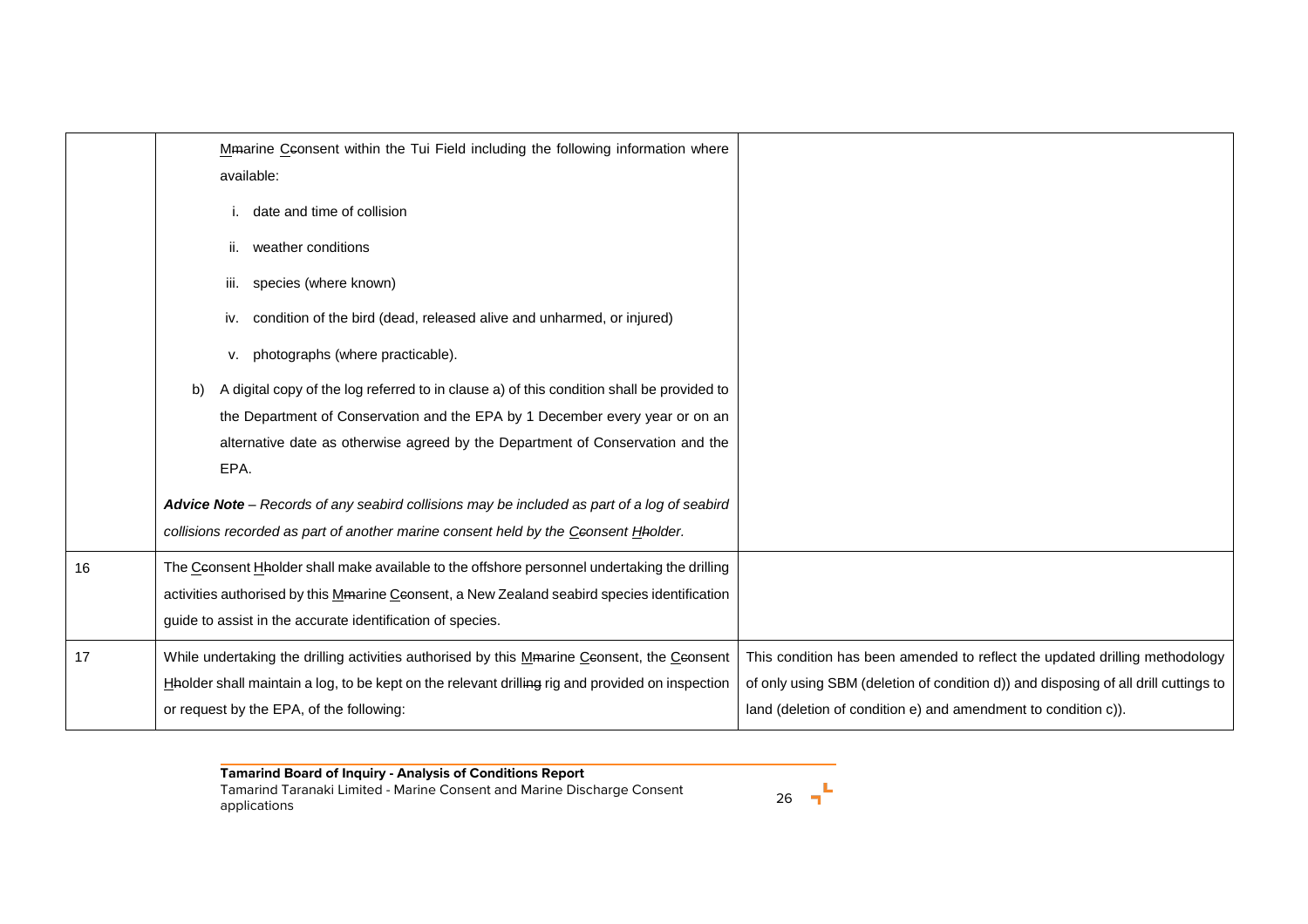|    | The name and location of the wells drilled;<br>a)                                                 | A new condition d) has been included to provide for information on well closure |
|----|---------------------------------------------------------------------------------------------------|---------------------------------------------------------------------------------|
|    | The total volume of cement used per well drilled, estimated by dry weight and the<br>b)           | methods and material.                                                           |
|    | volume of faulty or unused cement disposed of to land and / or to the sea;                        |                                                                                 |
|    | The total volume of milling swarf and drill cuttings taken onshore for disposal; and<br>C)        |                                                                                 |
|    | The method and materials used in the closure or abandonment of each well. total<br>d)             |                                                                                 |
|    | volume of water based muds used in each well;                                                     |                                                                                 |
|    | The in-situ volume of drill cuttings removed from each well.                                      |                                                                                 |
| 18 | The Consent Holder shall notify the EPA of the conclusion of its drilling campaign within 5       | Deletion of the requirement to provide details of in-situ drill cuttings as all |
|    | Working Days of the campaign's completion date. Within three months after the completion          | cuttings will now be disposed of to land.                                       |
|    | date, the Consent Holder shall provide a report to the EPA that summarises the information        |                                                                                 |
|    | collected in the log required in accordance with Condition 17. This report shall include the      |                                                                                 |
|    | combined total in situ volume of drill cuttings removed since the granting of this Mmarine        |                                                                                 |
|    | Ceonsent.                                                                                         |                                                                                 |
|    | Advice Note - A drilling campaign includes all drilling activities authorised by this marine      |                                                                                 |
|    | consent and associated activities, commencing when the drilling rig arrives and is installed      |                                                                                 |
|    | within Permit Area PMP31858 and concluding on the completion date.                                |                                                                                 |
| 19 | The combined total in-situ volume of drill cuttings discharged as a result of drilling authorised | Delete condition as all cuttings will now be disposed of to land.               |
|    | by this marine consent shall not exceed 600 cubic metres.                                         |                                                                                 |
| 20 | Pursuant to sections 76 and 77 of the EEZ Act, the EPA may serve notice on the Ceonsent           | Amendment to the timeframe for review of the consent to better reflect the 5    |
|    | Hablder of its intention to review the conditions of this marine consent during the month(s) of   | year term applied for.                                                          |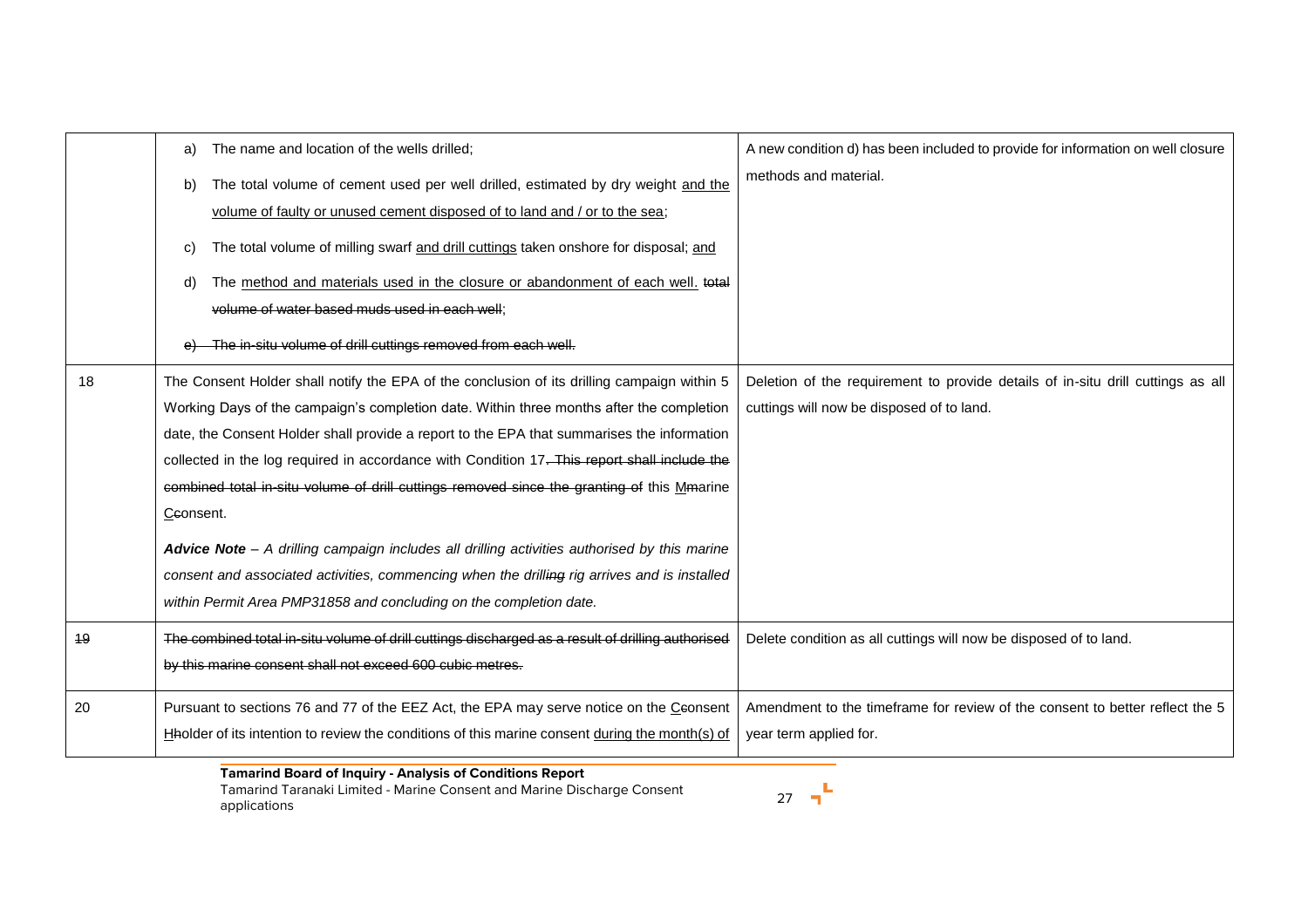|    | January, April, July, and/or October each year for the duration at five-yearly intervals from<br>the grant of this consent for the following purposes:<br>to deal with any adverse effects on the environment that may arise from the exercise<br>a)<br>of the consent and with which it is appropriate to deal with after the consent has<br>been granted<br>to deal with any practical issues arising from the implementation of the conditions<br>b)<br>of consent.                                                                                                                                                                                                                                                                                                                                                                                                                                                                                                          |                                                                                                                                                                                                                                        |
|----|---------------------------------------------------------------------------------------------------------------------------------------------------------------------------------------------------------------------------------------------------------------------------------------------------------------------------------------------------------------------------------------------------------------------------------------------------------------------------------------------------------------------------------------------------------------------------------------------------------------------------------------------------------------------------------------------------------------------------------------------------------------------------------------------------------------------------------------------------------------------------------------------------------------------------------------------------------------------------------|----------------------------------------------------------------------------------------------------------------------------------------------------------------------------------------------------------------------------------------|
| 21 | In the event of an unplanned spill that triggers a Tier 2 or 3 spill response as defined in the<br>New Zealand Oil Spill Response Strategy 2015 - 2019 or subsequent editions, the Consent<br>Holder shall:<br>Notify the EPA in writing within 24 hours of any Tier 2 or 3 spill;<br>a)<br>Seek advice from the relevant regional councils, Te Kāhui o Taranaki Trust, Te<br>b)<br>Korowai o Ngāruahine and Ngāti Tara and their successor relevant iwi entities, the<br>Department of Conservation, Maritime New Zealand and the EPA about whether<br>monitoring is likely to detect any environmental effects and, if so, design and<br>implement an appropriate monitoring programme as soon as practicable; and<br>Provide the EPA with the results of the monitoring undertaken in response to<br>Condition $9 10(a)$ .<br>Advice Note: The Consent Holder should seek advice from the EPA as to who the<br>relevant iwi entities are in the event of an unplanned spill. | New condition a) provides for the notification to the EPA that was previously<br>provided for in Condition 7 above.<br>Amendment to Condition b) to identify the relevant iwi / hapū and<br>consequential deletion of the Advice Note. |

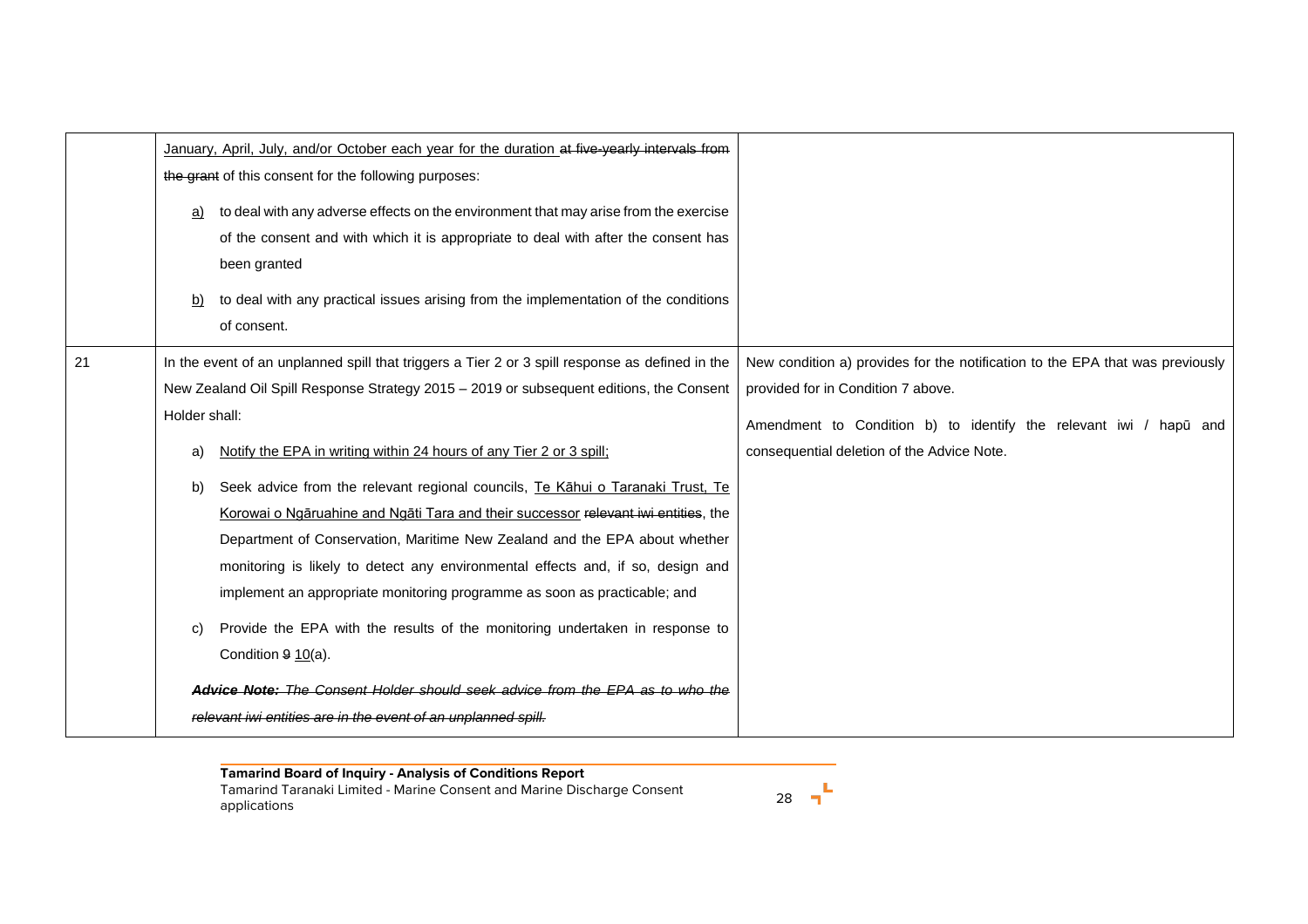# **Table 2 – Marine Discharge Consent Conditions**

|                  | DRAFT EEZ100016 Conditions - marine discharge consent                                         |                                                                                  |
|------------------|-----------------------------------------------------------------------------------------------|----------------------------------------------------------------------------------|
| <b>Condition</b> | <b>Tamarind Proffered Condition and Recommended Amendments</b>                                | <b>Comments</b>                                                                  |
| <b>Number</b>    |                                                                                               |                                                                                  |
|                  | The consent holder shall ensure that the marine discharge consent is exercised in             | Changes reflect EPA preferred drafting - no change in intent of Tamarind's       |
|                  | general accordance with the application for marine discharge consent and the IA dated         | condition. The reference to the operate in accordance with management plans      |
|                  | xxxxxx, and further information dated xxxxx as provided by Tamarind Taranaki Limited,         | has also been removed as I have recommended that the management plan             |
|                  | except as modified by the conditions below.                                                   | condition be deleted as there is now sufficient detail on harmful substances and |
|                  | All discharge activities shall be undertaken in accordance with the latest certified offshore | the proposed drainage system available to provide specific conditions.           |
|                  | processing drainage management plan required by Condition xx. Where information               |                                                                                  |
|                  | contained in the application documents is contrary to the conditions of this marine           |                                                                                  |
|                  | discharge consent the conditions shall prevail.                                               |                                                                                  |
|                  | Subject to compliance with these consent conditions, the activities authorised by this        |                                                                                  |
|                  | Marine Discharge Consent shall be undertaken in general accordance with:                      |                                                                                  |
|                  | The application document entitled "Tui Field Drilling Activities - Impact<br>a)               |                                                                                  |
|                  | <b>Assessment to Support Notified Marine Consent and Marine Discharge Consent</b>             |                                                                                  |
|                  | Applications" (dated March 2018) prepared by ERM New Zealand Limited and                      |                                                                                  |
|                  | supporting documents submitted as part of the application lodged on 9 March                   |                                                                                  |
|                  | 2018; and                                                                                     |                                                                                  |
|                  | The response to further information document entitled "Tamarind, Tui<br>b)                    |                                                                                  |
|                  | Development Drilling Applications (EEZ100016), Response to the Board's                        |                                                                                  |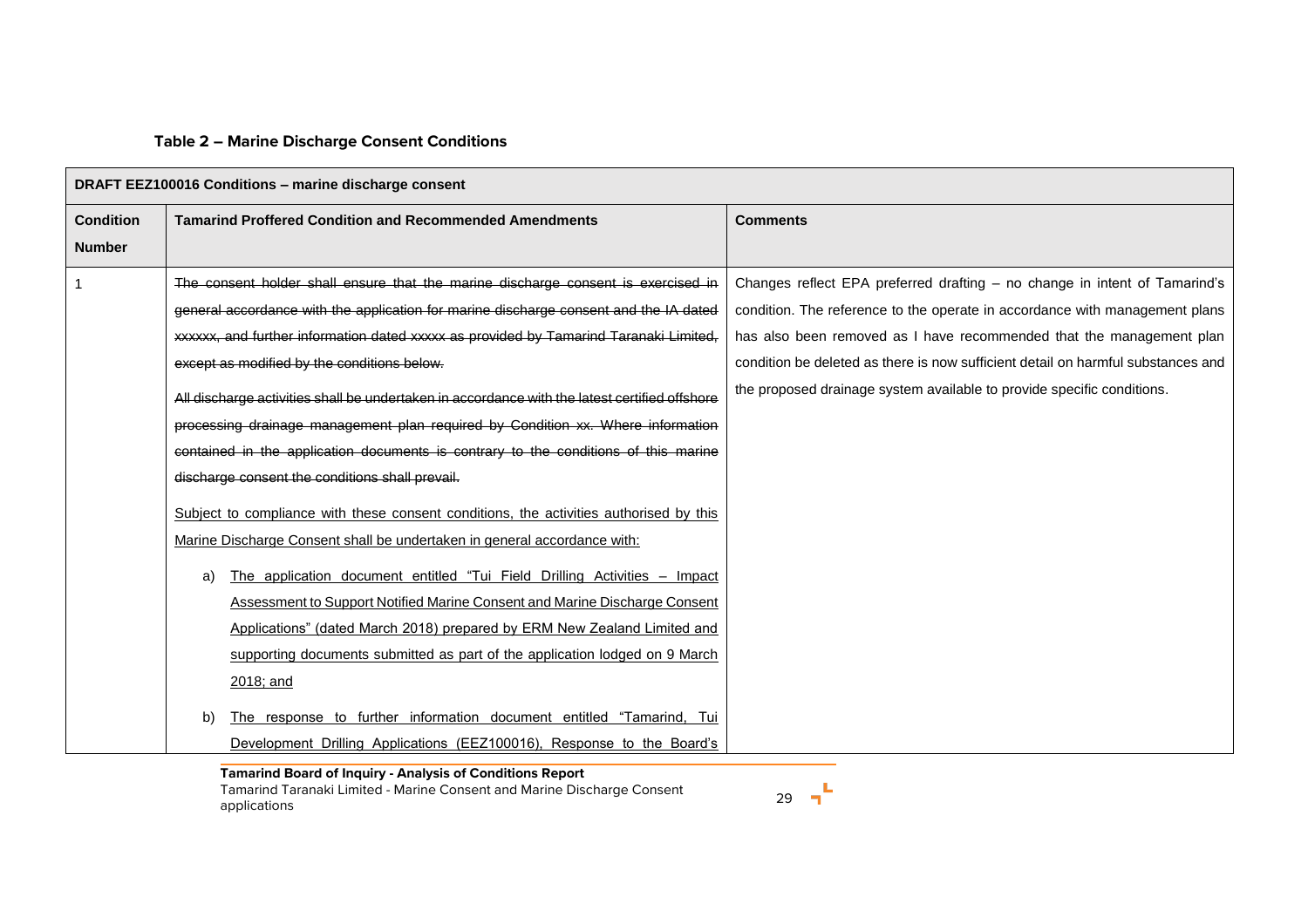|   | Request for Further Information under section 54 EEZ Act and Other Further<br>information - Notified Marine Consent and Marine Discharge Consent<br>Applications" (dated July 2018) prepared by ERM New Zealand Limited.                                                                                                                                                                                                                                    |                                                                                                                                                                                                              |
|---|-------------------------------------------------------------------------------------------------------------------------------------------------------------------------------------------------------------------------------------------------------------------------------------------------------------------------------------------------------------------------------------------------------------------------------------------------------------|--------------------------------------------------------------------------------------------------------------------------------------------------------------------------------------------------------------|
| 2 | This Mmarine Delischarge Ceonsent shall expires on 31 November 2024.                                                                                                                                                                                                                                                                                                                                                                                        | Changes reflect EPA preferred drafting - no change in intent of Tamarind's<br>condition.<br>Note: the BOI will need to update the expiry date to reflect the 5 year term<br>requested by Tamarind.           |
| 3 | This marine discharge consent shall lapse 5 years after the date of commencement<br>unless it has been given effect to prior to that date.                                                                                                                                                                                                                                                                                                                  | Delete the lapse conditions - See previous comment in the marine consent                                                                                                                                     |
|   | The Ceonsent Hholder shall ensure that a copy of this Mmarine Delischarge Ceonsent,<br>and any variations, are available for inspection at the Ceonsent Hholder's head office in<br>New Zealand, and on any drilling rig undertaking activities authorised by this marine<br>discharge consent.                                                                                                                                                             |                                                                                                                                                                                                              |
|   | The consent holder shall ensure that personnel directly involved in the exercise of this<br>marine discharge consent are informed of their obligations and responsibilities in<br>exercising this marine discharge consent.<br>The Consent Holder shall ensure all personnel, including any contractors, involved in<br>undertaking any of the activities authorised by this Marine Discharge Consent fully<br>understand and comply with these conditions. | Changes reflect EPA preferred drafting - no change in intent of Tamarind's<br>condition.<br>Second part of the condition is provided to enable the EPA to monitor how<br>Condition 5 has been complied with. |

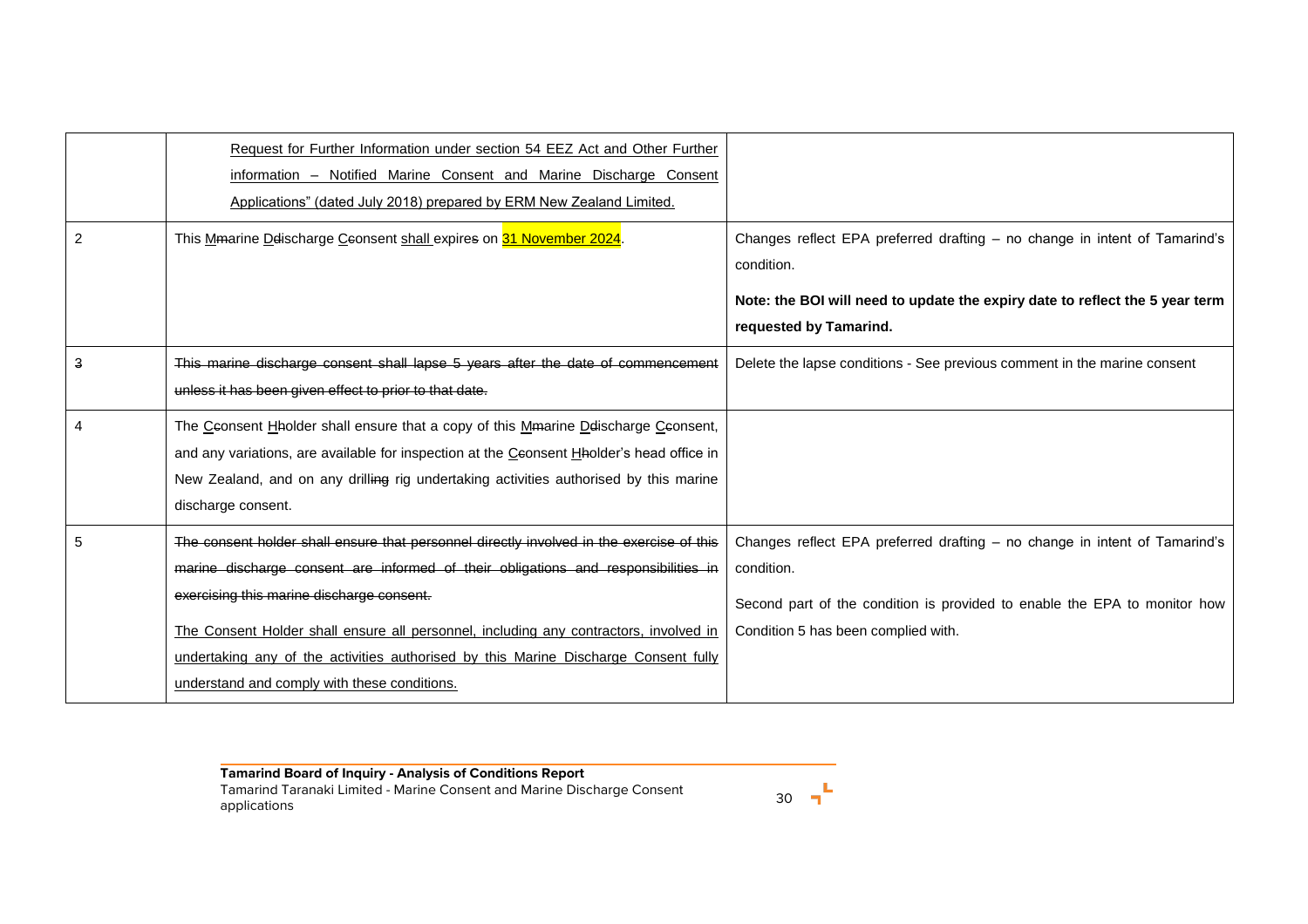|   | The Consent Holder shall keep a record to show that the personnel, including contractors,                                                                                                                                                                                                                                                                                                                                                                                                                                                                    |                                                                                                                                      |
|---|--------------------------------------------------------------------------------------------------------------------------------------------------------------------------------------------------------------------------------------------------------------------------------------------------------------------------------------------------------------------------------------------------------------------------------------------------------------------------------------------------------------------------------------------------------------|--------------------------------------------------------------------------------------------------------------------------------------|
|   | have been informed of their obligations under this consent. The Consent Holder shall<br>provide a copy of this record to the EPA upon request.                                                                                                                                                                                                                                                                                                                                                                                                               |                                                                                                                                      |
| 6 | The consent holder shall within 20 working days of the date of commencement<br>of this Mmarine Ddischarge Cconsent provide the EPA with the name and                                                                                                                                                                                                                                                                                                                                                                                                         | Changes reflect EPA preferred drafting - no change in intent of Tamarind's<br>condition.                                             |
|   | contact details of the delegated experienced person(s) responsible for collating<br>and reporting information on compliance management in relation to this marine<br>discharge consent.                                                                                                                                                                                                                                                                                                                                                                      |                                                                                                                                      |
|   | The consent holder shall advise the EPA of any changes to the name and<br>contact details of this person(s) within five working days of any changes being                                                                                                                                                                                                                                                                                                                                                                                                    |                                                                                                                                      |
|   | made.                                                                                                                                                                                                                                                                                                                                                                                                                                                                                                                                                        |                                                                                                                                      |
|   | The Consent Holder shall, at least 20 working days prior to first commencing the activities<br>authorised by this Marine Discharge Consent, or any other timeframe agreed to by the<br>EPA, provide to the EPA, in writing, the name and contact details of the person who has<br>delegated responsibility for compliance management, collating information, and reporting<br>in accordance with the requirements of this consent. In the event that the responsible<br>person changes, the Consent Holder shall advise the EPA, in writing, of the name and |                                                                                                                                      |
|   | contact details of the new person within five (5) working days of the change.                                                                                                                                                                                                                                                                                                                                                                                                                                                                                |                                                                                                                                      |
|   | At least annually the Ceonsent Hholder shall extend an invitation to Te Kāhui o<br>a)<br>Taranaki, Te Korowai o Ngāruahine Trust and Ngāti Tara and their successors,<br>to meet to discuss the discharge of any harmful substances from offshore                                                                                                                                                                                                                                                                                                            | The addition of Te Korowai o Ngāruahine to the condition is based on the<br>recognition of the iwi as having an interest in the AOI. |
|   | processing drainage as authorised by this Mmarine Delischarge Ceonsent. This                                                                                                                                                                                                                                                                                                                                                                                                                                                                                 |                                                                                                                                      |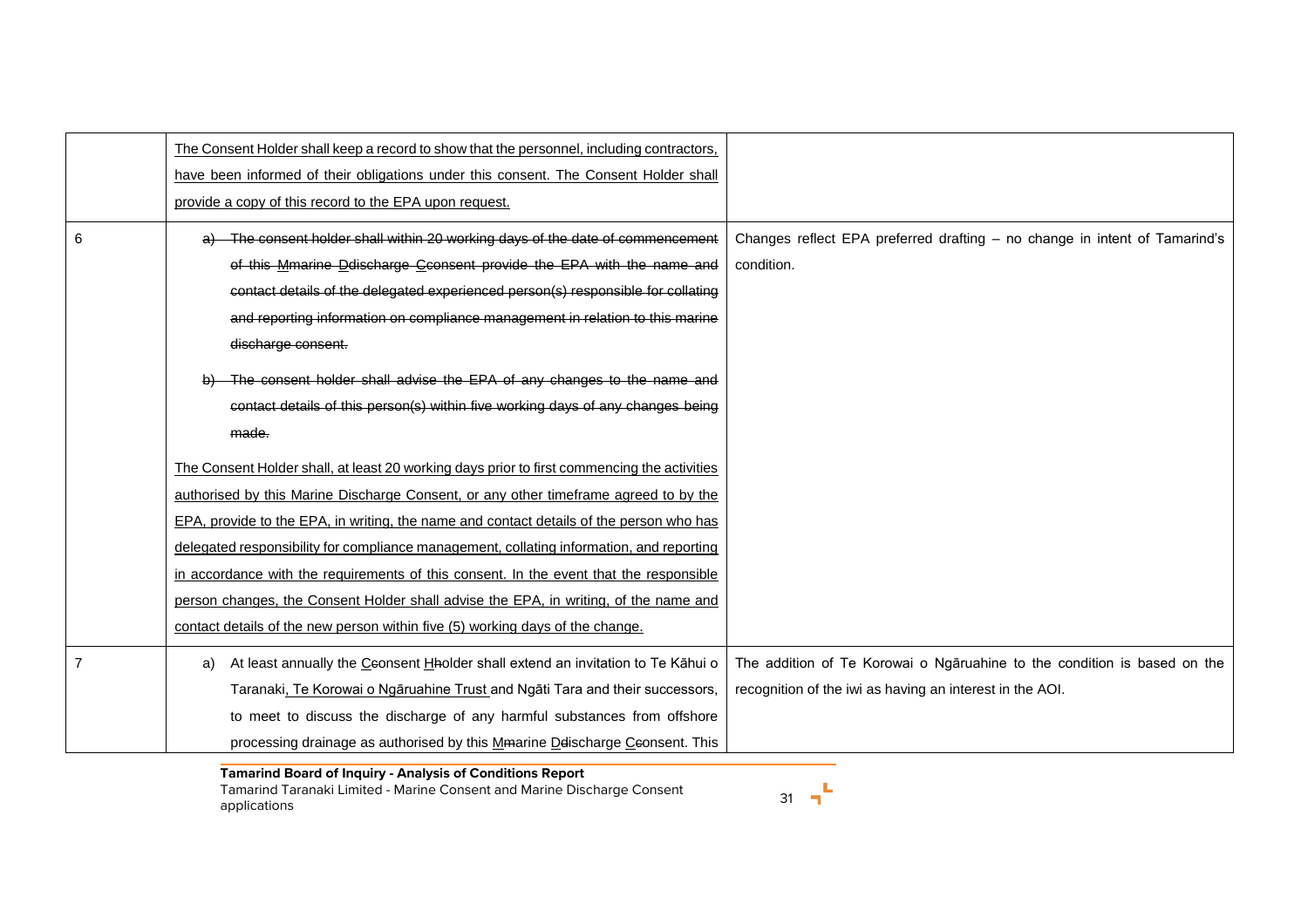| b) | shall include information on the deck drains and selection process of chemical<br>substances to be used.<br>The Ceonsent Hholder shall extend the invitation in accordance with Condition<br>7 a) to meet to Te Kāhui o Taranaki Trust, Te Korowai o Ngāruahine Trust and<br>Ngāti Tara and their successors, no less than three months prior to the<br>commencement of any activities that have the potential to discharge of harmful<br>substances into offshore processing drainage as authorised by this Memarine                                                                                                                                        | The inclusion is also consistent with the matters of confirmation by Tamarind in<br>paragraph 8.4.2 of Mr Peacock's evidence.<br>The addition to b) has is provided for clarification as it is not the intention of the<br>Consent Holder to discharge substances.<br>As previously stated, any cultural conditions should be discussed with the<br>respective iwi / hapū to confirm the adequacy of the conditions.                                                                                                                                                                                                                                                                                                                                                                                                           |
|----|--------------------------------------------------------------------------------------------------------------------------------------------------------------------------------------------------------------------------------------------------------------------------------------------------------------------------------------------------------------------------------------------------------------------------------------------------------------------------------------------------------------------------------------------------------------------------------------------------------------------------------------------------------------|--------------------------------------------------------------------------------------------------------------------------------------------------------------------------------------------------------------------------------------------------------------------------------------------------------------------------------------------------------------------------------------------------------------------------------------------------------------------------------------------------------------------------------------------------------------------------------------------------------------------------------------------------------------------------------------------------------------------------------------------------------------------------------------------------------------------------------|
| C) | Delischarge Ceonsent.<br>Where any meeting in accordance with Condition 7 a) takes place, the Ceonsent<br>Hholder shall take minutes of each meeting and distribute these minutes to the<br>meeting attendees within 10 working days of the meeting. These minutes should<br>be provided to the EPA upon request.                                                                                                                                                                                                                                                                                                                                            |                                                                                                                                                                                                                                                                                                                                                                                                                                                                                                                                                                                                                                                                                                                                                                                                                                |
|    | The consent holder shall, prior to the commencement of the drilling rig<br>installation works, consult with Te Kāhui o Taranaki Trust, Te Korowai o<br>Ngāruahine Trust and Ngāti Tara and their successors to develop a monitoring<br>programme for the installation, operation and removal of the drilling rig, which<br>incorporates Te Ao Māori where possible and provides opportunities for iwi<br>and/or hapū representatives to assist in the implementation of that programme.<br>This consent holder shall provide a report to the EPA of the steps undertaken to<br>comply with condition 8(a) by 30 June on the year following the consultation. | The monitoring programme is already provided for in the Marine Consent above<br>(Condition 10). Therefore, I consider that this condition is an unnecessary<br>duplication as both conditions provide for the same monitoring requirements.<br>If it the BOI deemed it necessary to provide a monitoring plan which also focused<br>on discharge activities then this condition could be reinstated to require<br>Tamarind 'to develop a monitoring programme for the installation, operation and<br>removal of the drilling rig and any discharges from the authorised activities<br>However, based on the evidence provided by Tamarind and the further reports<br>provided by the BOI's technical advisors, I do not consider that specific<br>monitoring is required in relation to the discharge aspects of the activity. |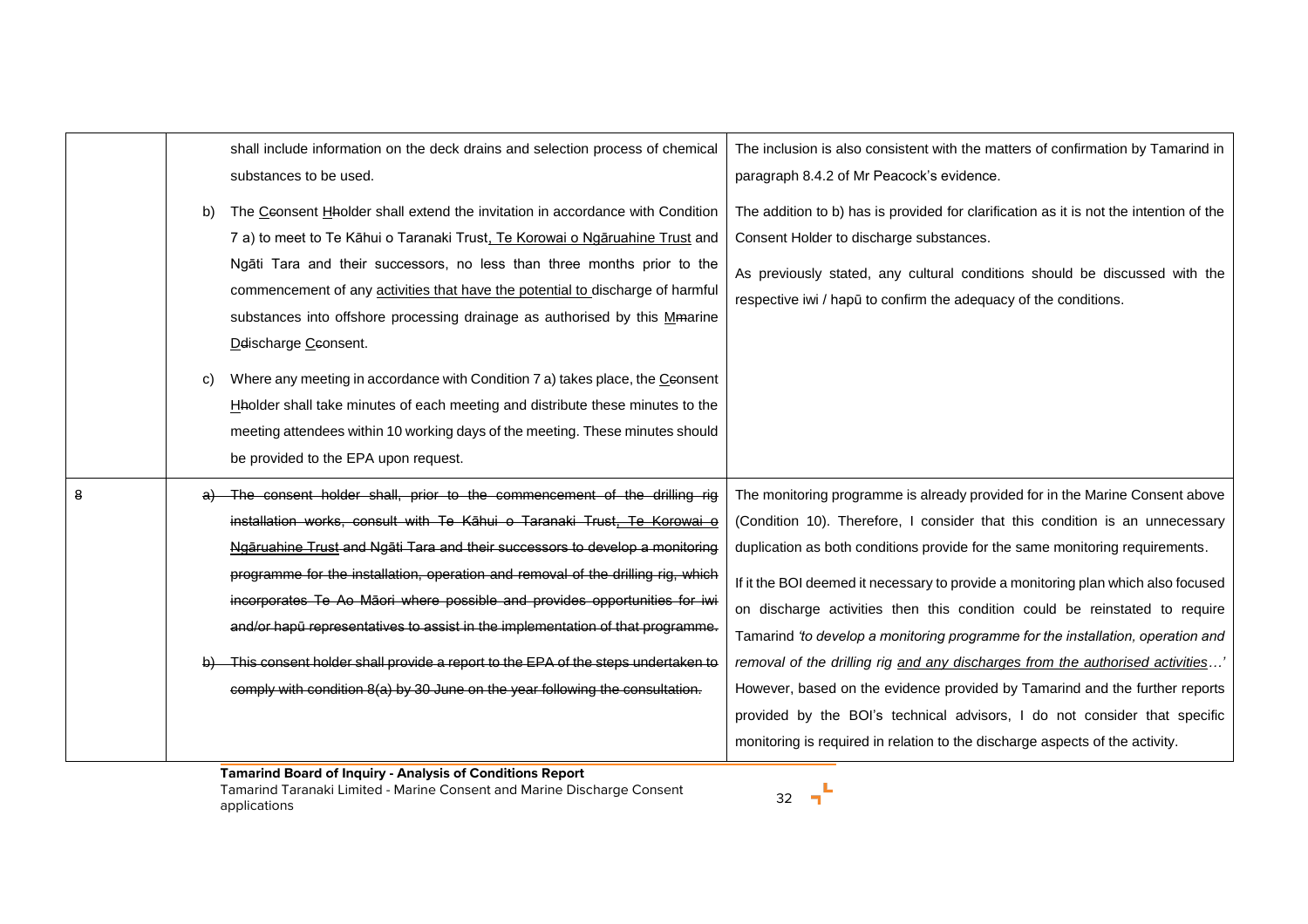|          | Advice note —                     |               | The monitoring programme required by this condition, and Condition x of                 |                                                                               |
|----------|-----------------------------------|---------------|-----------------------------------------------------------------------------------------|-------------------------------------------------------------------------------|
|          |                                   |               | the marine consent xxxxx, can be fulfilled through the provision of a single monitoring |                                                                               |
|          | programme.                        |               |                                                                                         |                                                                               |
| <u>8</u> | a)                                |               | The Consent Holder shall ensure that the discharges authorised by this Marine           | New condition 8 a) to ensure that any drill rig used provides for a drainage  |
|          |                                   |               | Discharge Consent shall only occur from a drill rig with a drainage system that         | system that has been described in the evidence of Mr McCallum (paragraph      |
|          |                                   | as a minimum: |                                                                                         | 2.15, Section 3 and Appendix 2) and in turn used to determine the extent and  |
|          |                                   |               | Consists of separate hazardous deck drain, non-hazardous deck drain,                    | severity of effects of the discharges on the environment.                     |
|          |                                   |               | and enclosed drain systems (enclosed drain system refers to a closed                    | Advice note added to record the requirements of the Consent Holder to provide |
|          |                                   |               | loop drilling fluids system which is designed to contain all the drilling               | a record book and ESRP under the EEZ Discharge Regs.                          |
|          |                                   |               | fluid and cuttings);                                                                    |                                                                               |
|          |                                   | ii.           | Fully contains deck drainage runoff that is directed to settlement                      |                                                                               |
|          |                                   |               | tank(s) that shall have a minimum combined capacity of at least 5m <sup>3</sup> ;       |                                                                               |
|          |                                   | iii.          | Directs hazardous deck drainage runoff through a solids removal                         |                                                                               |
|          |                                   |               | system;                                                                                 |                                                                               |
|          |                                   | iv.           | Directs hazardous and non-hazardous deck drainage runoff through                        |                                                                               |
|          | an oil-in-water separator system; |               |                                                                                         |                                                                               |
|          |                                   | v.            | Constantly monitors, by the use of an oil in water analyser that is                     |                                                                               |
|          |                                   |               | calibrated and maintained in accordance with the manufacturer's                         |                                                                               |
|          |                                   |               | specifications, hazardous and non-hazardous deck drainage to ensure                     |                                                                               |
|          |                                   |               | that discharges do not have an oil content in exceedance of 15ppm,                      |                                                                               |

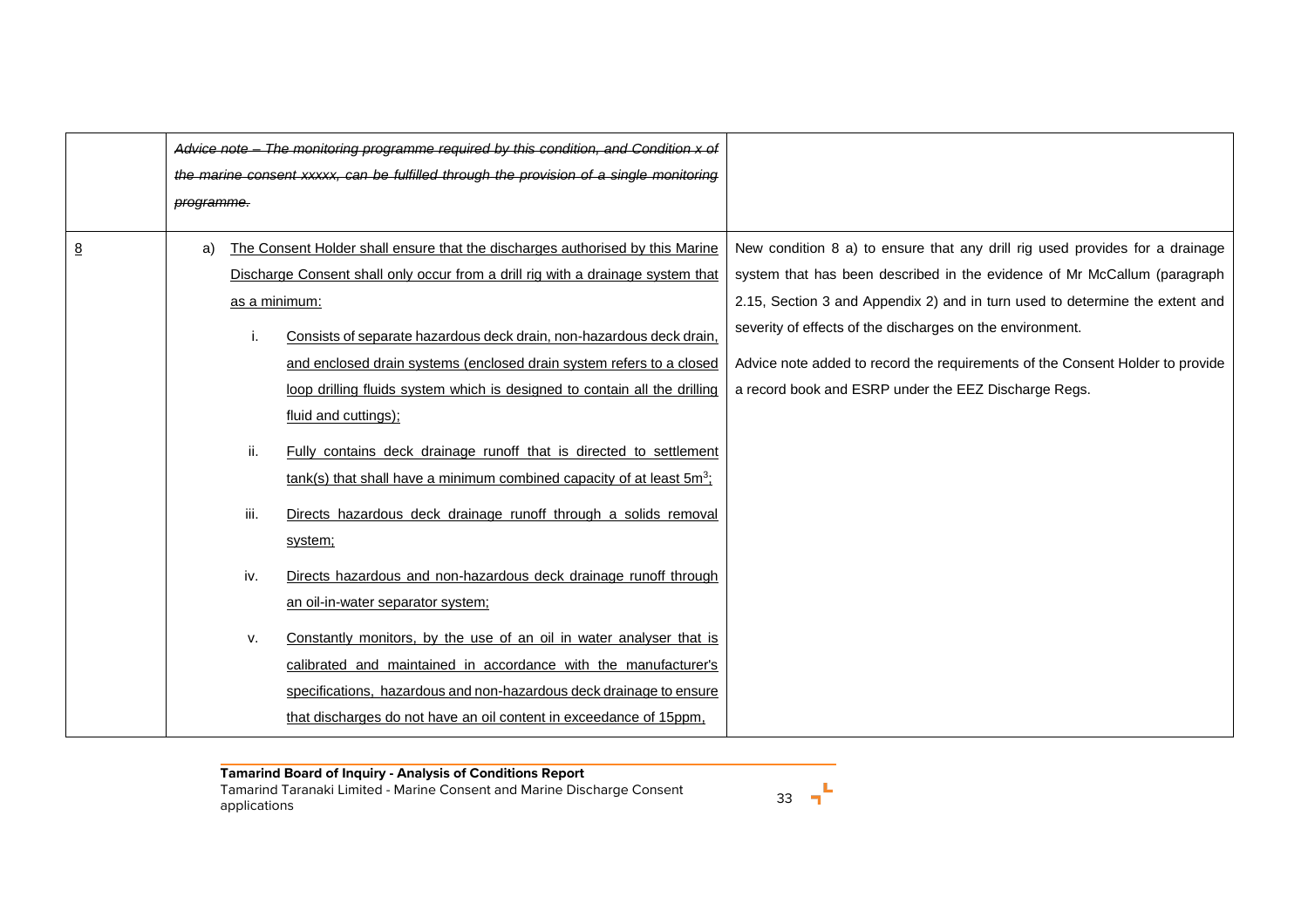| 8A | Dumping) Regulations 2015.      | the drill rigs are restricted to the following: |                                                                          | Advice Note - The drill rig should also have an oil record book and an approved<br>Emergency Spill Response Plan (ESRP) in accordance with Regulation 23 and 24 of the<br>Exclusive Economic Zone and Continental Shelf (Environmental Effects - Discharge and<br>The Consent Holder shall, to the greatest extent practicable, ensure that the harmful<br>substances that have feasible potential for discharge into the hazardous deck drains on | New condition $-$ to identify the harmful substances that have the potential to<br>discharge into the drill rig drainage system and therefore, may be discharged<br>under the consent. These substances are those which are identified in the                                                        |
|----|---------------------------------|-------------------------------------------------|--------------------------------------------------------------------------|----------------------------------------------------------------------------------------------------------------------------------------------------------------------------------------------------------------------------------------------------------------------------------------------------------------------------------------------------------------------------------------------------------------------------------------------------|------------------------------------------------------------------------------------------------------------------------------------------------------------------------------------------------------------------------------------------------------------------------------------------------------|
|    | <b>Product</b><br>Saraline 185V | <b>Use</b><br>Based<br>Synthetic                | Core<br>Constituents /<br><b>Content</b><br>C8-C26.<br>Distillates,      | <b>HSNO Aquatic Toxicity</b><br><b>Classifications</b><br>9.1B                                                                                                                                                                                                                                                                                                                                                                                     | evidence of Dr Lane (Table 1 - paragraph 4.12) and Mr McCallum (paragraph<br>3.25 and 3.32).<br>The second part of the condition requires the 'least harmful substance' to be                                                                                                                        |
|    | Lime                            | (SBM)<br>Muds<br>(Planned)<br>SBM (Planned)     | Branched and Linear<br>$(99-100\%)$<br>Calcium<br>hydroxide<br>$(100\%)$ | 9.1D                                                                                                                                                                                                                                                                                                                                                                                                                                               | used in the event that those identified in the table are not. This is consistent with<br>Tamarind's proposed approach as outlined in Tamarind's FIR (Part A, Section<br>$2.1$ ).<br>The third part of the condition identifies that the HSNO Classification System is<br>the appropriate one to use. |
|    | Adacide G                       | <b>Inhibited Seawater</b><br>(Planned)          | Glutaraldehyde<br>$(10 -$<br>$30\%)$<br>Methanol $(0.1-1%)$              | 9.1A (algal, crustacean)<br>9.1D (fish)<br>Not a harmful substance                                                                                                                                                                                                                                                                                                                                                                                 |                                                                                                                                                                                                                                                                                                      |
|    | Baraklean Dual                  | Wellbore Cleanup<br>(Contingency)               | Ethylene<br>glycol<br>monobutyl ether (30-<br>60%                        | Not a harmful substance<br>9.1D                                                                                                                                                                                                                                                                                                                                                                                                                    |                                                                                                                                                                                                                                                                                                      |

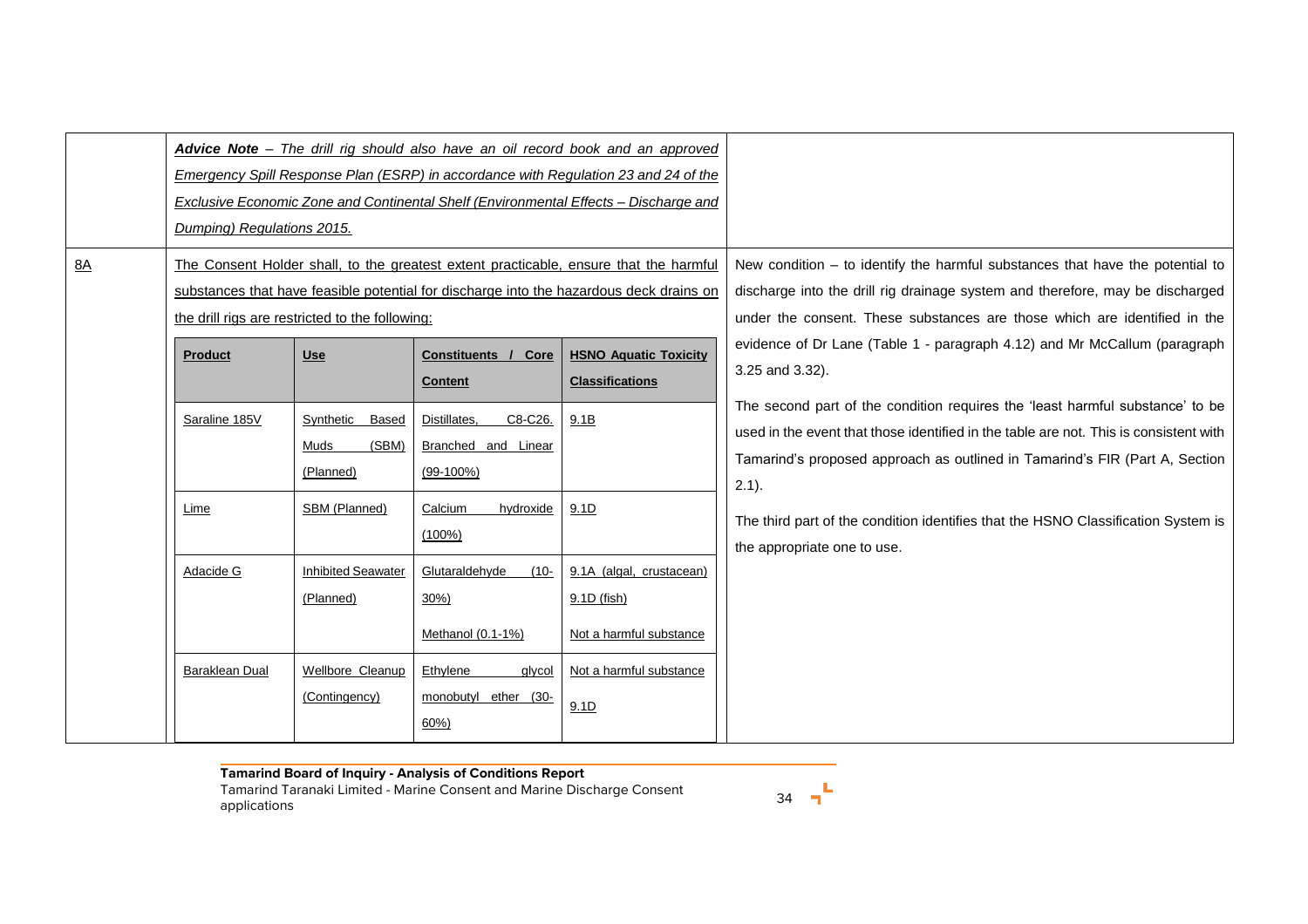|   |                                                                                            |                         | $C9-11.$<br>Alcohols,<br>ethoxylated (10-30%)                 |                                                                                             |                                                      |
|---|--------------------------------------------------------------------------------------------|-------------------------|---------------------------------------------------------------|---------------------------------------------------------------------------------------------|------------------------------------------------------|
|   | NF-6                                                                                       | Cement (Planned)        | Vegetable<br>oil<br>$(60 -$<br>100%)<br>Aluminum stearate (1- | Not a harmful substance<br>9.1D                                                             |                                                      |
|   |                                                                                            |                         | 5%)                                                           |                                                                                             |                                                      |
|   | Cleanbore B                                                                                | Cement<br>(Contingency) | C9-C11<br>Mixture of<br>alcohol ethoxylate (60-<br>100%)      | Not a harmful substance<br>9.1D                                                             |                                                      |
|   |                                                                                            |                         | Isopropanol (10-30%)                                          |                                                                                             |                                                      |
|   |                                                                                            |                         |                                                               | In the event that the products above are not used, the Consent Holder will select and use   |                                                      |
|   | the least harmful (ecotoxic) substance available that is technically capable of performing |                         |                                                               |                                                                                             |                                                      |
|   |                                                                                            |                         |                                                               | the specific role for which it is intended. The Consent Holder shall provide records of any |                                                      |
|   | alternative substances used to the EPA upon request.                                       |                         |                                                               |                                                                                             |                                                      |
|   | For the purpose of this Marine Discharge Consent, the New Zealand Hazardous                |                         |                                                               |                                                                                             |                                                      |
|   | Substances and New Organisms (HSNO) Act 1996 classification system shall be used           |                         |                                                               |                                                                                             |                                                      |
|   | for the classification of harmful substances.                                              |                         |                                                               |                                                                                             |                                                      |
| 9 | The Ceonsent Hholder shall take all practicable steps to avoid harmful<br>a)               |                         |                                                               |                                                                                             | Addition to b) to clarify what constitutes an event. |
|   | substances entering the hazardous and non-hazardous deck drains. In the                    |                         |                                                               |                                                                                             |                                                      |
|   | event that any harmful substance(s) enters the hazardous and non-hazardous                 |                         |                                                               |                                                                                             |                                                      |

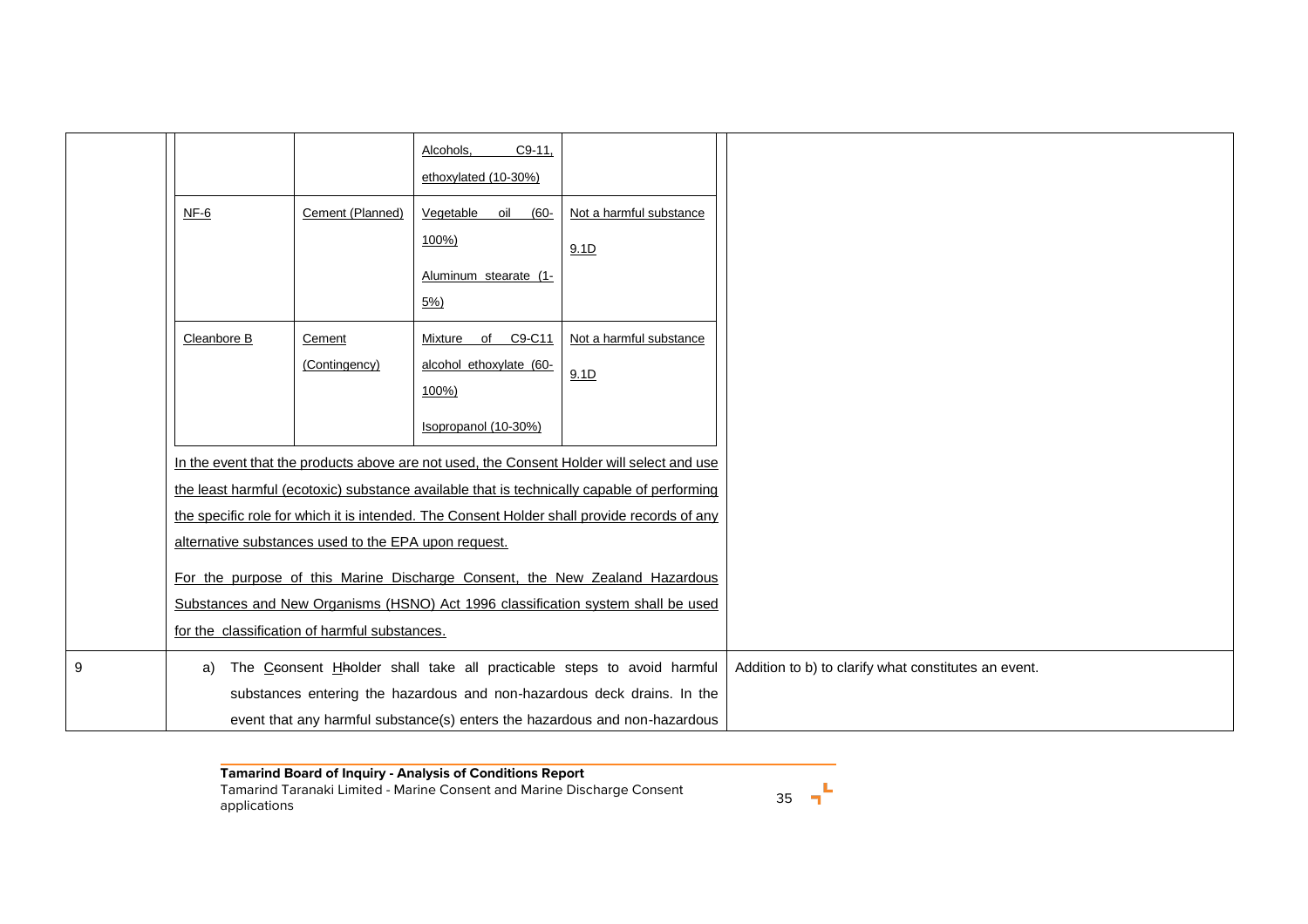|    |                                                                                                                                                       | deck drains, the Ceonsent Hholder shall ensure that the quantities released are   |                                                                                      |
|----|-------------------------------------------------------------------------------------------------------------------------------------------------------|-----------------------------------------------------------------------------------|--------------------------------------------------------------------------------------|
|    |                                                                                                                                                       | minimised as far as practicably possible.                                         |                                                                                      |
|    |                                                                                                                                                       |                                                                                   |                                                                                      |
|    | b)                                                                                                                                                    | The Ceonsent Hholder shall maintain an electronic record of the estimated         |                                                                                      |
|    |                                                                                                                                                       | volumes of harmful substances that enter the hazardous and non-hazardous          |                                                                                      |
|    |                                                                                                                                                       | deck drains for each harmful substance spill event. These records shall be        |                                                                                      |
|    |                                                                                                                                                       | maintained while the drilling activities authorised by this consent are being     |                                                                                      |
|    |                                                                                                                                                       | undertaken. These records shall be submitted to the EPA for each three month      |                                                                                      |
|    |                                                                                                                                                       | period (or any part thereof) ending 31 March, 30 June, 30 September, and 31       |                                                                                      |
|    |                                                                                                                                                       | December each year and shall be submitted within 15 working days of these         |                                                                                      |
|    |                                                                                                                                                       | dates.                                                                            |                                                                                      |
| 40 |                                                                                                                                                       | The Cconsent Hholder shall prepare an offshore processing drainage                | As it is not Tamarind's intention to discharge any harmful substance (except         |
|    | management plan for the management of harmful substances that enter the<br>hazardous and non-hazardous deck drains at each drilling rig installation. |                                                                                   | where there is an accidental spill, etc) I have recommended that the                 |
|    |                                                                                                                                                       |                                                                                   | management plan condition be deleted.                                                |
|    |                                                                                                                                                       | The purpose of the offshore processing drainage management plan is to provide     | I note that the EEZ Discharge Regs (Regulation 24) requires the provision of an      |
|    |                                                                                                                                                       | for the appropriate management of harmful substances that have the potential      | ESRP which captures the matters set out in the proffered condition (e.g. the         |
|    |                                                                                                                                                       | to enter the hazardous and non-hazardous deck drains of the drilling rig and to   | ESRP requires all harmful substances to be stored on board the drill rig have        |
|    |                                                                                                                                                       | identify the measures to be put in place to ensure that any discharge of offshore | Safety Data Sheets, record of maximum volumes to be stored on the rig, HSNO          |
|    |                                                                                                                                                       | processing drainage from the drilling rig does not result in adverse effects      | ecotox classifications, HSNO approval numbers, associated HSNO group                 |
|    |                                                                                                                                                       | beyond the scope described in the application.                                    | standard storage and handling protocols, list of specific activities that could lead |
|    |                                                                                                                                                       |                                                                                   | to spills, spill response procedures, and escalation procedures in the event of      |
|    | This offshore processing drainage management plan shall include:                                                                                      |                                                                                   |                                                                                      |
|    |                                                                                                                                                       |                                                                                   | larger spills). If any of the criteria of the ESRP are not met, the EPA will not     |

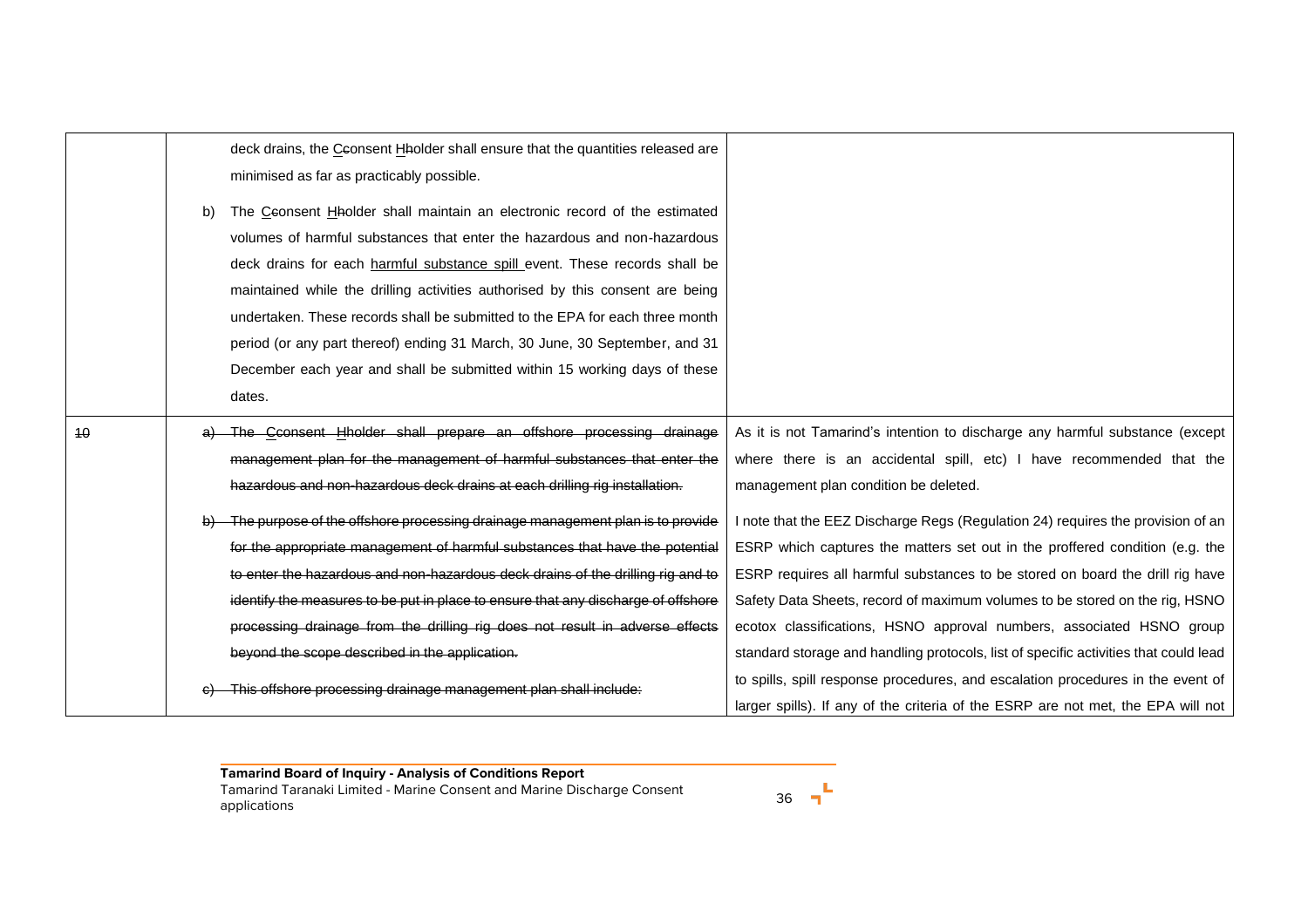| details of each harmful substance that has a reasonable potential to be                                                 | approve the plan, and operations cannot commence until it is up to standard and |
|-------------------------------------------------------------------------------------------------------------------------|---------------------------------------------------------------------------------|
| discharged through the hazardous and non-hazardous deck drains. The                                                     | approved.                                                                       |
| detail to be provided is:                                                                                               |                                                                                 |
| a Safety Data Sheet for the harmful substance, including any available<br>ecotoxicological information on the substance |                                                                                 |
| confirmation of the CHARM or non-CHARM category, as determined                                                          |                                                                                 |
| by the Offshore Chemical Notification Scheme, for each harmful                                                          |                                                                                 |
| substance (if applicablethe maximum volume of the harmful substance                                                     |                                                                                 |
| likely to be stored on a drilling rig.                                                                                  |                                                                                 |
| methods and measures to minimise and control the discharge of harmful                                                   |                                                                                 |
| substances from hazardous and non-hazardous deck drains, including as                                                   |                                                                                 |
| a minimum:                                                                                                              |                                                                                 |
| the maximum designed rate of discharge from hazardous deck drains:                                                      |                                                                                 |
| the specific details of the treatment system prior to discharge from                                                    |                                                                                 |
| hazardous deck drains including design capacity                                                                         |                                                                                 |
| operational procedures and controls.<br>З.                                                                              |                                                                                 |
| d) The offshore processing drainage management plan shall be prepared by a                                              |                                                                                 |
| suitably qualified and experienced person(s) and submitted to the EPA at least                                          |                                                                                 |
| 2 months prior to the commencement of any discharges for certification that the                                         |                                                                                 |
| requirements of this condition have been met. Where the EPA does not have                                               |                                                                                 |

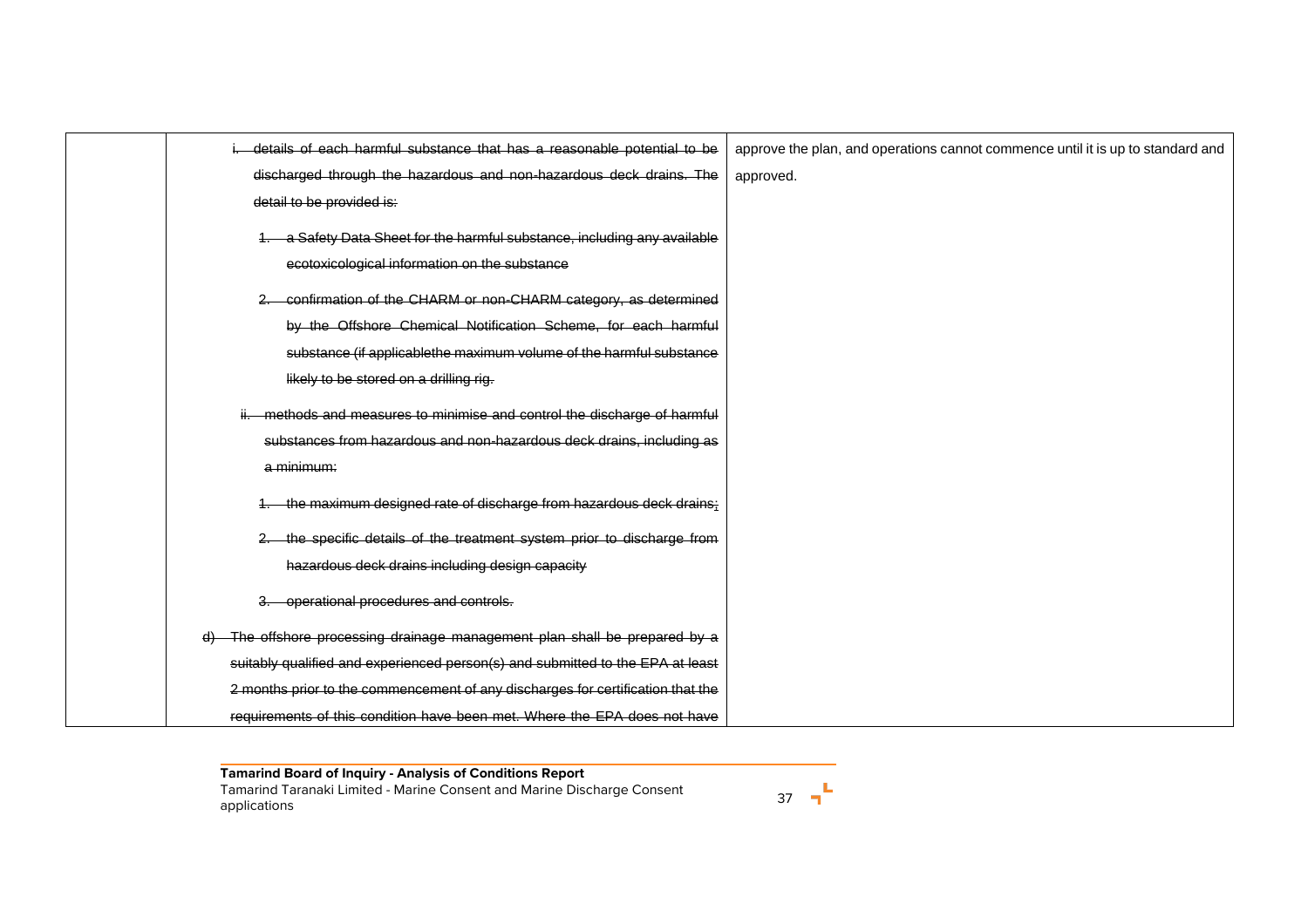|      | the relevant expertise in-house, it may engage a suitably qualified expert to<br>review the offshore processing drainage management plan for certification. |                                                                                   |
|------|-------------------------------------------------------------------------------------------------------------------------------------------------------------|-----------------------------------------------------------------------------------|
|      | If within 20 working days the EPA has not certified the offshore processing                                                                                 |                                                                                   |
|      | drainage management plan it will be deemed to be certified.                                                                                                 |                                                                                   |
|      | No discharge of harmful substances as offshore processing drainage from                                                                                     |                                                                                   |
|      | hazardous and non-hazardous deck drains shall commence until the offshore                                                                                   |                                                                                   |
|      | processing drainage management plan has been certified by the EPA or is                                                                                     |                                                                                   |
|      | deemed to be certified.                                                                                                                                     |                                                                                   |
|      | The consent holder shall provide a copy of the certified offshore processing                                                                                |                                                                                   |
|      | drainage management plan to Te Kāhui o Taranaki Trust, Ngāti Tara and their                                                                                 |                                                                                   |
|      | successors within 10 working days of it being certified by the EPA.                                                                                         |                                                                                   |
| 10   | This Marine Discharge Consent does not authorise the discharge of any drilling fluids to                                                                    | New condition included to confirm that no drilling fluids are to be discharges as |
|      | the sea.                                                                                                                                                    | part of the authorised discharges as confirmed in the evidence of Mr McCallum     |
|      |                                                                                                                                                             | (paragraph 2.57).                                                                 |
| $+4$ | <b>Intentionally Blank</b>                                                                                                                                  | No Condition 11 was provided in Tamarind's proposed conditions.                   |
|      |                                                                                                                                                             |                                                                                   |
| 12   | Any deck drain system on a drilling rig from which offshore processing drainage may                                                                         | Deleted as Condition 8 provides the minimum technical requirements for the        |
|      | discharge to the sea shall, as a minimum, include the following design requirements:                                                                        | drainage system of the drill rig.                                                 |
|      | a) both a hazardous and non-hazardous deck drain;                                                                                                           |                                                                                   |
|      | the ability to close the non-hazardous deck drains in the event of a spill;                                                                                 |                                                                                   |

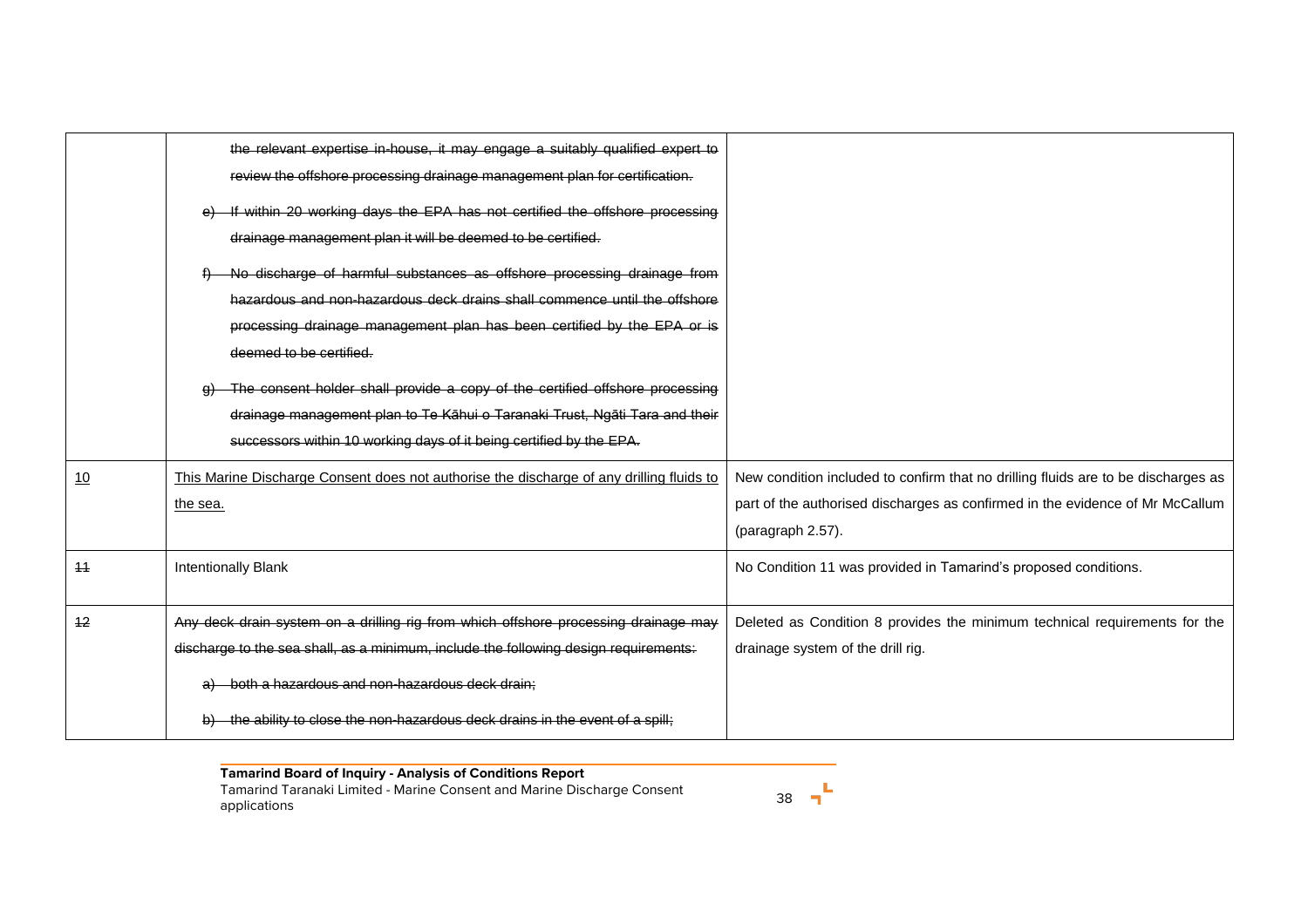|    | c) an oil-in-water separator system prior to discharge from the hazardous deck<br>drains; and<br>d) a mechanism for analysing oil in water content prior to discharge from the oil in<br>water separator system.<br>Advice note - Every offshore installation is also required to have an oil record book and<br>meet the relevant Emergency Spill Response Plan (ESRP) as required the Exclusive<br>Economic Zone and Continental Shelf (Environmental Effects - Discharge and Dumping)<br>Regulations 2015.                                                                                                                                                                                                                                                                                                                                                               |                                                                                    |
|----|-----------------------------------------------------------------------------------------------------------------------------------------------------------------------------------------------------------------------------------------------------------------------------------------------------------------------------------------------------------------------------------------------------------------------------------------------------------------------------------------------------------------------------------------------------------------------------------------------------------------------------------------------------------------------------------------------------------------------------------------------------------------------------------------------------------------------------------------------------------------------------|------------------------------------------------------------------------------------|
| 13 | a) Any amendments to the offshore processing drainage management plan<br>specified in Condition xx shall be prepared by a suitably qualified and<br>experienced person and be submitted to the EPA for certification. The amended<br>plan shall only be implemented following certification from the EPA that the<br>amendments meet the requirements of Condition xx.<br>b) If within five working days the EPA has not certified the amended plan it will be<br>deemed to be certified.<br>Following certification from the EPA, the consent holder shall provide a copy of<br>e)<br>the amended plan to Te Kāhui o Taranaki Trust and Ngāti Tara and their<br>successors within 10 working days of the amended plan being certified by the<br>EPA.<br>d) The amended plan shall only be implemented if the plan is certified by the EPA<br>or is deemed to be certified. | Condition 13 has been deleted as the management plan condition has been<br>deleted |

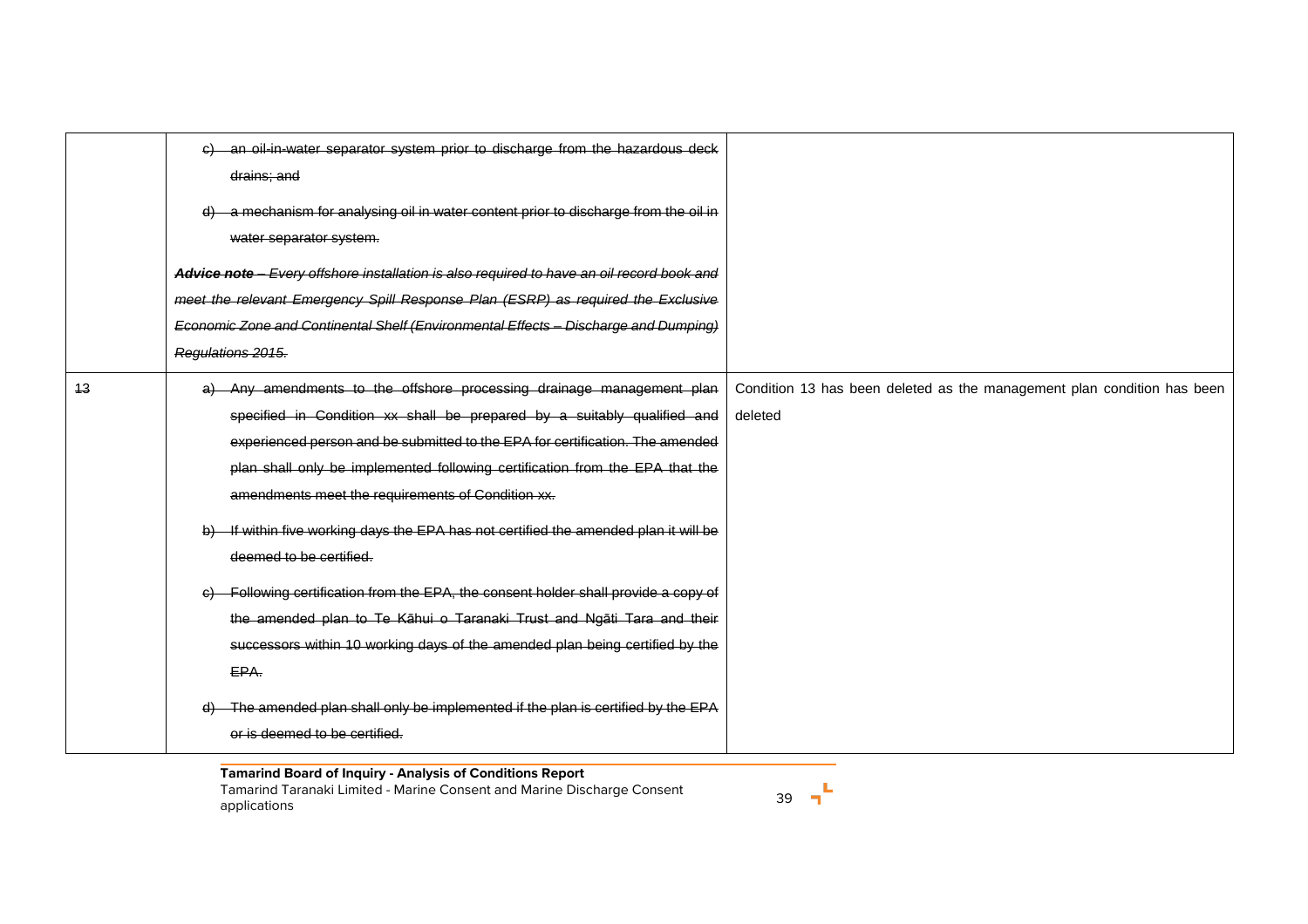| 44         | In the case of emergency situations, where activities need to be undertaken outside of        | This condition has been deleted as it provides the Consent Holder with an      |  |
|------------|-----------------------------------------------------------------------------------------------|--------------------------------------------------------------------------------|--|
|            | those provided for in the management plan, the consent holder shall advise the EPA, as        | exemption to operate outside that standards of the consent. In the event that  |  |
|            | soon as reasonably practicable but not later than 24 hours after the activities have been     | there is an emergency situation the EEZ Discharge Regs 2015 already provide    |  |
|            | undertaken, of the details (including location) of the activity undertaken and / or any other | a mechanism for which the Consent Holder can manage emergency situations       |  |
|            | departures from matters provided for in the management plan.                                  | (Regulation 24 - ESRP for spills of harmful substances described in regulation |  |
|            |                                                                                               | $4(a)$ ).                                                                      |  |
| 15         | The Ceonsent Hholder shall ensure that any harmful substances that have a reasonable          | Changes to reflect EPA preferred drafting.                                     |  |
|            | potential for discharge from hazardous and non-hazardous deck drains onboard the              |                                                                                |  |
|            | drilling rig are stored within a secondary containment system. For the purposes of this       |                                                                                |  |
|            | condition a 'secondary containment system' means a system or systems:                         |                                                                                |  |
|            | in which pooling substances held in the workplace will be contained if they<br>a)             |                                                                                |  |
|            | escape from the container or containers in which they are being held; and                     |                                                                                |  |
|            | from which they can, subject to unavoidable wastage, be recovered.<br>b)                      |                                                                                |  |
| <u>15A</u> | In the event of a spill of any harmful substances described in Condition 8A and<br>a)         | New condition added to provide for a mechanism to enable effects to be         |  |
|            | or regulation 4(a) of the Discharge and Dumping Regulations into the sea, the                 | considered in greater detail in the event that there is a discharge of harmful |  |
|            | Consent Holder shall liaise with the EPA to determine whether monitoring is                   | substances. The wording is consistent with that which the EPA has used in      |  |
|            | necessary and is likely to detect any environmental effects and, if so, agree on              | previous marine discharge consents.                                            |  |
|            | appropriate monitoring (if any) and timeframes and whether any other relevant                 |                                                                                |  |
|            | authorities should be notified. Other relevant authorities may include Maritime               |                                                                                |  |
|            | New Zealand, regional councils, iwi entities, the Ministry for Primary Industries,            |                                                                                |  |
|            | and/or the Department of Conservation.                                                        |                                                                                |  |

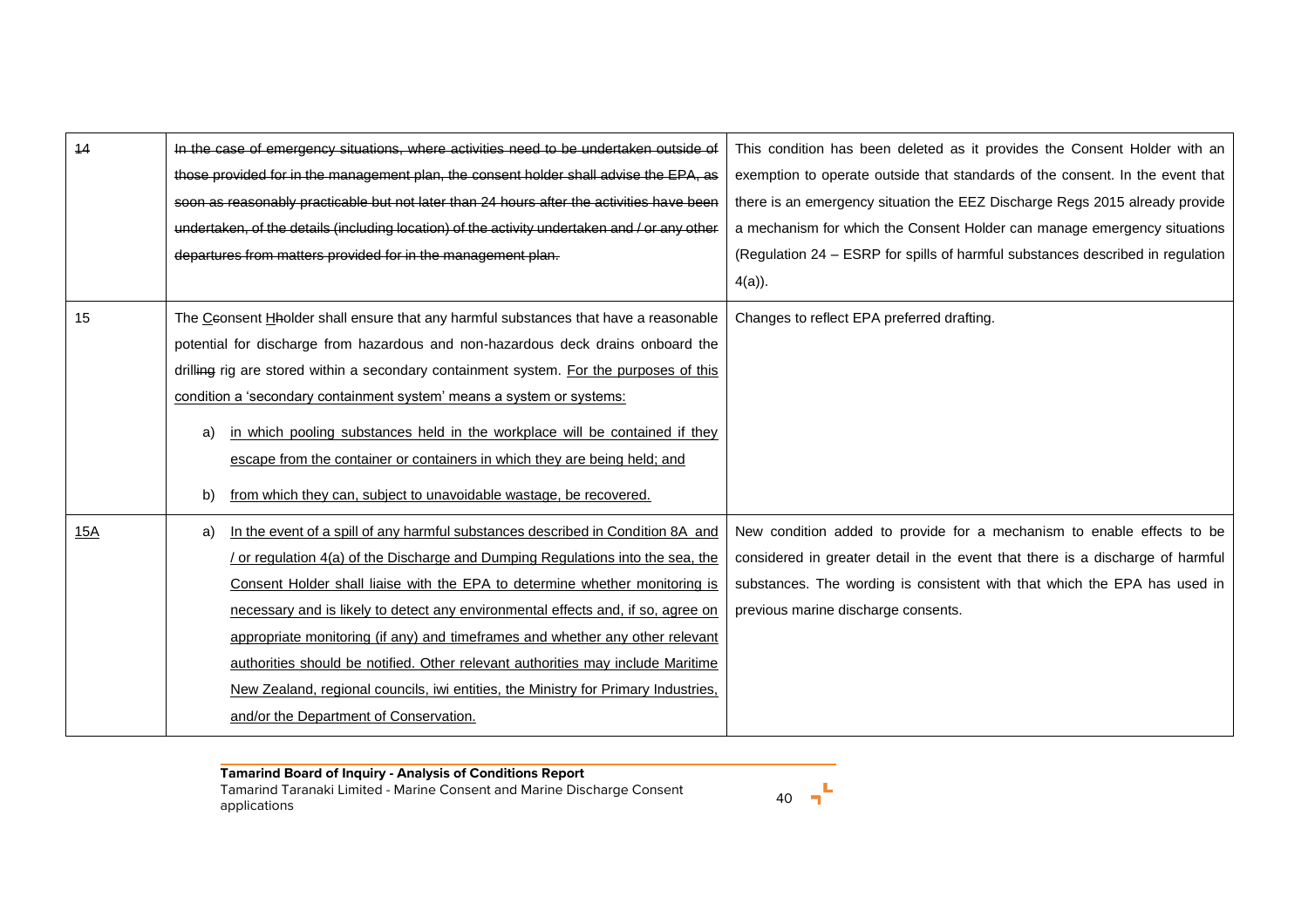|     | The results of the monitoring shall be provided to the EPA on request and a<br>b)<br>written summary report shall be provided to the EPA within three months of the<br>Consent Holder receiving the results of testing from the laboratory.                                                                                                                                                                                                                                                                                                                                                                                |                                                                                                                                                                                                                                                                                                    |
|-----|----------------------------------------------------------------------------------------------------------------------------------------------------------------------------------------------------------------------------------------------------------------------------------------------------------------------------------------------------------------------------------------------------------------------------------------------------------------------------------------------------------------------------------------------------------------------------------------------------------------------------|----------------------------------------------------------------------------------------------------------------------------------------------------------------------------------------------------------------------------------------------------------------------------------------------------|
| 15A | The Consent Holder shall notify the EPA immediately upon becoming aware of any<br>adverse effects on the environment or existing interests that arise that:<br>were not anticipated when these consents were granted; or<br>a)<br>are of a scale or intensity that were not anticipated when these consents were<br>b)<br>granted.<br>Advice Note: In the event that such adverse effects occur the EPA may, pursuant to<br>section $76(1)(c)$ of the EEZ Act, serve notice on the Consent Holder of its intention to<br>review the duration or conditions of these consents.                                              | New condition which has been used on other consents issued by the EPA used<br>to control any unforeseen effects of the activities authorised by the Marine<br>Discharge Consent.                                                                                                                   |
| 16  | Pursuant to sections 76 and 77 of the EEZ Act, the EPA may serve notice on the<br>Ceonsent Haolder of its intention to review the duration or conditions of this Mmarine<br>Delischarge Ceonsent at five-yearly intervals from the grant of this consent for the<br>following purposes at any of the following times:<br>during the month(s) of January, April, July, and/or October each year; and/or<br>a)<br>within 20 working days of the receipt of any notification of a spill of harmful<br>b)<br>substances into the sea under Condition 8A.<br>The review of conditions may be for any of the following purposes: | Amendment to the timeframe for review of the consent to better reflect the 5 year<br>term applied for.<br>The recommended wording now allows the EPA to review the conditions and<br>duration of the Marine Discharge Consent quarterly or within 20 working days of<br>notification of any spill. |

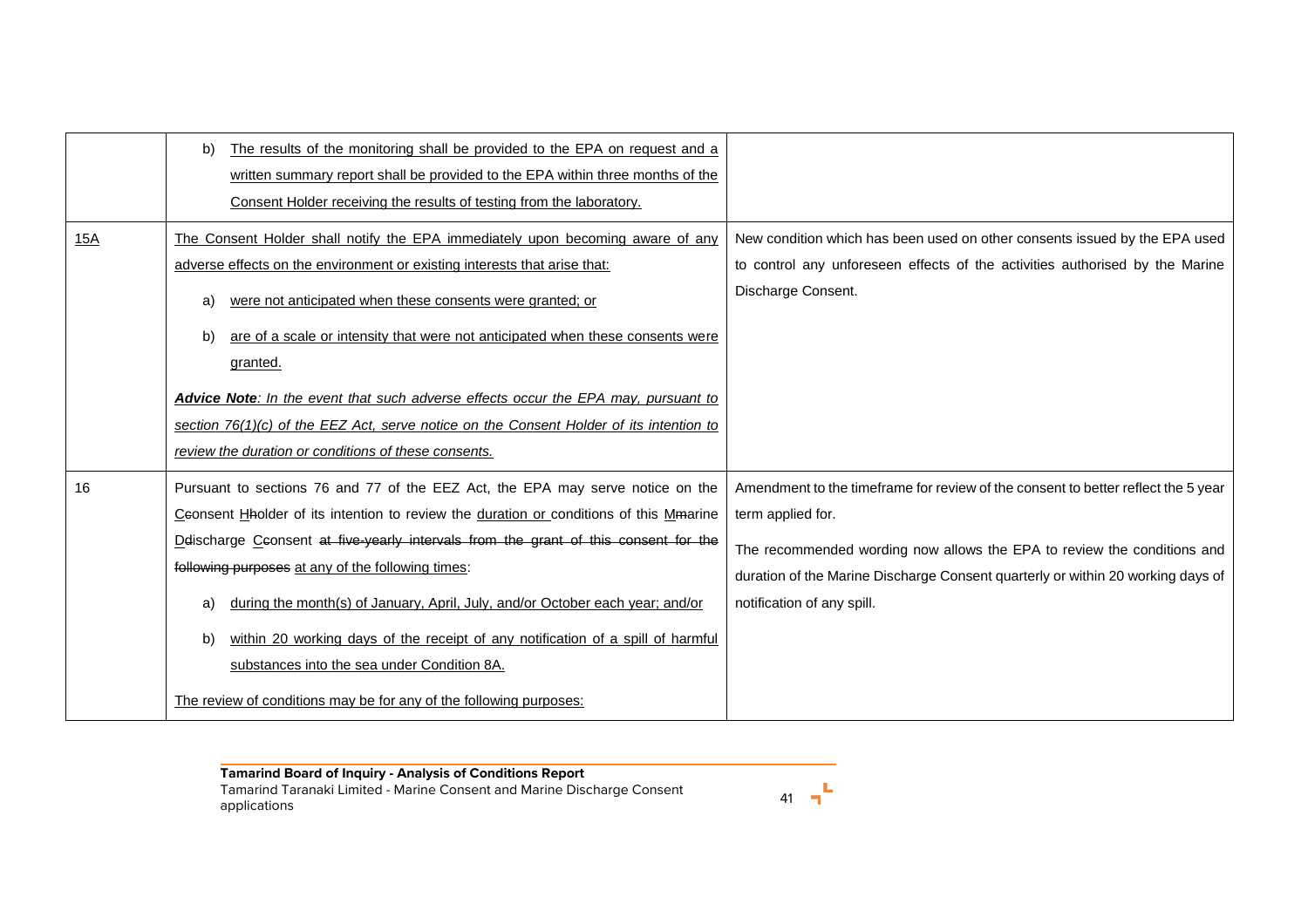|    | a) to deal with any adverse effects on the environment that may arise from the<br>exercise of the consent and which it is appropriate to deal with after the consent<br>has been granted;                  |
|----|------------------------------------------------------------------------------------------------------------------------------------------------------------------------------------------------------------|
| b) | to impose discharge quality and/or receiving water quality monitoring<br>requirements if the quantities or frequencies of discharges of harmful<br>substances are shown to be greater than anticipated; or |
| C) | to deal with any practical issues arising from the implementation of the<br>conditions of consent.                                                                                                         |

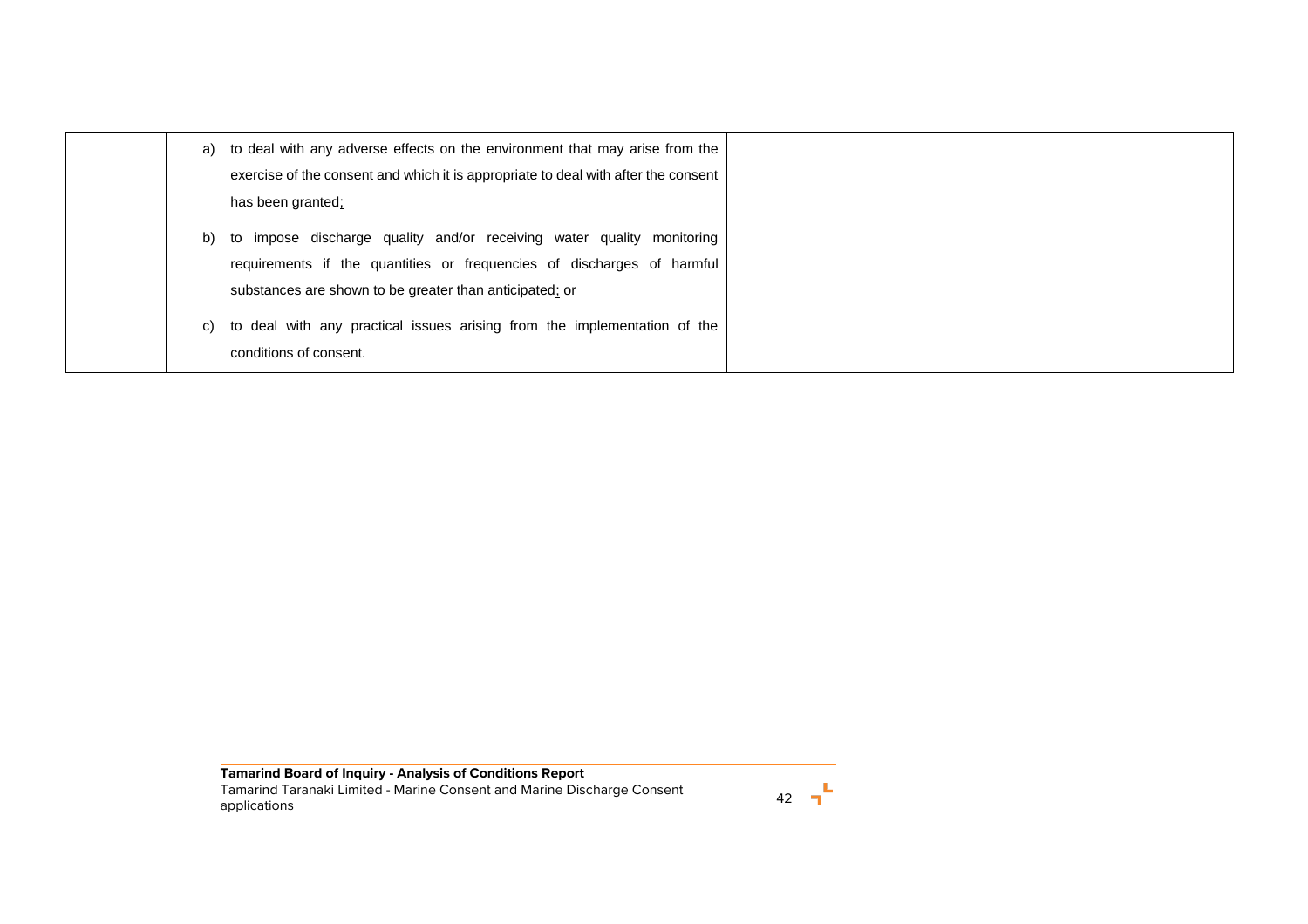# 10. CONCLUSION

- 90. Tamarind has proposed a range of conditions for both the marine consent and marine discharge consent with the key conditions enabling the provision of detailed information that was not available when the application was lodged or during the preparation of evidence.
- 91. Tamarind has since provided further Project details through their FIR and in their evidence in support of their application.
- 92. While the conditions proposed by Tamarind were generally appropriate based on the available information at the time they were prepared, the proffered conditions have been amended to reflect the updated Project information.
- 93. Overall, in the event that the BOI decides to grant the marine consent and marine discharge consent applications, subject to confirmation from iwi / hapū groups on the appropriateness of the cultural conditions, I consider that the conditions provided in Table 1 and Table 2 of this report are appropriate to ensure that any effects of the proposal are avoided, remedied and mitigated.

LAUTEU<br>Luke Faithfull Technical Advisor Date: 26 September 2018

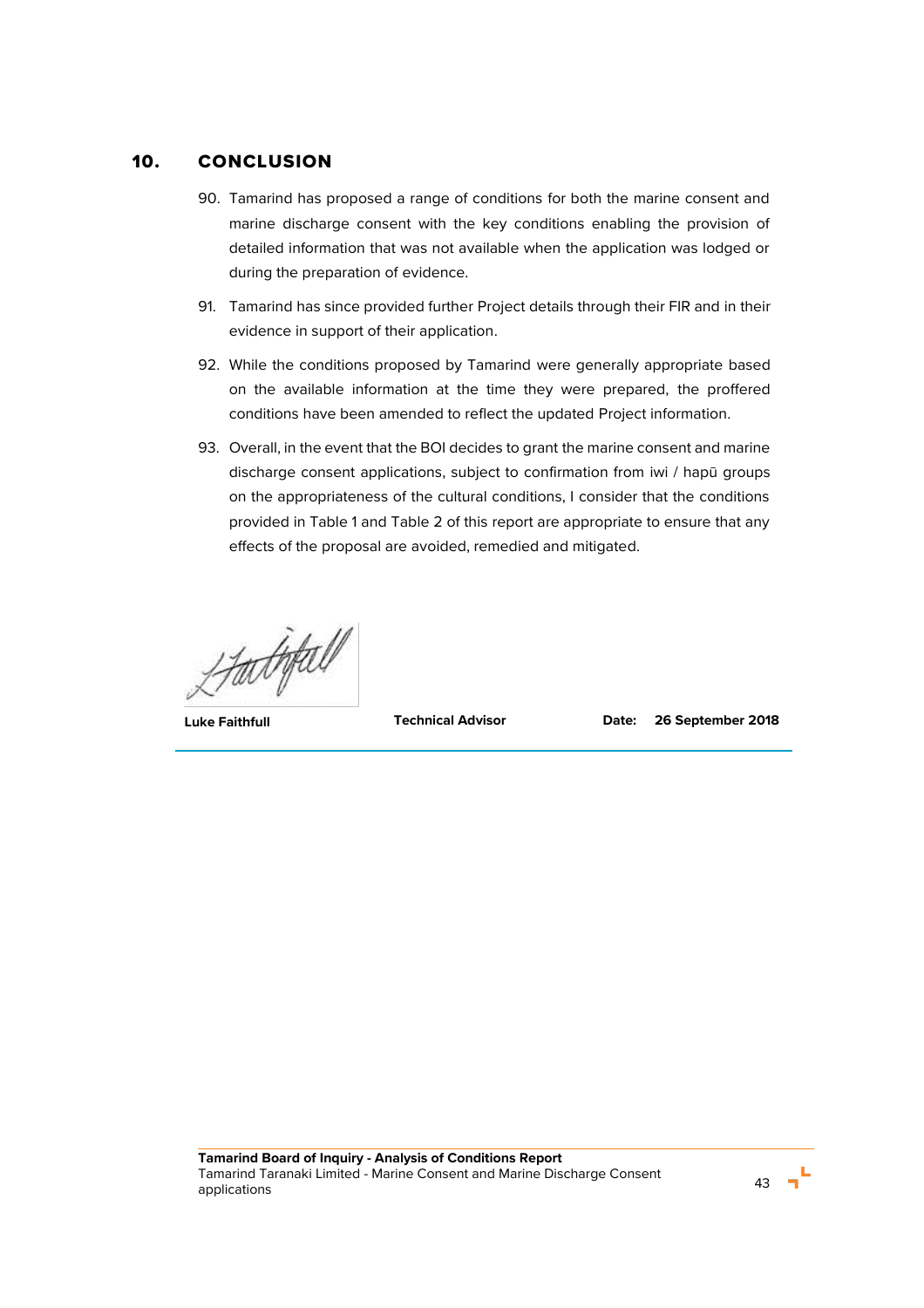# APPENDIX 1 – SUPPLEMENTARY INFORMATION REVIEWED IN PREPARING THE CONDITIONS REPORT

| Date             | <b>Author</b>                                 | <b>Document Title</b>                                                                                                                                                                    |
|------------------|-----------------------------------------------|------------------------------------------------------------------------------------------------------------------------------------------------------------------------------------------|
| 26 May 2018      | Marine<br>Seapen<br>Environmental<br>Services | EEZ100016: Tamarind Taranaki Limited marine consent and marine discharge<br>consent applications – Tui Field. Review of marine environmental impact assessment                           |
| June 2018        | Oil<br>and<br>Gas<br>Solutions Pty Ltd        | Assessment Report, Application Ref No.: EEZ100016. Technical Review & Analysis<br>of Operational Activities associated with Sidetrack Development Drilling & Marine<br>Discharge Consent |
| June 2018        | Services<br>Coffey<br>(NZ) Ltd                | Technical Review of Oil Spill Modelling, Tamarind Taranaki Ltd. Application<br>EEZ100016                                                                                                 |
| <b>July 2018</b> | Jack O'Carroll                                | EPA Key Issues Report, Applications for marine consent and marine discharge<br>consent for development drilling activities in the Tui Field Tamarind Taranaki Ltd -<br>EEZ100016         |
| 20 July 2018     | Simon<br>Dr<br>Childerhouse                   | Statement of Expert Evidence of Simon John Childerhouse for Tamarind Taranaki<br>Limited                                                                                                 |
| 20 July 2018     | Fraser Colegrave                              | Statement of Expert Evidence of Fraser James Colegrave for Tamarind Taranaki<br>Limited                                                                                                  |
| 20 July 2018     | Dr Sharon De Luca                             | Statement of Expert Evidence of Sharon Betty De Luca for Tamarind Taranaki<br>Limited                                                                                                    |
| 20 July 2018     | Nicola Gibbs                                  | Statement of Expert Evidence of Nicola Gay Gibbs for Tamarind Taranaki Limited                                                                                                           |
| 20 July 2018     | Dr Brian King                                 | Statement of Expert Evidence of Brain Alfred King for Tamarind Taranaki Limited                                                                                                          |
| 20 July 2018     | Dr Alison Lane                                | Statement of Expert Evidence of Alison Lane for Tamarind Taranaki Limited                                                                                                                |
| 20 July 2018     | Alison<br>Dr<br>MacDiarmid                    | Statement of Expert Evidence of Alison Bronwyn MacDiarmid for Tamarind Taranaki<br>Limited                                                                                               |
| 20 July 2018     | lain McCallum                                 | Statement of Non-Expert Evidence of Iain Alastair McCallum for Tamarind Taranaki<br>Limited                                                                                              |

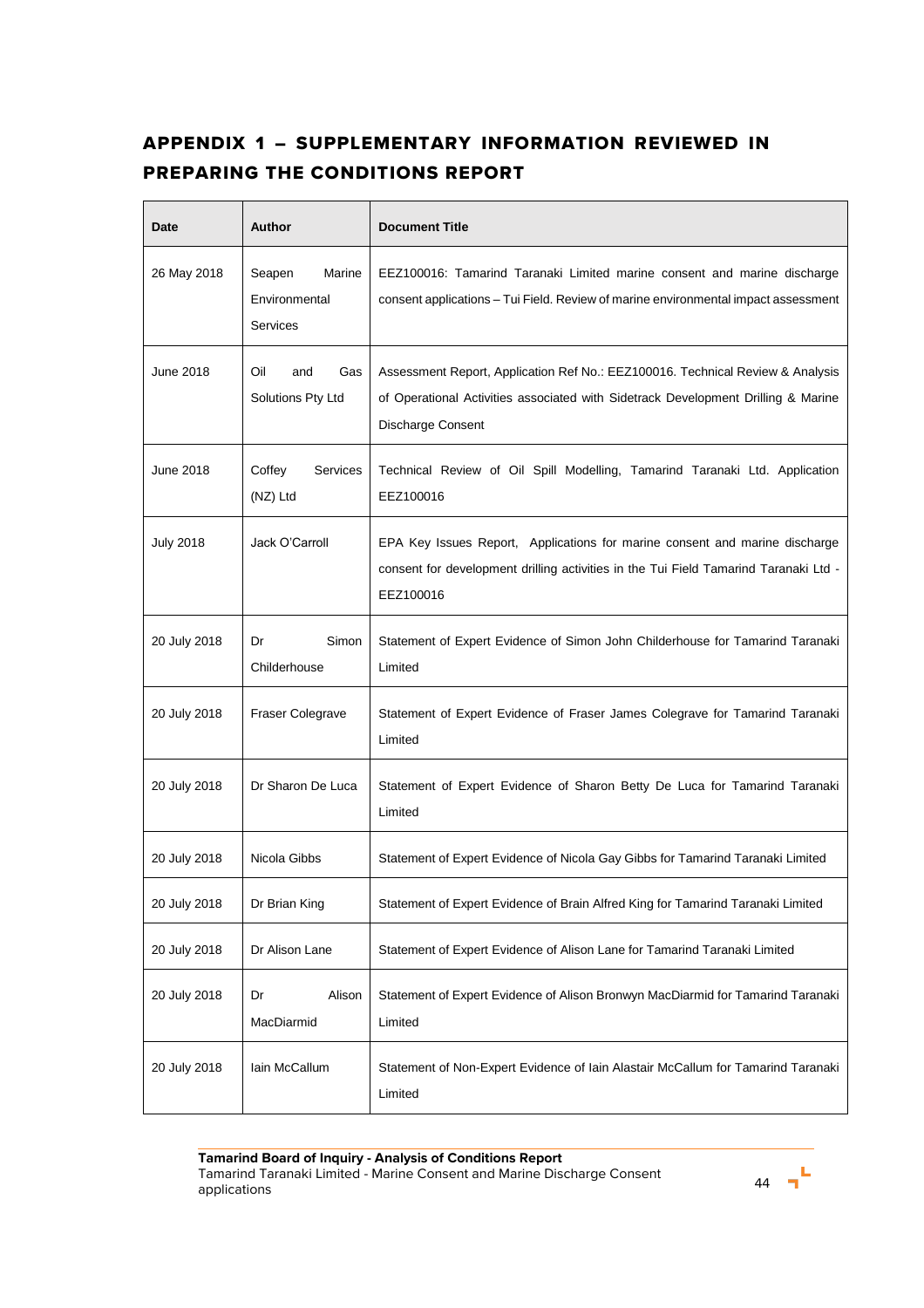| 20 July 2018         | Dr David Thompson                                              | Statement of Expert Evidence of David Richard Thompson for Tamarind Taranaki<br>Limited                                                                                                                                                              |
|----------------------|----------------------------------------------------------------|------------------------------------------------------------------------------------------------------------------------------------------------------------------------------------------------------------------------------------------------------|
| 20 July 2018         | Jason Peacock                                                  | Statement of Non-Expert Evidence of Jason Lee Peacock for Tamarind Taranaki<br>Limited                                                                                                                                                               |
| <b>July 2018</b>     | <b>ERM New Zealand</b><br>Ltd                                  | Tamarind Tui Development Drilling Applications (EEZ100016). Response to the<br>Board's Request for Further Information under section 54 EEZ Act and Other Further<br>Information – Notified Marine Consent and Marine Discharge Consent Applications |
| 13<br>August<br>2018 | Kaihautū<br>Ngā<br>Tikanga Taiao                               | Ngā Kaihautū Tikanga Taiao Report - EEZ 100016, Applications from Tamarind<br>Taranaki Limited for a marine consent and a marine discharge consent for drilling<br>activities in the Tui Field.                                                      |
| August 2018          | Coffey<br>Services<br>(NZ) Ltd                                 | Review of Oil Spill Modelling Expert Evidence Tamarind Taranaki Ltd. Application<br>EEZ100016                                                                                                                                                        |
| 13<br>August<br>2018 | Ministry<br>of<br>Business,<br>Innovation<br>and<br>Employment | Response to request for advice under section 56 of the Exclusive Economic Zone<br>and Continental Shelf (Environmental Effects) Act 2012 regarding the Tamarind<br>Taranaki Limited applications - EEX1000016                                        |
| 30<br>August<br>2018 | Oil<br>and<br>Gas<br>Solutions Pty Ltd                         | Review of Evidence Statements against Key Questions Application Ref No.:<br>EEZ100016. Technical Review & Analysis of Operational Activities associated with<br>Sidetrack Development Drilling & Marine Discharge Consent                            |
| August<br>31<br>2018 | Department<br>οf<br>Conservation                               | Response to request for advice under section 56 of the Exclusive Economic Zone<br>and Continental Shelf (Environmental Effects) Act 2012 regarding the Tamarind<br>Taranaki Limited applications - EEX1000016                                        |
| August<br>31<br>2018 | Seapen<br>Marine<br>Environmental<br>Services                  | EEZ100016: Tamarind Taranaki Limited marine consent and marine discharge<br>consent applications – Tui Field. Review of further information, applicant evidence<br>and submissions pertaining to the marine environment.                             |
| 19 September<br>2018 | Broomhead<br>Frank<br>and Iain McCallum                        | Joint Statement of Experts - Drilling Operations                                                                                                                                                                                                     |
| 20 September<br>2018 | Dr Brian King and<br><b>Justin Rogers</b>                      | Joint Statement of Experts in the Field of Oil Spill Modelling                                                                                                                                                                                       |

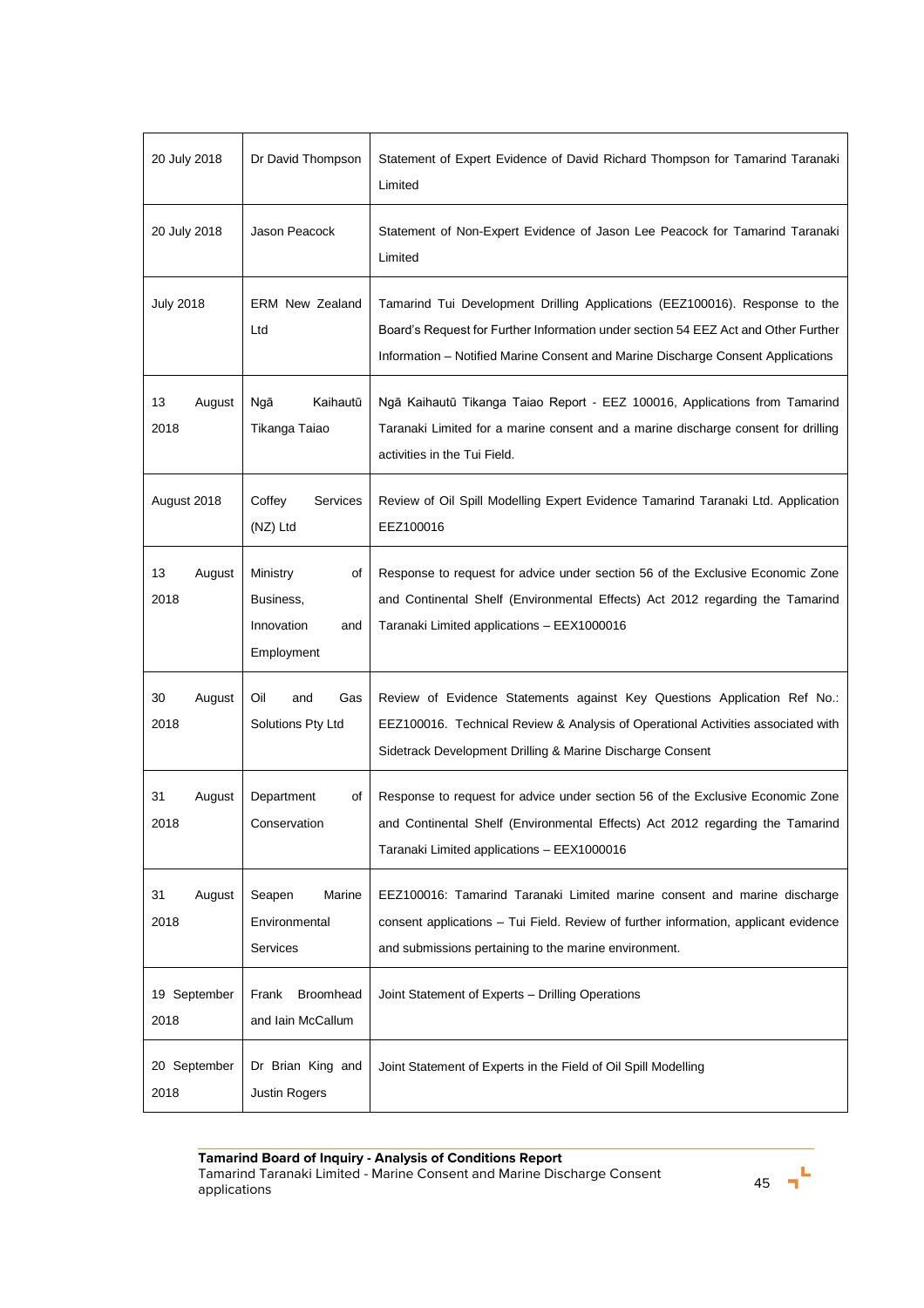# APPENDIX 2 – TERMS OF REFERENCE

The following Terms of Reference are taken from the EPA Specific Contract 1906 dated August 2018:

### *Specific Services*

*To assist the Board with its decision-making on what are complex marine consent applications, the EPA wishes to source planning expertise in the area of offshore oil and gas operations, and/or regional council discharge consenting, in order to evaluate and provide advice on potential consent conditions that are in accordance with Subpart 2E — Consents of the EEZ Act.*

The Supplier will provide the Board with planning expertise and perform an *evaluation of, comment on, and recommend to the Board of Inquiry a suite of draft conditions for consideration in the event the Board is minded to grant consent.*

*The supplier will attend the hearing and answer questions (from any party) on the report and recommended conditions as required by the Board of Inquiry. The hearing is due to commence on 6 November 2018 in New Plymouth (hearing dates will be subject to change).*

*Deliverable 1: Review of the marine consent and marine discharge consent applications, including any conditions proposed by Tamarind, and any technical advice sought on behalf of the EPA on the Tamarind applications. This will also involve consulting with the EPA Key Issues Report writer and EPA staff from EEZ Compliance.*

*Deliverable 2: Provision of a report, which will entail:* 

- *a) Consideration and comment on draft conditions proffered by Tamarind or other parties in the application documents, evidence or submissions in relation to its application for marine consent and marine discharge consent (identifying which parties proposed which conditions),*
- *b) Recommended additional conditions, or changes to those put forward by Tamarind or other parties and,*
- *c) Technical input to ensure conditions are clear, certain, enforceable and not in conflict with a measure required in relation to the activity by another marine management regime.*

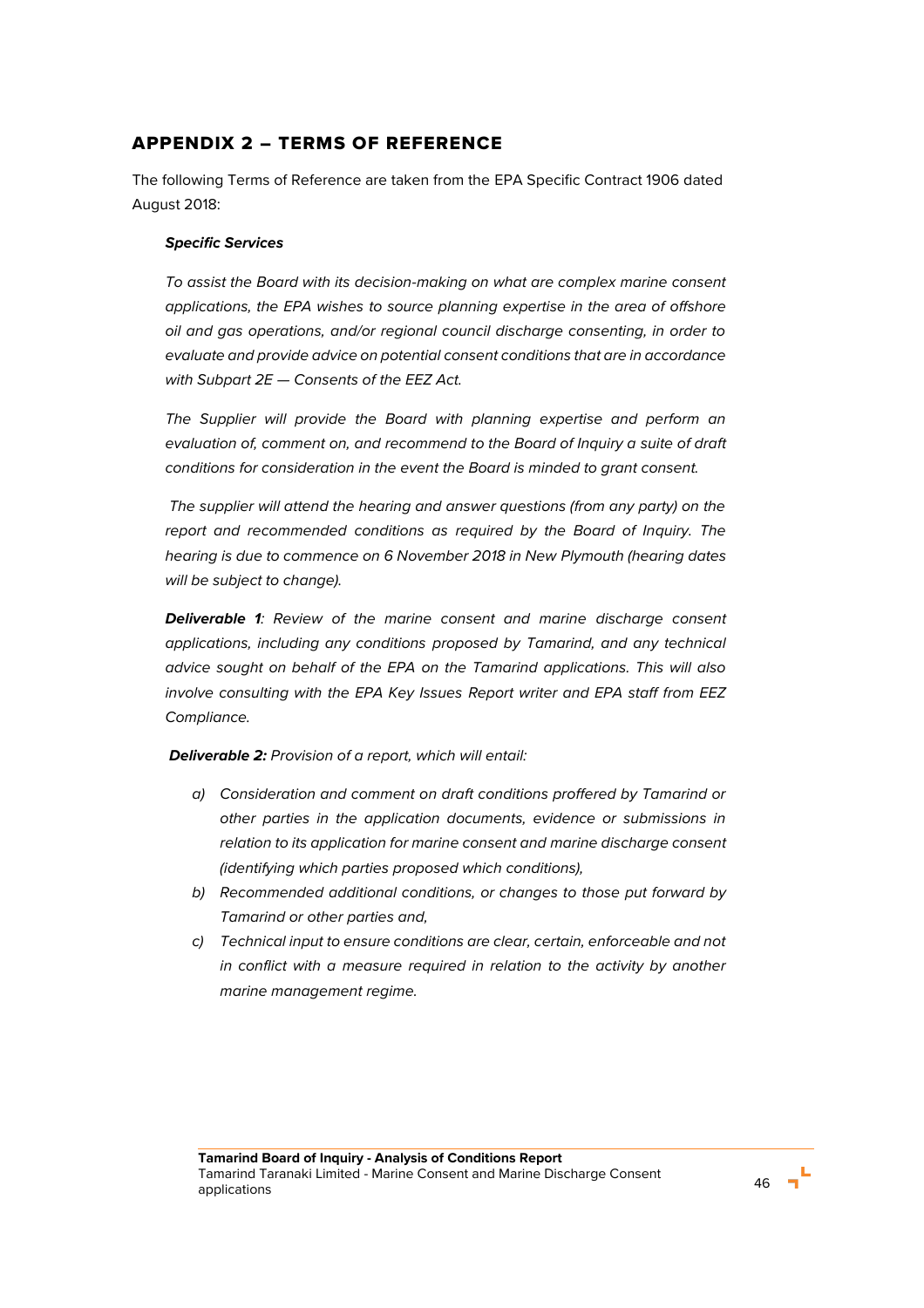# APPENDIX 3 - STATUTORY PROVISIONS

### *63 Conditions of marine consents*

- *1) A marine consent authority may grant a marine consent on any condition that it considers appropriate to deal with adverse effects of the activity authorised by the consent on the environment or existing interests.*
- *2) The conditions that the marine consent authority may impose include, but are not limited to, conditions*
	- *a. requiring the consent holder to*
		- *i. provide a bond for the performance of any 1 or more conditions of the consent:*
		- *ii. obtain and maintain public liability insurance of a specified value:*
		- *iii. monitor, and report on, the exercise of the consent and the effects of the activity it authorises:*
		- *iv. appoint an observer to monitor the activity authorised by the consent and its effects on the environment:*
		- *v. make records related to the activity authorised by the consent available for audit:*
	- *b. that, if section 64 applies, together amount or contribute to an adaptive management approach.*
- *3) However, the marine consent authority must not impose a condition on a consent if the condition would be inconsistent with this Act or any regulations.*
- *4) To avoid doubt, the marine consent authority may not impose a condition to deal with an effect if the condition would conflict with a measure required in relation to the activity by another marine management regime or the Health and Safety at Work Act 2015.*

### *66 Monitoring conditions*

- *1) A condition imposed under section 63(2)(a)(iii) may require the consent holder to do 1 or more of the following:*
	- *a. make and record measurements:*
	- *b. take and supply samples:*
	- *c. carry out analyses, surveys, investigations, inspections, or other specified tests:*
	- *d. carry out the procedures in paragraphs (a) to (c) in a specified manner:*
	- *e. provide information to the EPA or a person specified by the EPA at a specified time or times:*
	- *f. provide information to the EPA or a person specified by the EPA in a specified manner:*
	- *g. comply with the condition at the consent holder's expense.*
- *2) This section does not limit section 63(2)(a)(iii).*

### *67 Observers*

*1) A condition imposed under section 63(2)(a)(iv) that requires the holder of a consent to appoint an observer must specify in detail the observer's duties in relation to the activity.*

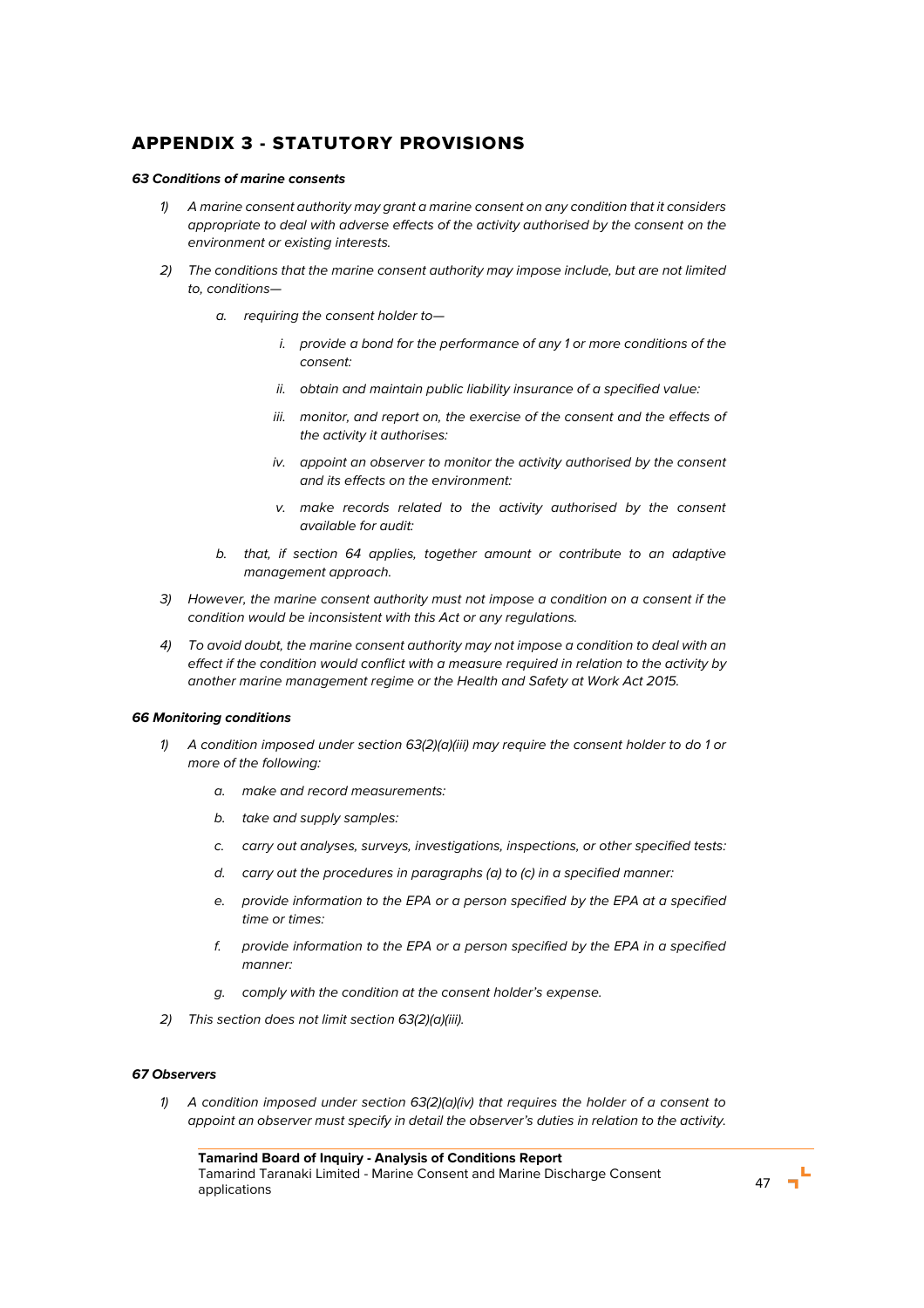- *2) The consent holder may appoint a person to be an observer only if the person is approved by the EPA for that purpose.*
- *3) The EPA must approve a person to be an observer in relation to a consent if*
	- *a. the person has the appropriate training, skill, and experience to perform the duties; and*
	- *b. the EPA is satisfied that the person is able to perform the duties independently of the consent holder.*

#### *71 When marine consent commences*

- *1) A marine consent that has been granted commences*
	- *a. when the time for lodging an appeal against the grant of the consent expires and no appeal has been lodged; or*
	- *b. when the High Court determines the appeal or all persons who lodged appeals withdraw their appeals.*
- *2) Subsection (1) does not apply if the marine consent specifies that the consent commences on a later date.*

### *73 Duration of marine consent*

- *2) The duration of a marine consent is*
	- *a. 35 years after the date of the granting of the consent; or*
	- *b. a period less than 35 years that is specified in the consent.*
- *1A) The duration of a marine discharge consent or a marine dumping consent is*
	- *a. the term specified in the consent, which must not be more than 35 years; or*
	- *b. if no term is specified, 5 years after the date of the granting of the consent.*
- *3) When determining the duration of the consent, the Environmental Protection Authority must*
	- *a. comply with sections 59 and 61; and*
	- *b. take into account the duration sought by the applicant; and*
	- *c. take into account the duration of any other legislative authorisations granted or required for the activity that is the subject of the application for consent.*

#### *76 Environmental Protection Authority may review duration and conditions*

- *1) The Environmental Protection Authority may serve notice on a consent holder of its intention to review the duration of a marine consent or the conditions of the consent*
	- *a. at any time or times specified for that purpose in the consent for any of the following purposes:*
		- *i. to deal with any adverse effect on the environment that may arise from the exercise of the consent and with which it is appropriate to deal after the consent has been granted:*
		- *ii. any other purpose specified in the consent:*
	- *b. if regulations take effect that prescribe standards, to ensure that the conditions are consistent with the standards, methods, or requirements:*
	- *c. to deal with any adverse effects on the environment or existing interests that arise and that—*

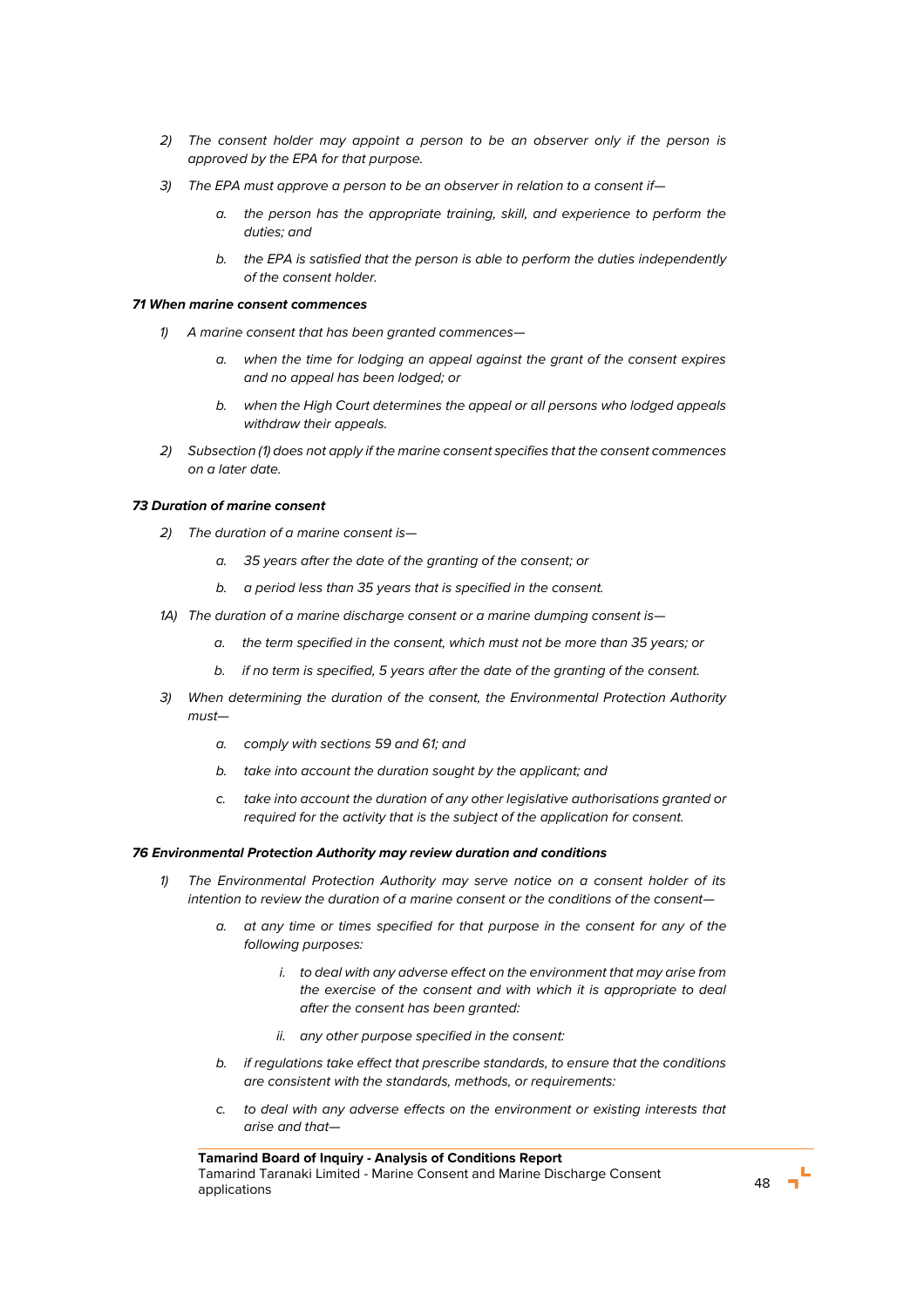- *i. were not anticipated when the consent was granted; or*
- *ii. are of a scale or intensity that was not anticipated when the consent was granted:*
- *d. if the information made available to the EPA by the applicant for the consent for the purposes of the application contained inaccuracies that materially influenced the decision made on the application and the effects of the exercise of the consent are such that it is necessary to apply more appropriate conditions:*
- *e. if information becomes available to the EPA that was not available to the EPA when the consent was granted and the information shows that more appropriate conditions are necessary to deal with the effects of the exercise of the consent.*
- *2) The EPA must serve notice on a consent holder of its intention to review the conditions of a marine consent if required by an order made under section 133(5)(b).*
- *3) A notice of review must comply with section 77.*

### *77 Contents of notice of review*

- *2) A notice of review must*
	- *a. specify that the duration of the consent is to be reviewed, if that is the case; and*
	- *b. identify the conditions to be reviewed; and*
	- *c. give reasons for the review; and*
	- *d. specify the information that the Environmental Protection Authority took into account in deciding to review the conditions, if the review is under section 76(1)(d) or (e); and*
	- *e. tell the consent holder whether a charge is payable and, if so, the estimated amount of the charge.*
- *3) A notice of review may*
	- *a. propose new consent conditions; or*
	- *b. propose a change in the duration of a consent; or*
	- *c. invite the consent holder to propose new consent conditions within 20 working days after service of the notice.*

#### *85 Lapsing of consent if not exercised*

- *1) A marine consent lapses on the date specified in the consent or, if no date is specified, 5 years after the date of commencement of the consent unless, before the consent lapses,*
	- *a. the consent is given effect to; or*
	- *b. an application is made to the Environmental Protection Authority to extend the period after which the consent lapses, and the EPA decides to grant an extension after taking into account*
		- *i. whether substantial progress or effort has been, and continues to be, made towards giving effect to the consent; and*
		- *ii. whether the applicant has obtained approval from persons who may be adversely affected by the granting of an extension; and*
		- *iii. relevant enactments.*